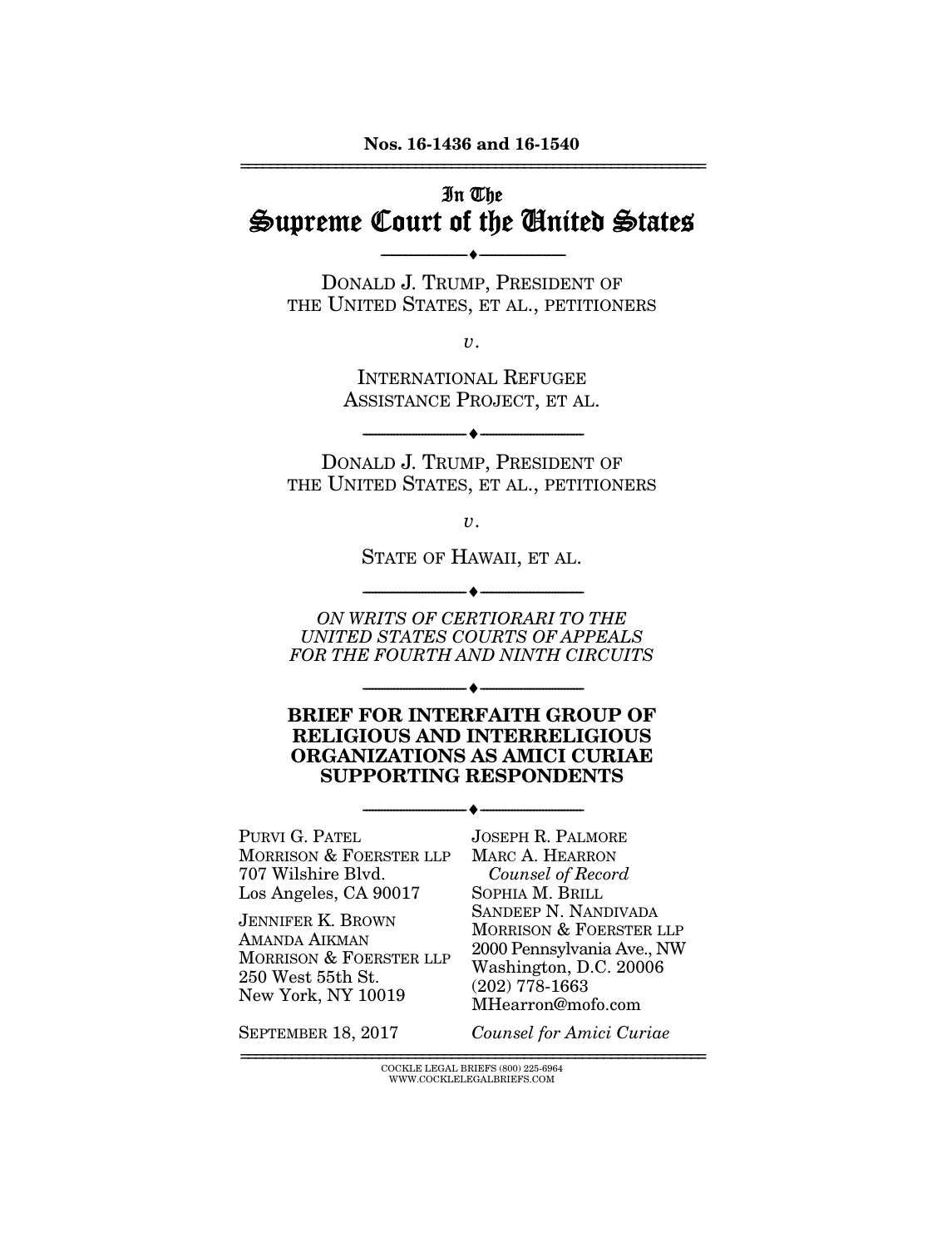# TABLE OF CONTENTS

| BRIEF FOR INTERFAITH GROUP OF<br>RELIGIOUS AND INTERRELIGIOUS<br>ORGANIZATIONS AS AMICI CURIAE                                    |
|-----------------------------------------------------------------------------------------------------------------------------------|
| SUPPORTING RESPONDENTS 1                                                                                                          |
|                                                                                                                                   |
| <b>INTRODUCTION AND SUMMARY OF</b>                                                                                                |
|                                                                                                                                   |
| THE EXECUTIVE ORDER<br>L.<br>DISCRIMINATES AGAINST MUSLIMS<br>AND HARMS MEMBERS OF ALL FAITHS  18                                 |
| A. The Executive Order Is Intended To                                                                                             |
| B. The Executive Order Harms Muslims 23                                                                                           |
| C. Singling Out Members Of One Faith<br>Erodes Core Constitutional Principles<br>Critical To The Free Exercise Of All Faiths. 26  |
| II. THE EXECUTIVE ORDER DEVASTATES<br>REFUGEES AND PRECLUDES FAITH-<br>BASED ASSISTANCE TO THEM  27                               |
| A. Refugees Are the Most Vulnerable of the<br>Vulnerable: Victims of War, Persecution,                                            |
| <b>B.</b> The Executive Order Precludes Amici's<br>Efforts To Fulfill Their Moral And<br>Religious Obligations To Aid Refugees 34 |
|                                                                                                                                   |
|                                                                                                                                   |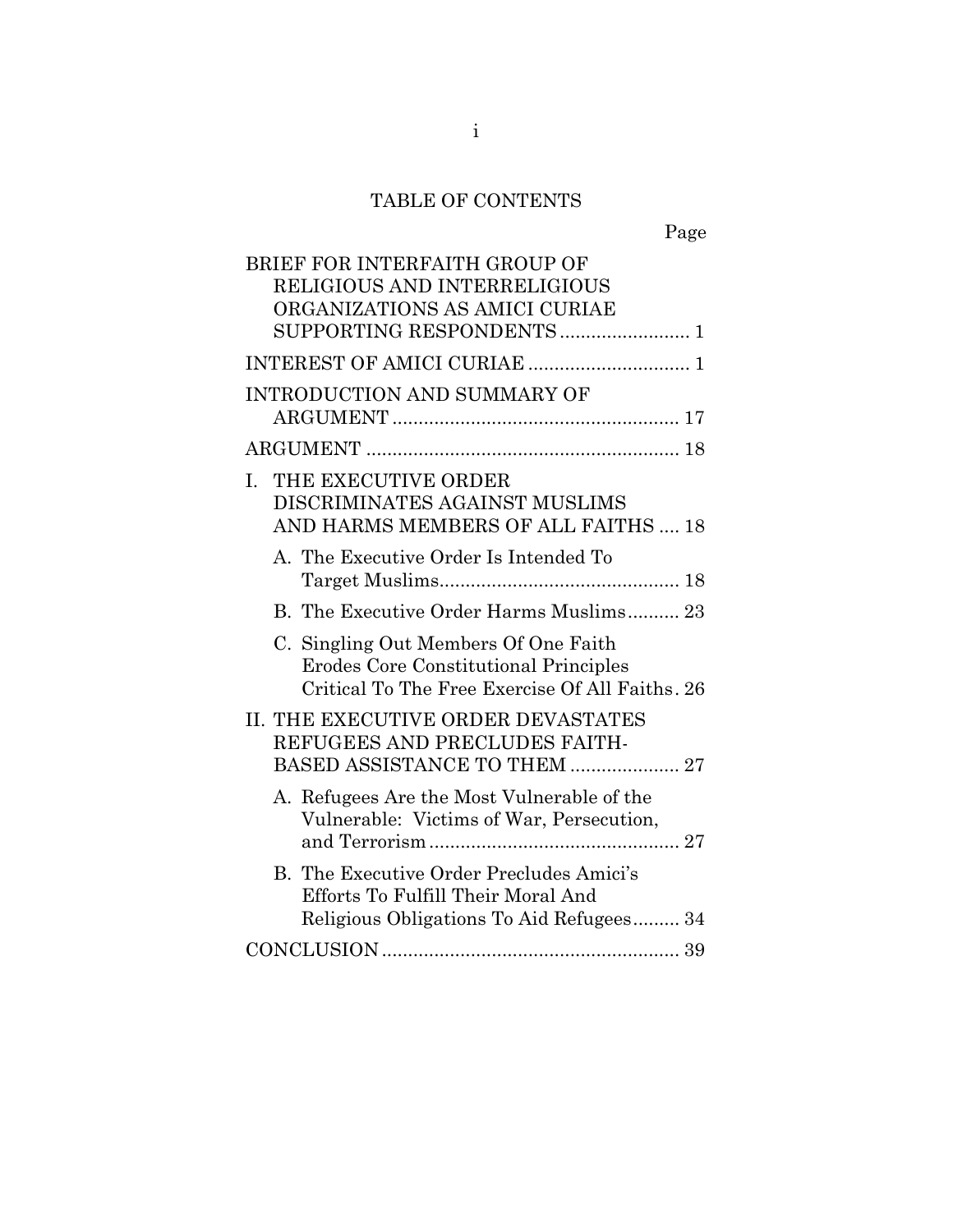# TABLE OF AUTHORITIES

## CASES

| <i>Aziz v. Trump, No.</i> 17-cv-116, 2017 WL 580855 |
|-----------------------------------------------------|
| Church of the Lukumi Babalu Aye, Inc. v. City       |
| Engel v. Vitale, 370 U.S. 421 (1962)  19, 26        |
| Hobby Lobby Stores, Inc. v. Sebelius, 723 F.3d      |
| Int'l Refugee Assistance Project v. Trump, 857      |
|                                                     |
| Santa Fe Indep. Sch. Dist. v. Doe, 530 U.S. 290     |
| Town of Greece v. Galloway, 134 S. Ct. 1811         |
|                                                     |
| W. Va. State Bd. of Educ. v. Barnette, 319 U.S.     |
| <b>STATUTES</b>                                     |
|                                                     |
| <b>OTHER AUTHORITIES</b>                            |

Bill Lindelof, *Two Suspected Hate Crimes in Less Than Two Weeks at Davis, Roseville Mosques*, SACRAMENTO BEE (Feb. 1, 2017) ........... 24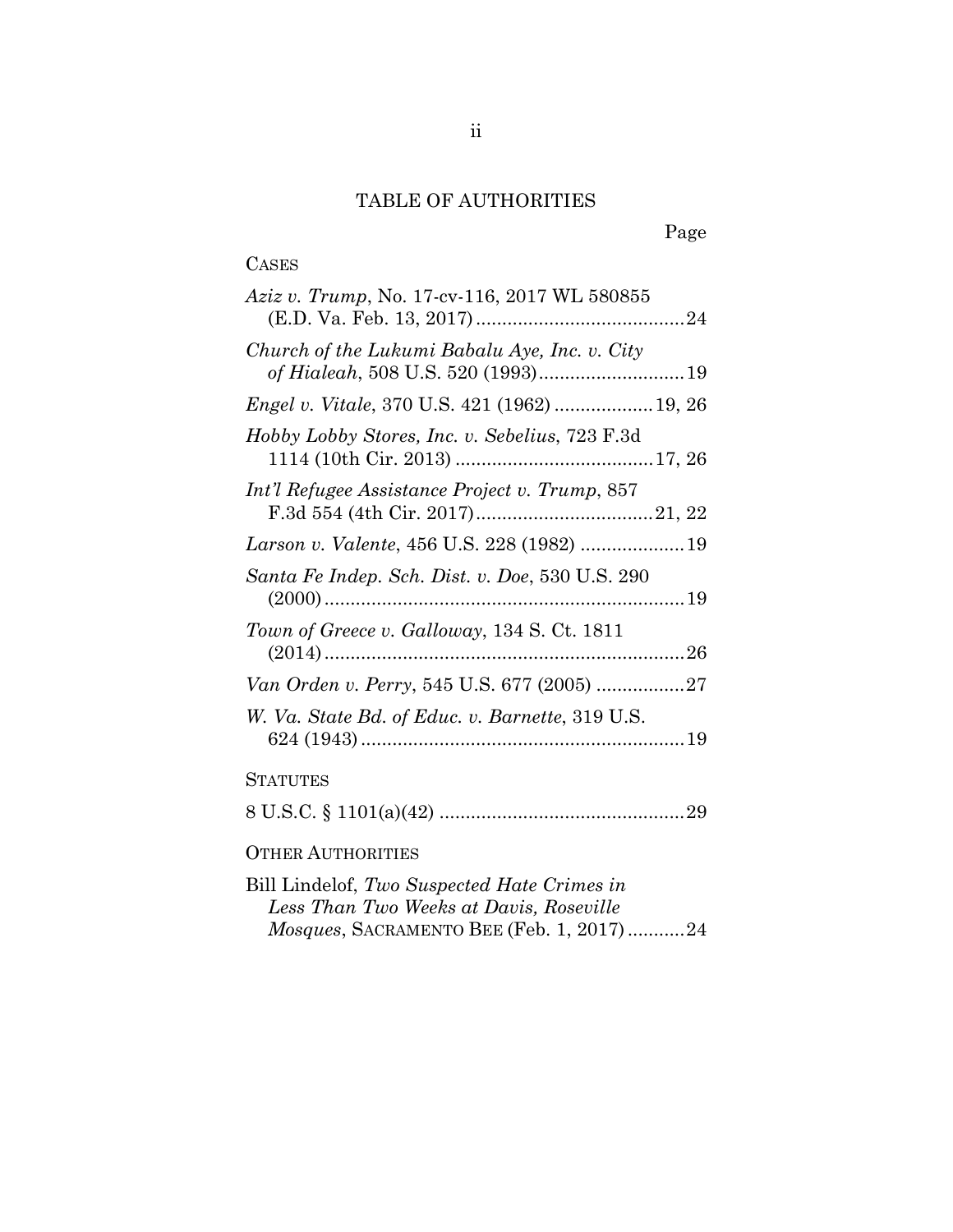| Page                                                                                                                        |
|-----------------------------------------------------------------------------------------------------------------------------|
| Centers for Disease Control and Prevention,<br>Congolese Refugee Health Profile (Mar. 1,                                    |
| Dan Barry, A Resettlement Mission Upended<br>by the Sweep of a President's Pen, N.Y                                         |
| Daniel A. Gross, The U.S. Government Turned<br>Away Thousands of Jewish Refugees,<br>Fearing That They Were Nazi Spies,     |
| Daniel Victor, Three Men Stood Up to Anti-<br>Muslim Attack. Two Paid With Their Lives,                                     |
| Donald J. Trump (@realDonaldTrump),                                                                                         |
| Douglas Laycock, The Religious Freedom<br>Restoration Act, 1993 BYU L. REV. 221                                             |
| Ed Pilkington, Trump Travel Ban Crackdown<br>Turns Wedding Celebration Into a Family                                        |
| Faiyaz Jaffer, The Travel Ban Has Been<br>Particularly Harsh on Shiite Muslims,<br>23                                       |
| Free the Slaves, The Congo Report: Slavery in                                                                               |
| Gardiner Harris, et al., Syrian Cemetery Is<br>Hiding Mass Killings Of Prisoners, U.S.<br>Says, N.Y. TIMES (May 15, 2017)31 |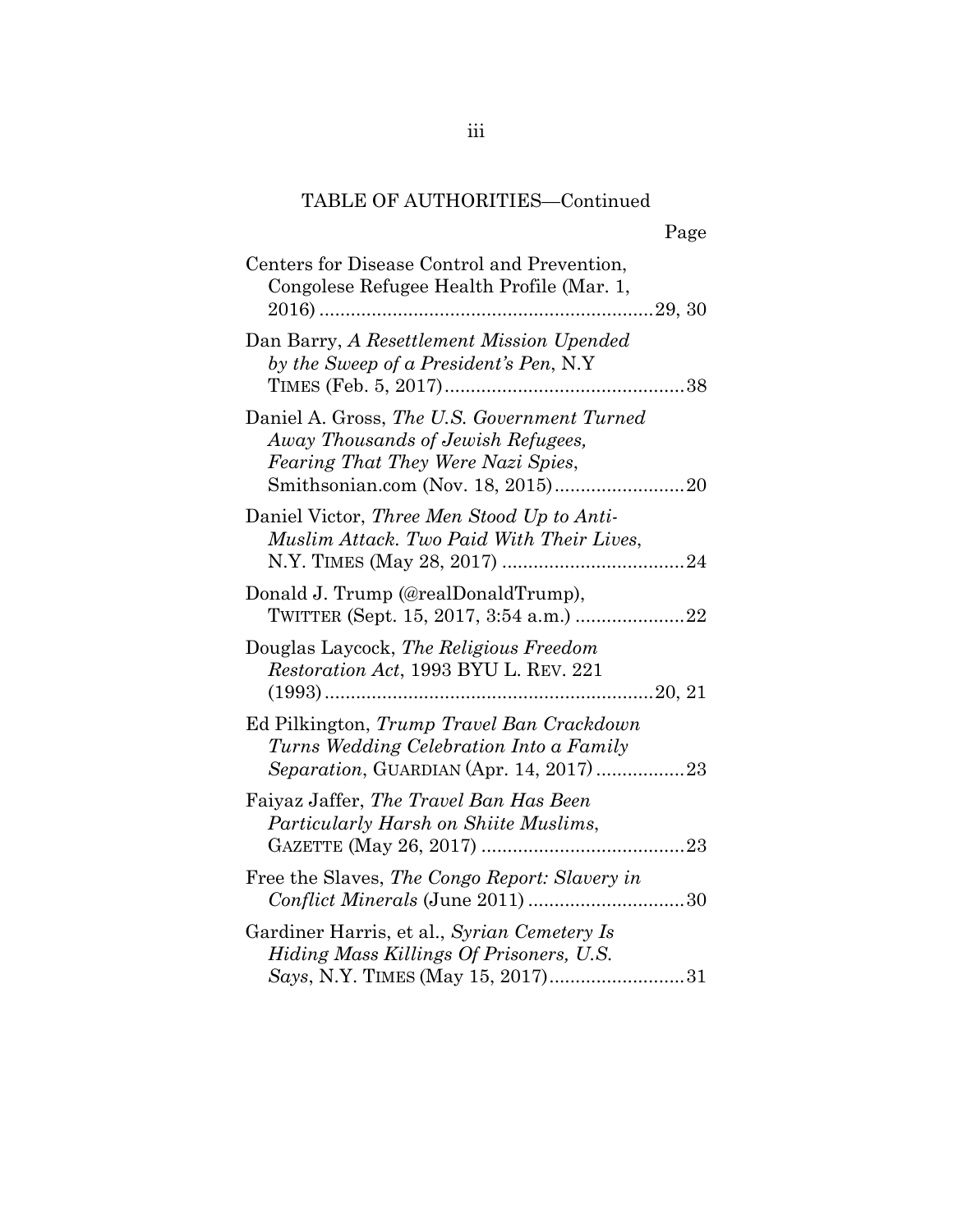| Page                                                                                                                                                                             |
|----------------------------------------------------------------------------------------------------------------------------------------------------------------------------------|
|                                                                                                                                                                                  |
|                                                                                                                                                                                  |
| Human Rights Watch, If the Dead Could<br>Speak: Mass Deaths and Torture in Syria's<br>Detention Facilities (Dec. 16, 2015)31                                                     |
| Interfaith Immigration Coalition, More than<br>5,000 Religious Leaders Sign Letter<br>Supporting Refugee Resettlement (Mar. 10,<br>. 36<br>.                                     |
| International Crisis Group, What's Driving the<br>Global Refugee Crisis? (Sept. 15, 2016)31                                                                                      |
| International Rescue Committee, Democratic                                                                                                                                       |
| Jack Healy & Anemona Hartocollis, Love,<br>Interrupted: A Travel Ban Separates                                                                                                   |
| Jeffrey Gettleman, For Stranded Somali<br>Refugees, 'Friend of America' Is a Deadly<br>Label, N.Y. TIMES (Feb. 3, 2017) 33                                                       |
| Mary Frances Schjonberg, Trump's<br>Immigration Policies Force Reduction of<br>Episcopal Church's Refugee Resettlement<br>Network, EPISCOPAL NEWS SERVICE (Apr. 4,               |
| Michael W. McConnell, Is There Still a<br>"Catholic Question" in America? Reflections<br>on John F. Kennedy's Speech to the Houston<br>Ministerial Association, 86 NOTRE DAME L. |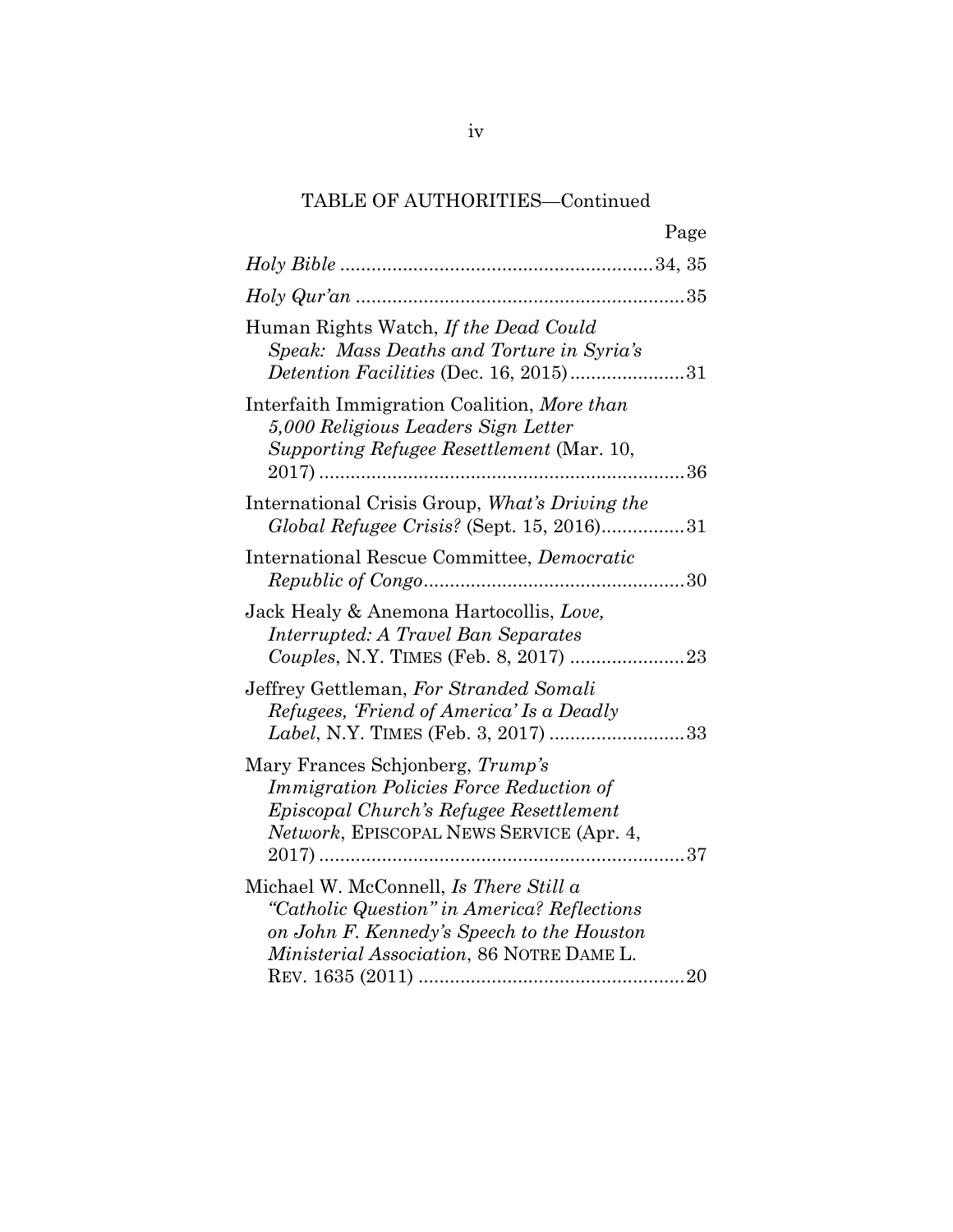| Page                                                                                                                                                                                                                         |
|------------------------------------------------------------------------------------------------------------------------------------------------------------------------------------------------------------------------------|
| Nancy Coleman, Mosques Targeted in 2017,<br>CNN.com                                                                                                                                                                          |
| National Counterterrorism Center, 2011                                                                                                                                                                                       |
| Neil Munshi, Muslim Americans Express<br>Anxiety Over Trump Travel Ban, FINANCIAL                                                                                                                                            |
| Phillip Connor & Jens Manuel Krogstad,<br>About Six-In-Ten Syrians Are Now<br>Displaced From Their Homes, Pew Research                                                                                                       |
| Press Release, Secretary-General, Refugee<br>Crisis about Solidarity, Not Just Numbers,<br>Secretary-General Says at Event on Global<br>Displacement Challenge, U.N. Press Release<br>SG/SM/17670-REF/1228 (Apr. 15, 2016)27 |
| Press Release, World Relief, World Relief<br>Announces the Layoff of 140+ Staff and<br>Closure of Five Local Offices Due to the<br>Trump Administration's Reduction in<br>Refugee Resettlements in the U.S. (Feb. 15,        |
| Protecting the Nation from Foreign Terrorist<br>Entry Into the United States, Exec. Order<br>13,780, 82 Fed. Reg. 13,209 (Mar. 9, 2017)33                                                                                    |
| Ruth Igielnik and Jens Manuel Krogstad,<br>Where Refugees to the U.S. Come From, Pew                                                                                                                                         |
| Sri Guru Granth Sahib, Full Shabad35                                                                                                                                                                                         |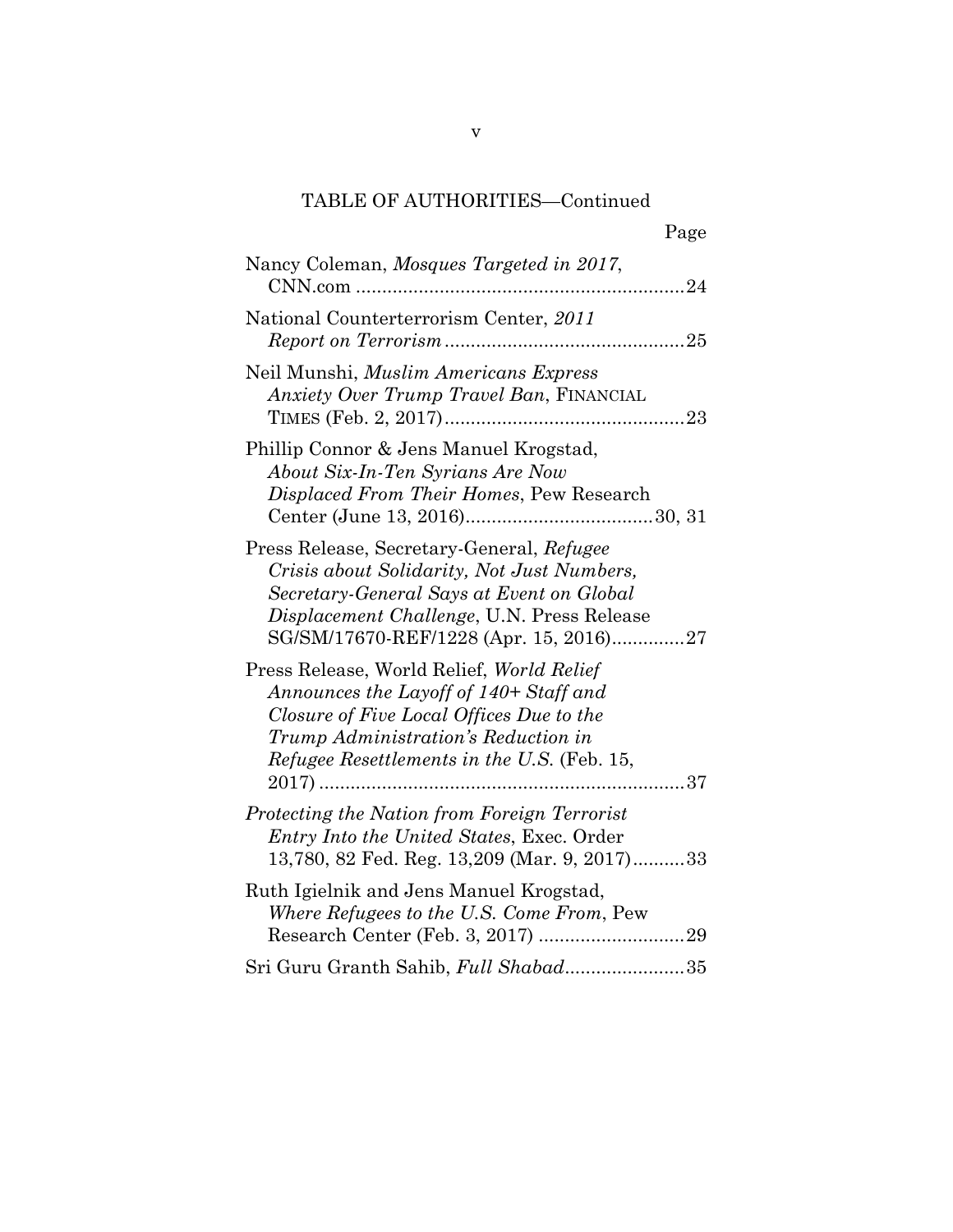|                                                                                                                                        | Page |
|----------------------------------------------------------------------------------------------------------------------------------------|------|
| U.N. General Assembly, Convention Relating<br>to the Status of Refugees, 28 July 1951,<br>United Nations, Treaty Series, vol. 18928    |      |
| U.N. High Comm'r for Refugees, Figures at $a$                                                                                          |      |
| U.N. High Comm'r for Refugees, <i>Global</i><br>Trends: Forced Displacement in 201528                                                  |      |
| U.N. High Comm'r for Refugees, UNHCR<br>Resettlement Handbook: Chapter 6-UNHCR<br>Resettlement Submission Categories, July             |      |
|                                                                                                                                        |      |
| U.S. Dep't of Labor, Bureau of Int'l Labor<br>Affairs, Child Labor and Forced Labor<br>Reports: Democratic Republic of the Congo30     |      |
| U.S. Dep't of State, Bureau of Democracy,<br>Human Rights and Labor, Somalia 2016                                                      |      |
| U.S. Dep't of State, Bureau of Population,<br>Refugees, and Migration, Fact Sheet: Fiscal<br>Year 2016 Refugee Admissions (Jan. 20,    |      |
| U.S. Dep't of State, Bureau of Population,<br>Refugees, and Migration, Fact Sheet: U.S.<br>Refugee Admissions Program FAQs (Jan.       |      |
| U.S. Dep't of State, Bureau of Population,<br>Refugees, and Migration, Refugee Arrivals<br>by Placement State and Nationality, Oct. 1, |      |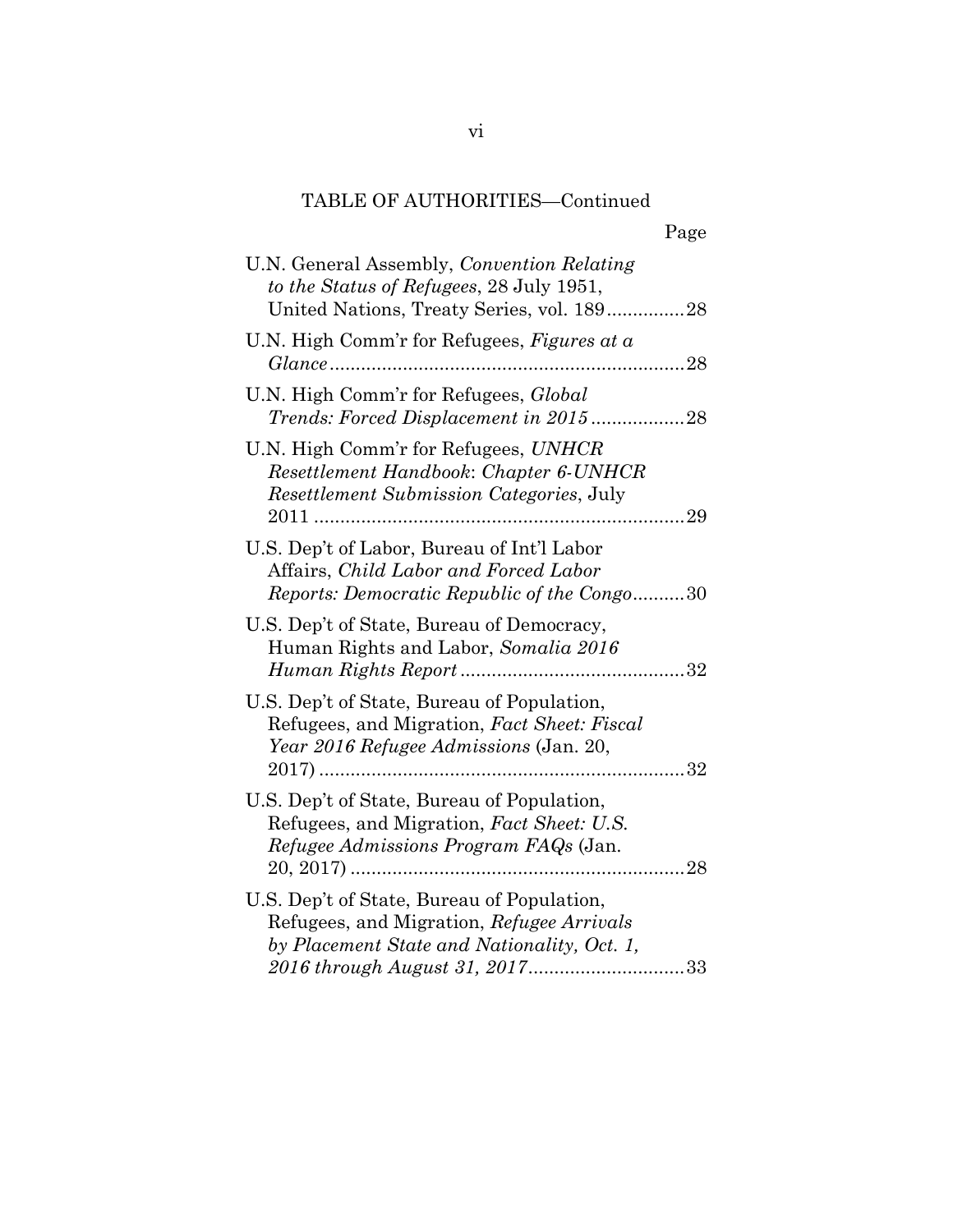Page

U.S. Dep't of State, U.S. Dep't of Homeland Security, and U.S. Dep't of Health and Human Services, *Proposed Refugee Admissions for Fiscal Year 2017: Report to the Congress* .......................................................... 32

vii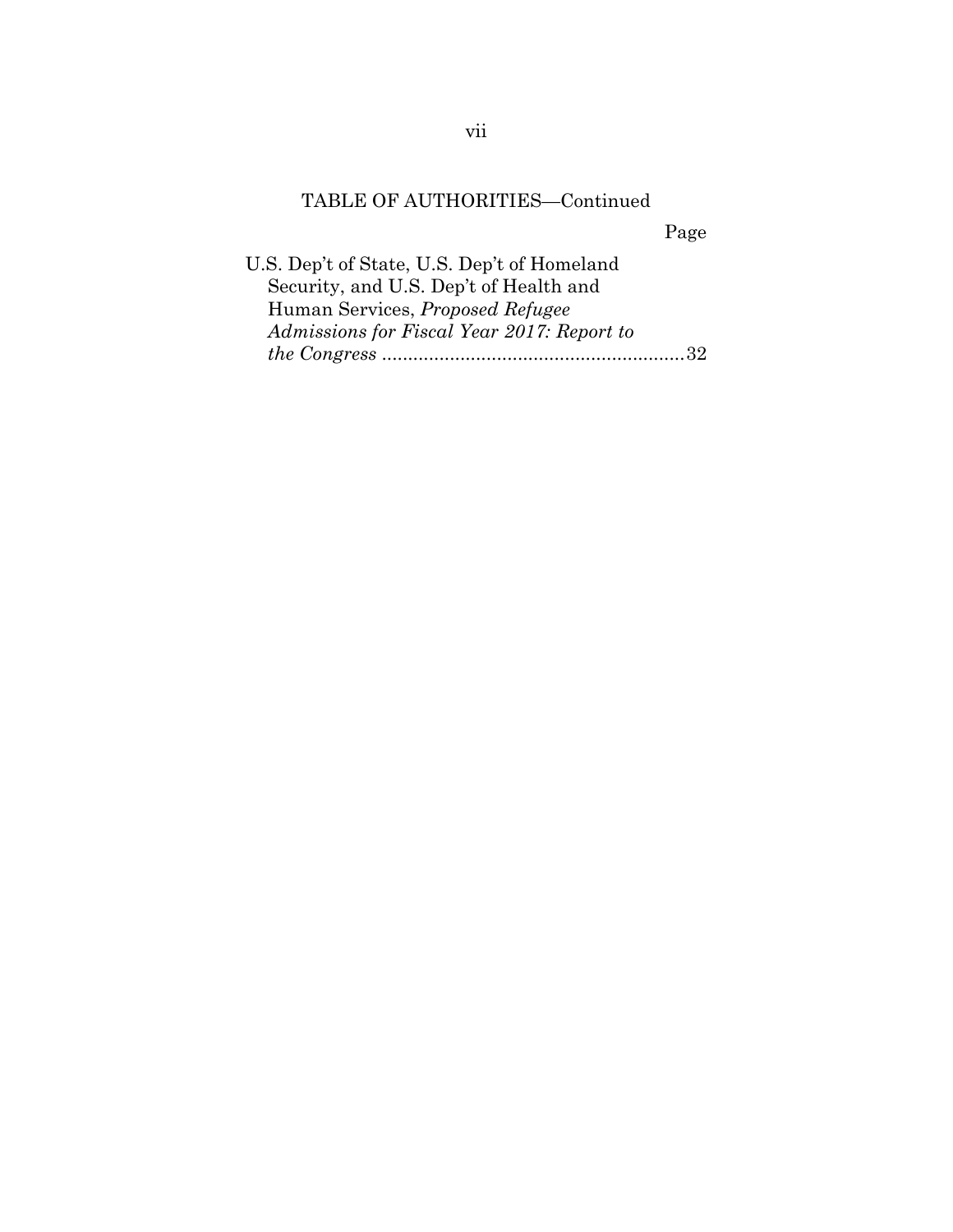## **BRIEF FOR INTERFAITH GROUP OF RELIGIOUS AND INTERRELIGIOUS ORGANIZATIONS AS AMICI CURIAE SUPPORTING RESPONDENTS**

Amici curiae, an interfaith group of religious and interreligious organizations, respectfully submit this brief in support of respondents.<sup>1</sup>

#### **INTEREST OF AMICI CURIAE**

Amici are a diverse group of thirty-nine faithbased and interfaith religious associations, congregations, and organizations pursuing their respective faiths alongside each other and standing for the right of all believers to practice their religions, as guaranteed by the First Amendment. Amici have a wide array of beliefs and come from different faith traditions, yet they unite here to speak with one voice to urge the Court to affirm the courts of appeals' judgments and to hold that Executive Order 13,780 violates the Constitution.

Amici have a strong interest in this case because the Order harms them and their right to practice their faiths. Although the Order is ostensibly a nationality-based ban, it is focused by design on citizens of majority-Muslim nations. Amici therefore

<sup>1</sup> No counsel for a party authored this brief in whole or in part, and no person other than amici, their members, or their counsel made a monetary contribution to its preparation or submission. Petitioners have filed blanket consents to the filing of amicus briefs. Correspondence from counsel for respondents consenting to the filing of this brief is being submitted to the Clerk.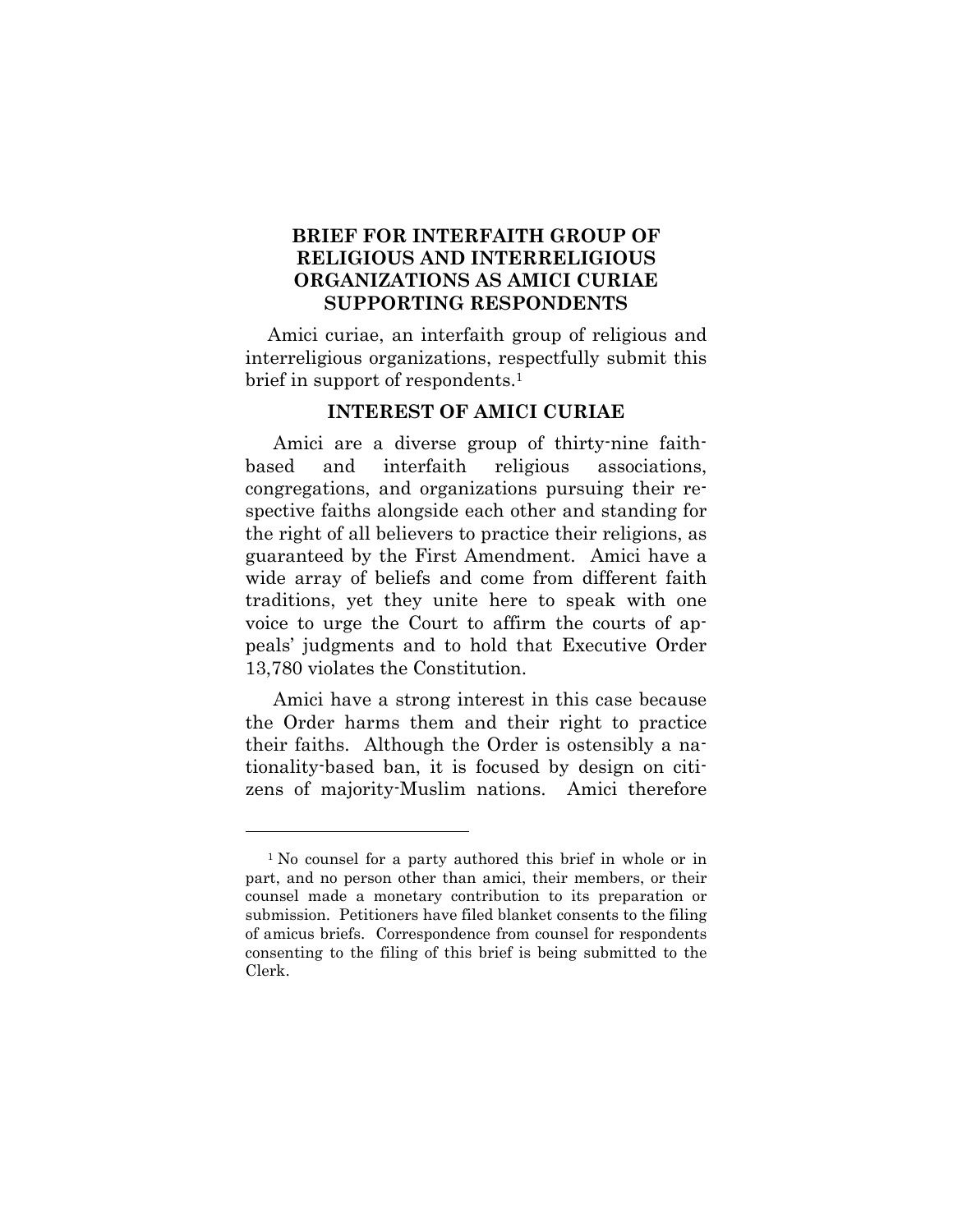see it for what it is: anti-Muslim discrimination. Such government-imposed discrimination has real harms. By targeting members of a particular faith, it promotes dangerous stereotypes and fosters baseless fear.

Discrimination against members of one faith harms people of other faiths as well. All religious people in this Nation depend on the right to practice their faith free from discrimination. When religiousbased discrimination is permitted—especially when propagated at the highest levels of government—the free-exercise right of members of all faiths is chilled.

Additionally, amici's various faiths teach that we cannot forsake people in their time of crisis. Amici's faiths therefore commit them to helping others who have been victims of war, hunger, and persecution and, in particular, to helping refugees. Amici include faith-based refugee-resettlement organizations and local congregations that actively participate in aiding refugees. The Order directly impedes amici's ability to practice their religions and to carry out their refugee-assistance missions.

Amici curiae are as follows:

The **Alliance of Baptists** is a faith community comprised of 140 congregations across the United States and over 3,000 individual members— Christians knit together by love for God, committed to religious liberty for all, whatever their faith tradition, including those of no faith. Its response to the call of God in Jesus Christ to be disciples and servants includes a commitment to prophetic action to bring about justice and healing in our world. The Alliance, whose congregations work with and support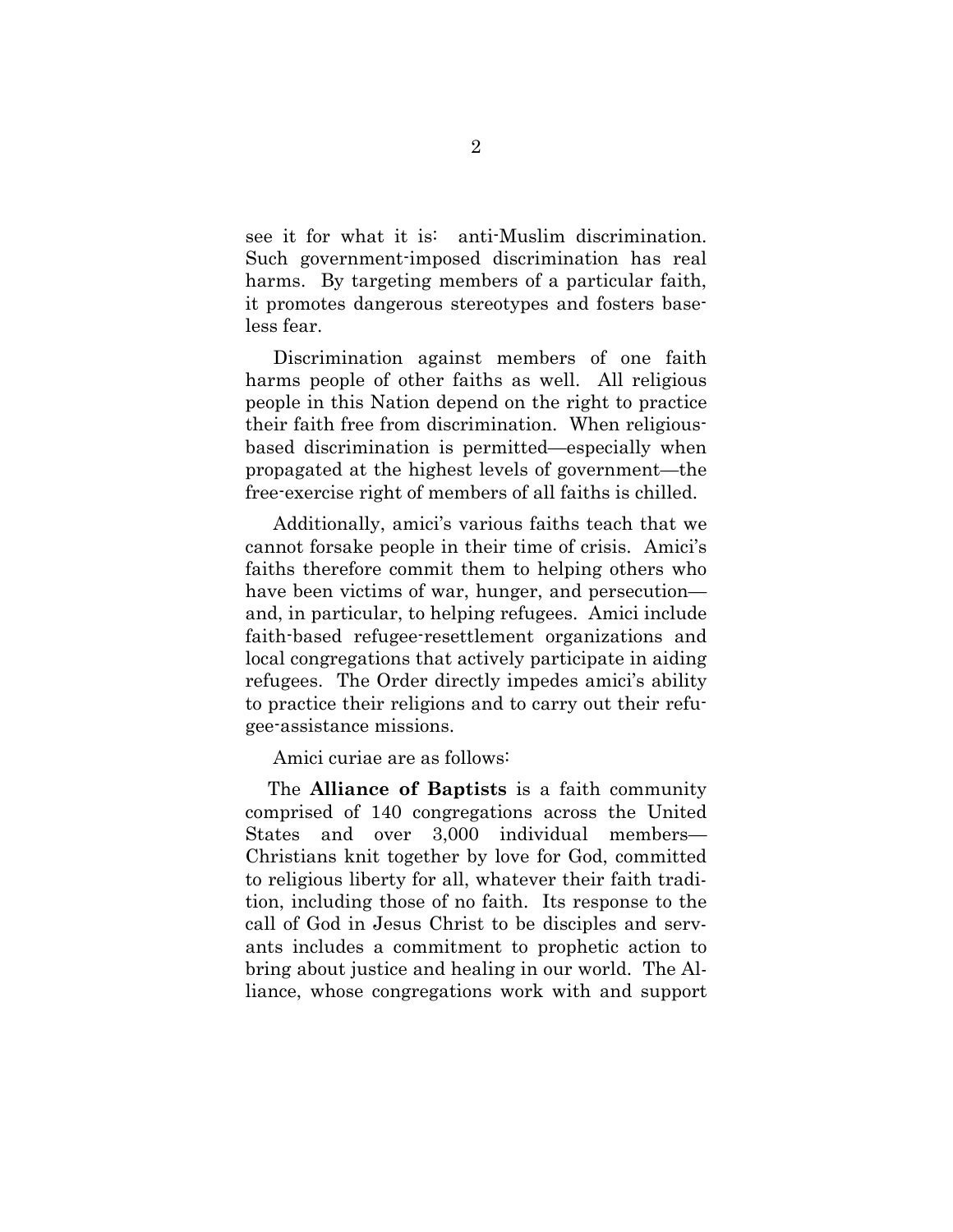refugees and immigrants, joins this amicus brief in response to a Covenant of commitment to side with those who are poor and pursue justice with and for those who are oppressed.

The **American Baptist Churches USA** is a spiritual family of approximately 5,000 churches and 1.3 million members. We are an ethnically diverse people called to radical personal discipleship in Christ Jesus. We believe in promoting a society where justice and love reign. Through the love of Christ, we embrace the world as neighbor. Historically, based on Baptist core convictions such as the infinite value of every person, individual liberty, soul freedom, and separation of church and state, ABCUSA has been a leading Protestant agency advocating for fair immigration laws and assisting refugees to resettle in the United States, regardless of their ethnic, cultural, or religious backgrounds.

**American Jewish World Service** (AJWS) is the first and only Jewish organization dedicated solely to ending poverty and promoting human rights in the developing world. AJWS has joined this amicus brief because it believes that the policies addressed in the brief run counter to the best traditions of the United States—welcoming refugees and immigrants is central to American identity. Furthermore, as a Jewish American organization, AJWS refuses to stand idly by while ethnic and religious minorities are under attack for simply being who they are.

**Avodah**, an organization committed to developing Jewish leaders who become lifelong agents for social change, offers Jewish leadership programs for young adults and focuses on integrating Jewish identity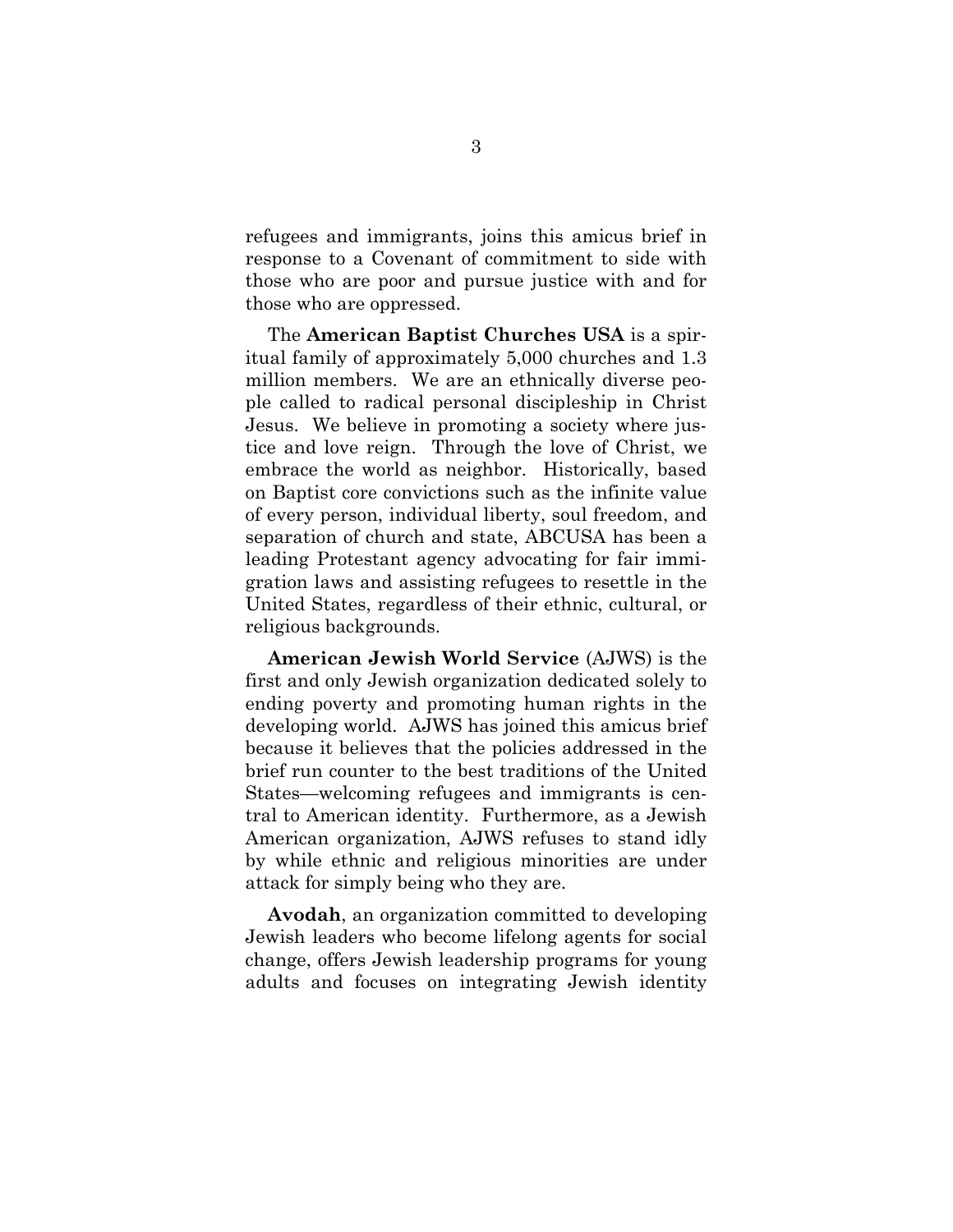and social justice. Avodah has joined this amicus brief because Jewish tradition requires that Jews speak out against injustice, and Jewish history teaches the critical importance of standing up for those targeted by hatred and intolerance.

The **Church of the Brethren** is a Christian denomination committed to continuing the work of Jesus peacefully and simply, and to living out its faith in community. Based in the Anabaptist and Pietist faith traditions, it celebrated its 300th anniversary in 2008 and today counts some 114,000 members across the United States and Puerto Rico, with missions and sister churches around the world. Out of its faith tradition of seeking peace in community and in discipleship to Jesus Christ, the Church of the Brethren opposes the Executive Order barring refugees and citizens of six predominantly Muslim countries from entry to the United States. As declared in its 1982 statement, *Undocumented Persons and Refugees in the United States*, "The primary truth of faith as we consider immigrants and refugees today is that Christ has made another appearance among us, as Himself an immigrant and refugee in the person of political dissidents, the economically deprived, and foreigners on the run. We are to join them as pilgrims in search of that city yet to come, with foundations of love and justice whose architect and builder is God."

**Church World Service** (CWS), a humanitarian agency that brings together 37 Protestant, Anglican and Orthodox member communions, is one of the nine refugee resettlement agencies in the United States, and, through a center in Nairobi, also assists with the processing of all refugees resettled to the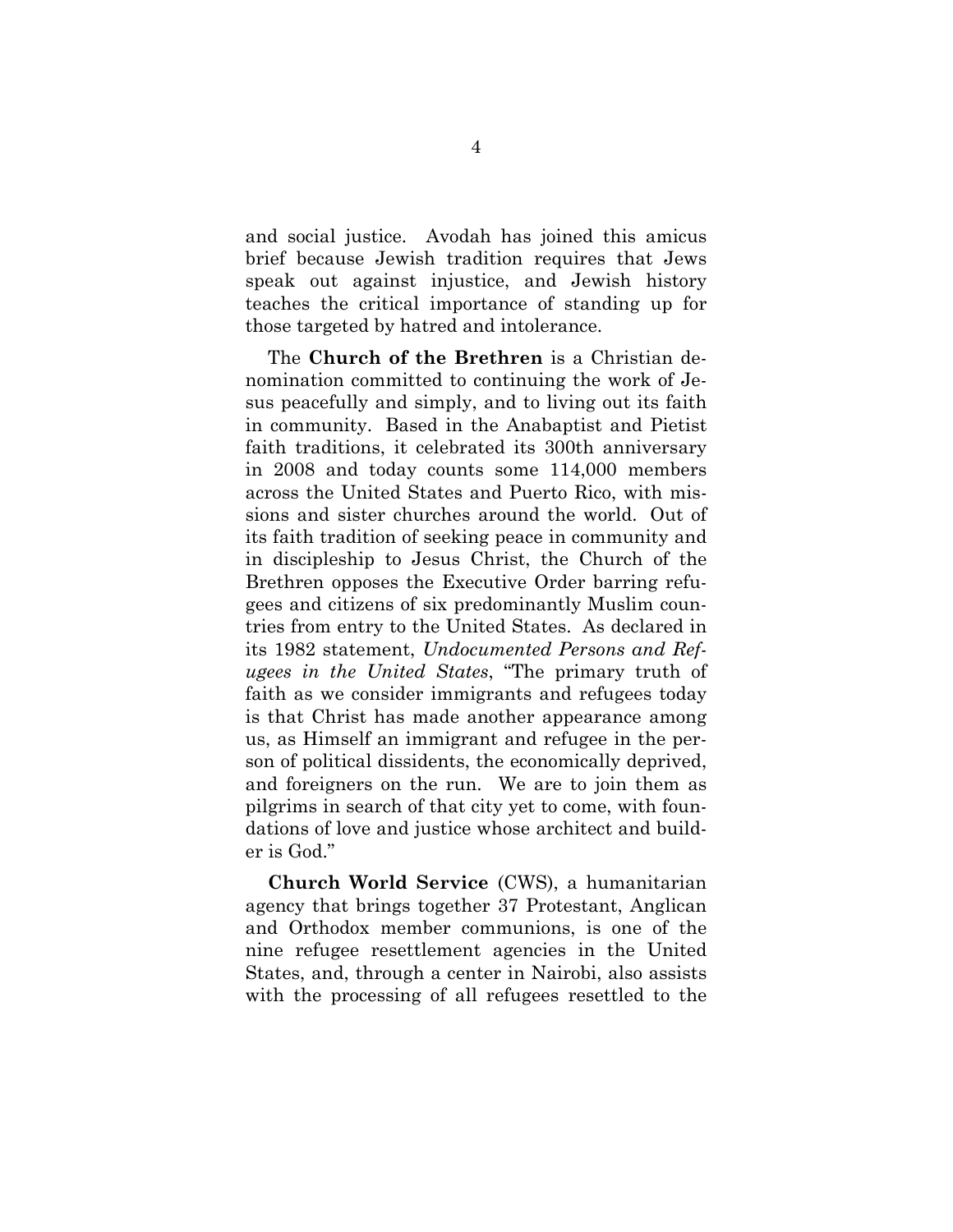United States from Africa. CWS, the National Council of Churches, and their constituencies, representing 30 million people in the United States, issued the Ecumenical Declaration: to Protect Welcome and Restore Hope, declaring to the President, members of Congress and their own constituencies their strong opposition to the Executive Order and their "moral responsibility to speak out and advocate alongside all immigrants and refugees to stop these unjust and immoral executive orders."

**Disciples Home Missions** is the enabling and coordinating expression of the **Christian Church (Disciples of Christ)** in the United States and Canada in the areas of congregational programming and mission in North America. With over 750,000 members in more than 3,800 congregations, DHM and its Refugee and Immigration Ministries engage congregations and members in advocacy to support refugee and immigrant rights, and to ensure ongoing and vigorous resettlement and partnerships with refugees within the United States. It has, since 1949, resettled more than 38,000 refugees and assisted countless people facing immigration problems.

The **Evangelical Lutheran Church in America** (ELCA) is the largest Lutheran denomination in North America and is the fifth largest Protestant body in the United States, with more than 3.7 million members in 9,000 congregations. The ELCA and its predecessor denominations have continually declared opposition to any attempts by government to curb religious liberty through statutory or administrative measures. As Lutherans, many of our ancestors faced the pain of having to flee their homelands and felt the joy of being welcomed in new communi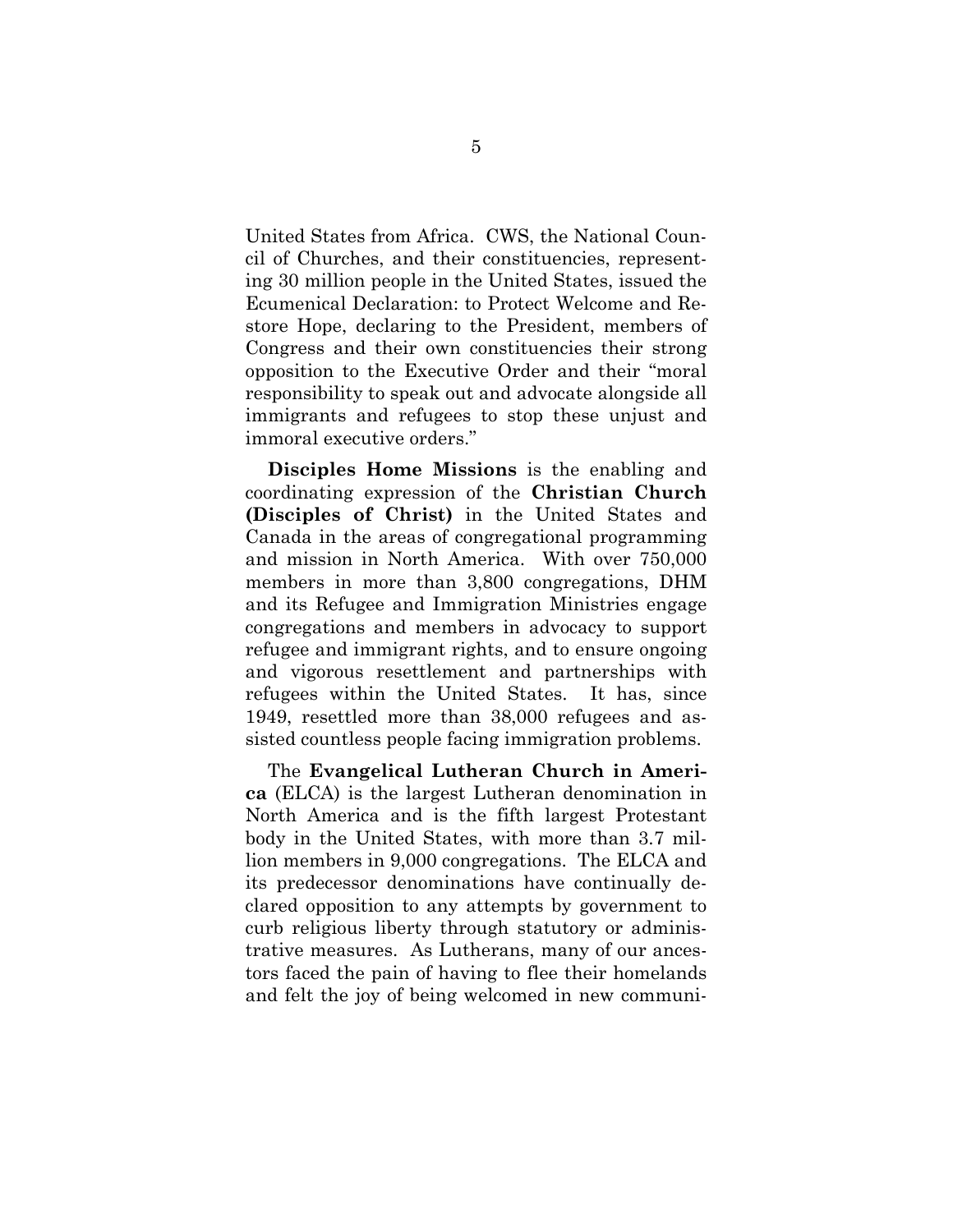ties throughout these United States. Throughout our history, millions of Lutherans across this country have honored our shared biblical values, as well as the best of our nation's traditions, by welcoming refugees of all faiths and by offering refuge to those most in need. Lutherans stand firmly against any policies that would scale back this country's refugee resettlement programs.

**Faith in Public Life** is a strategy center for the faith community advancing faith in the public square as a powerful force for justice, compassion, and the common good. Its #BridgesNotWalls program is a movement to lift up faith voices in solidarity with refugees and immigrants. It joins this brief out of a belief that welcoming refugees and protecting religious liberty reflect the demands of Scripture and our nation's highest ideals.

Inspired by the Gospel of Jesus, and the example of Saints Francis and Clare, the **Franciscan Action Network** (FAN) is a collective Franciscan voice seeking to transform U.S. public policy related to peace-making, care for creation, poverty, and human rights including advocacy on behalf of immigrants and refugees. The Executive Order effectively halting the refugee resettlement process is deeply disturbing to Franciscans all over the country. Providing protection to people seeking safety is one of our nation's proudest and longest standing traditions, which we are morally obligated to uphold. This executive action goes back on America's promise to refugees and abdicates America's leadership role on human rights.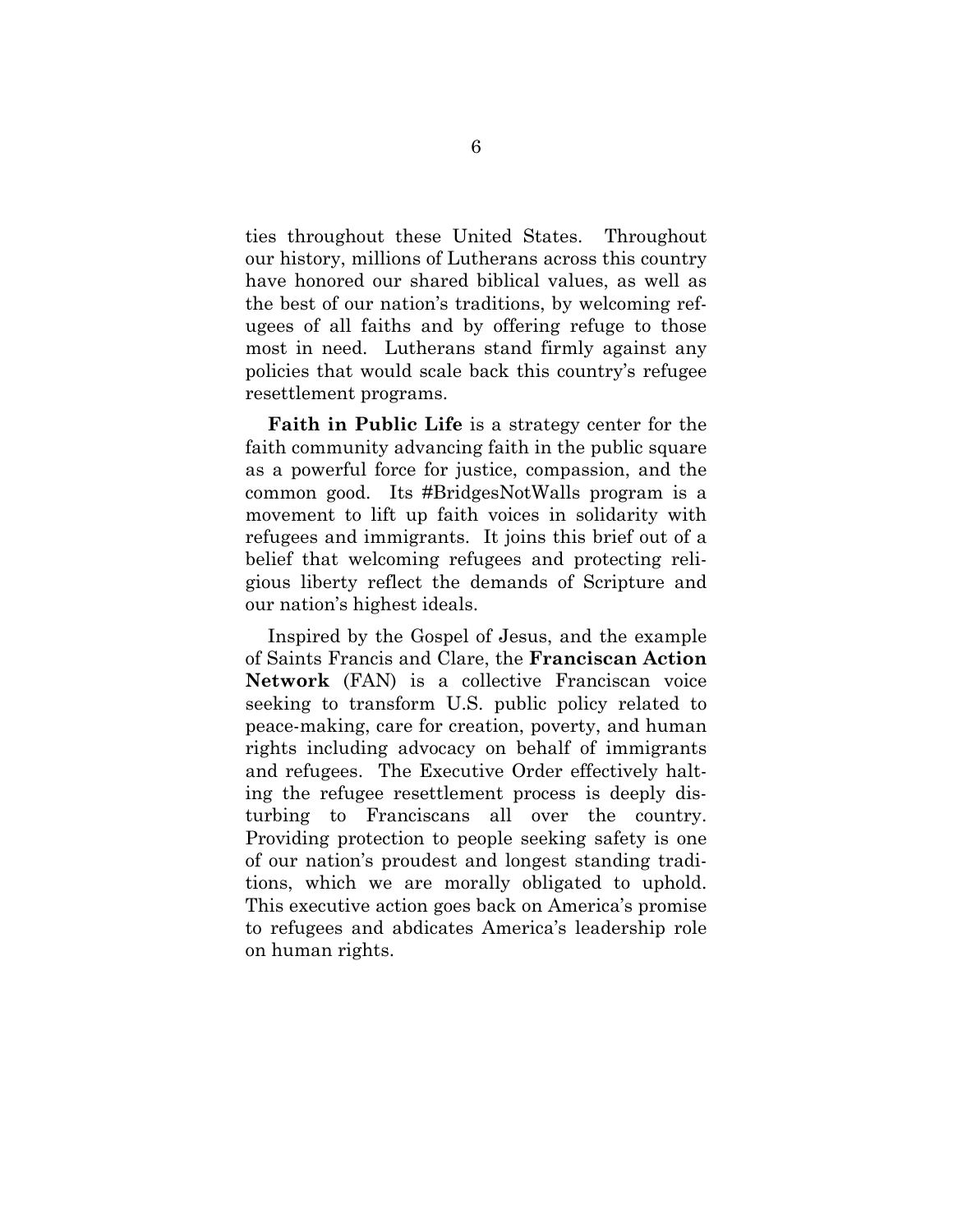**Franciscans for Justice** is a joint project of the Franciscan Friars of the St. Barbara Province and the Our Lady of Guadalupe Province that includes more than 200 friars throughout the western United States. For over 800 years, Franciscans have upheld the fact that twice St. Francis of Assisi went to the Muslim sultan, not to convert him, but to befriend him; Franciscans hold Muslim believers dear to our hearts. Franciscans for Justice challenges the U.S. government to reach out to all Muslim refugees—not to ban them, but to befriend them.

The **Friends Committee on National Legislation** is the oldest religious lobby in Washington, D.C., lobbying Congress and the Administration to advance peace, justice, opportunity, and environmental stewardship. FCNL opposes the Executive Order because it goes against our core values of welcome, religious freedom, and assistance to those most in need. The Muslim and refugee ban is discriminatory, unconstitutional, and immoral.

The **General Synod of the United Church of Christ** is the representative body of this Protestant denomination of more than 900,000 members and over 5,000 churches. The United Church of Christ has long advocated for the rights of immigrants and refugees, both in word and deed, publicly stating its support for immigrants and refugees through numerous resolutions throughout its history. At the most recent meeting of the General Synod in 2017, the United Church of Christ proclaimed itself an Immigrant Welcoming Denomination, encouraging the development of U.S. policy dedicated to facilitating the respectful welcome and inclusion of all immigrants.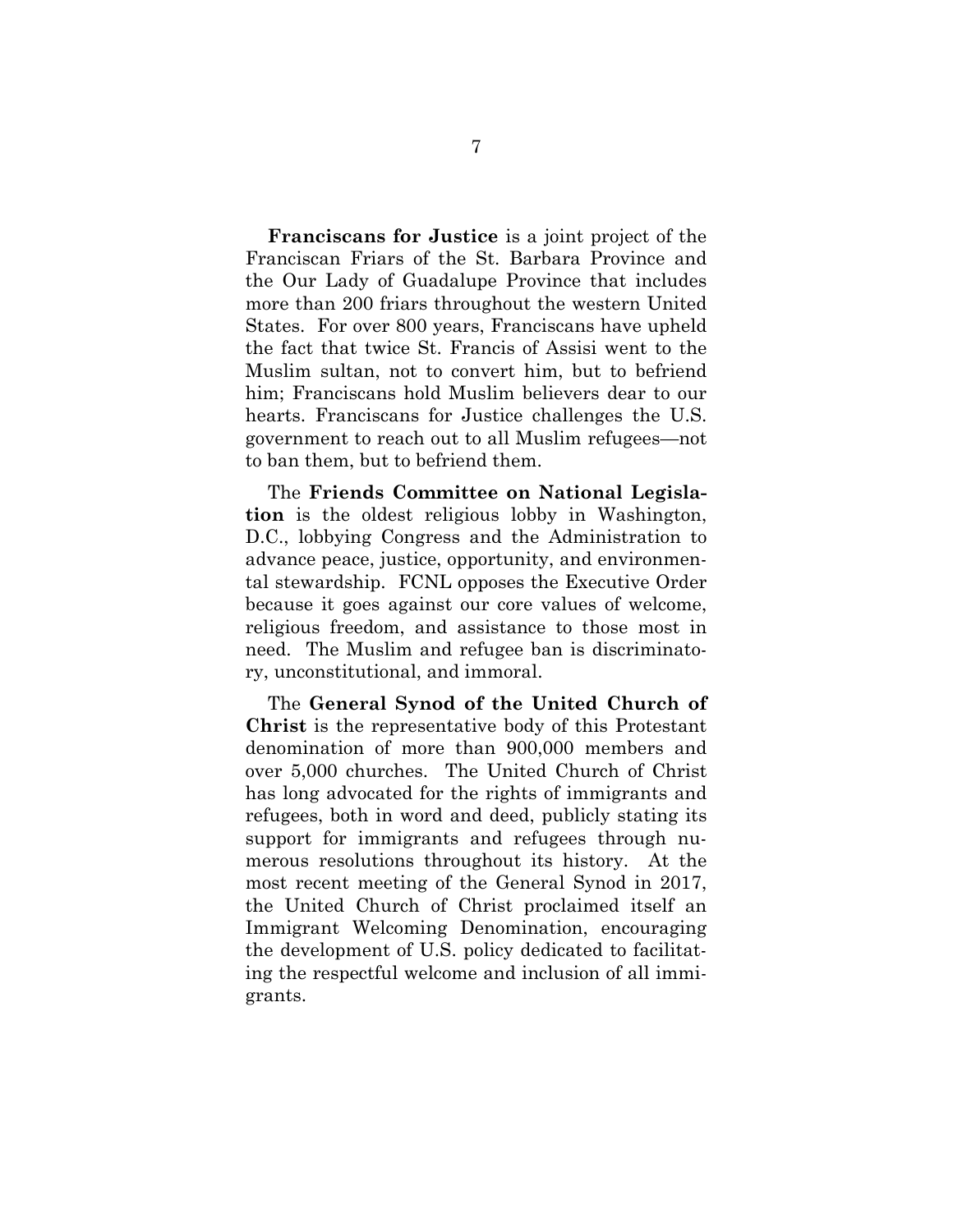**Interfaith Alliance** advocates from a faith perspective for the guarantees of the independence of conscience from government and of government from religion, including special attention to the rights of minorities. It rejects any religious test in this country, not just for elected office but also for securing the blessings of life, liberty, and the pursuit of happiness. It believes the attempt to exclude immigrants and refugees because they are part of a particular religion or subset of that religion violates the nation's basic values and constitutional guarantees.

**Interfaith Worker Justice** is a national affiliate network of more than sixty worker centers and faithlabor organizations. We support our affiliates in worker-led campaigns to bring dignity and justice to all working people, regardless of faith tradition, national origin, ethnicity, or immigration status. Any travel ban which discriminates based on national origin or faith tradition is not only unconstitutional, it is unjust and immoral.

**Islamic Relief USA** is a nonprofit humanitarian organization that provides the necessities of life in refugee camps outside the United States and resettlement aid to refugees here. Its work to protect the most vulnerable in the human family, particularly those who have fled poverty, violence, and oppression, is guided by the timeless values and teachings provided by the revelations contained within the Qur'an and prophetic example. Despite the fear and anguish created by this Executive Order, which has profoundly affected its staff, donors and beneficiaries, Islamic Relief USA continues to reach out to its neighbors in love and serve them with dignity believ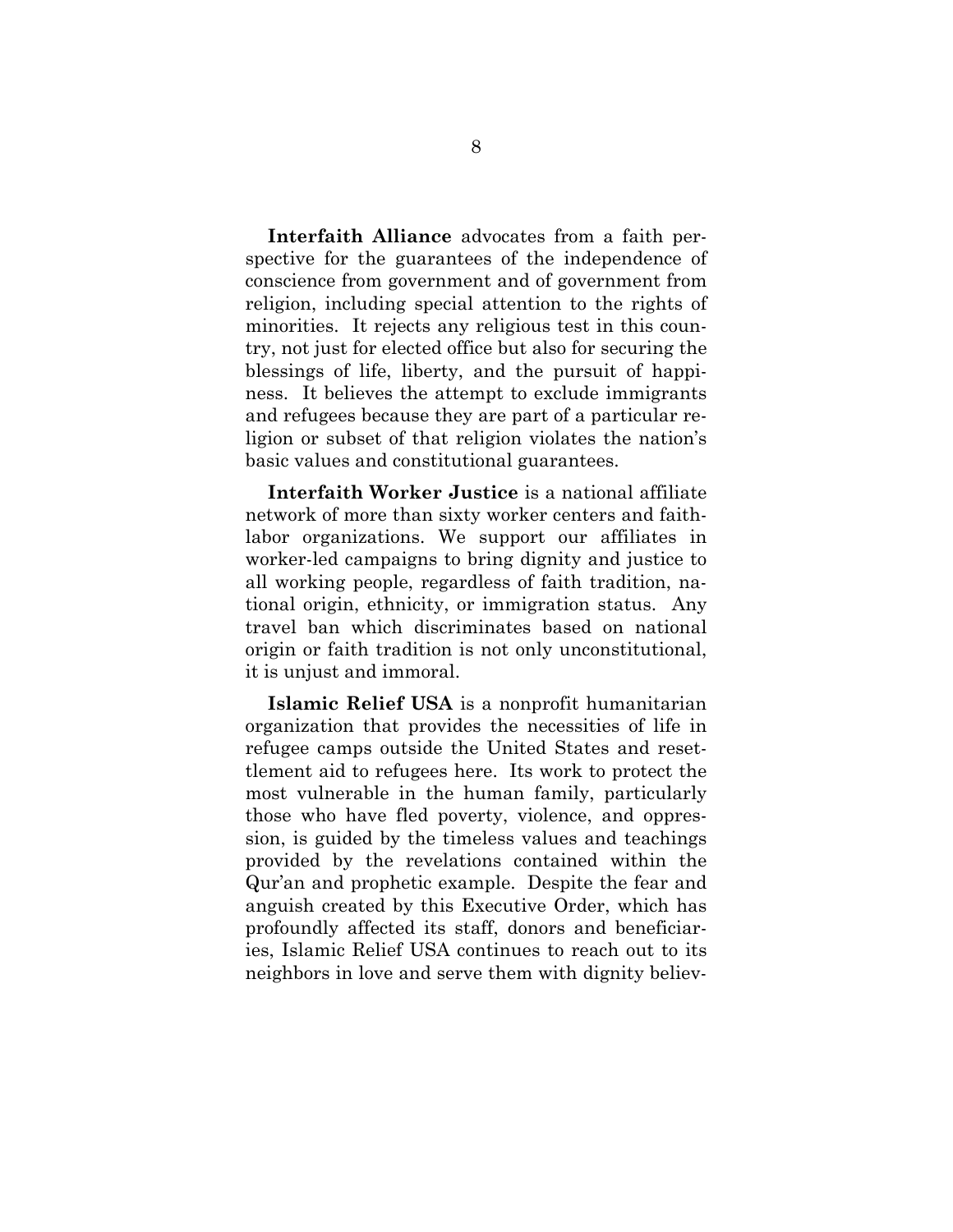ing that what unites us is stronger than the fears that divide us.

The **Leadership Conference of Women Religious** (LCWR), founded in 1956, is an association of leaders of congregations of Catholic women religious. LCWR has nearly 1300 members, who represent approximately 38,800 women religious. LCWR has joined this amicus brief because Catholic sisters began coming to these shores 288 years ago as immigrants to serve the immigrant and refugee communities and continue to this day to minister to refugees and new immigrants in schools, hospitals, and social service agencies.

The **Missionary Servants of the Most Holy Trinity**, founded in 1929, is a congregation of Catholic priests and Brothers who work in the United States and Latin America with the poor and abandoned, including recent immigrants.

The **Multifaith Alliance for Syrian Refugees** (MFA), a project of the Tides Center, is a coalition of 80 faith-based and secular organizations whose mission is to mobilize global support to alleviate the Syrian humanitarian crisis, heighten awareness of the growing dangers of not responding adequately, and advance future stability in the region. Because the Executive Order suspends the U.S. Refugee Admissions Program indefinitely for Syrian refugees and 120 days for others; halts entry into the United States of legal entrants from six Muslim-majority countries for 90 days; halves the ceiling for refugee admission in FY 2017 and otherwise negatively affects potential Syrian and Muslim refugee entrants; and because the Executive Order violates the tenets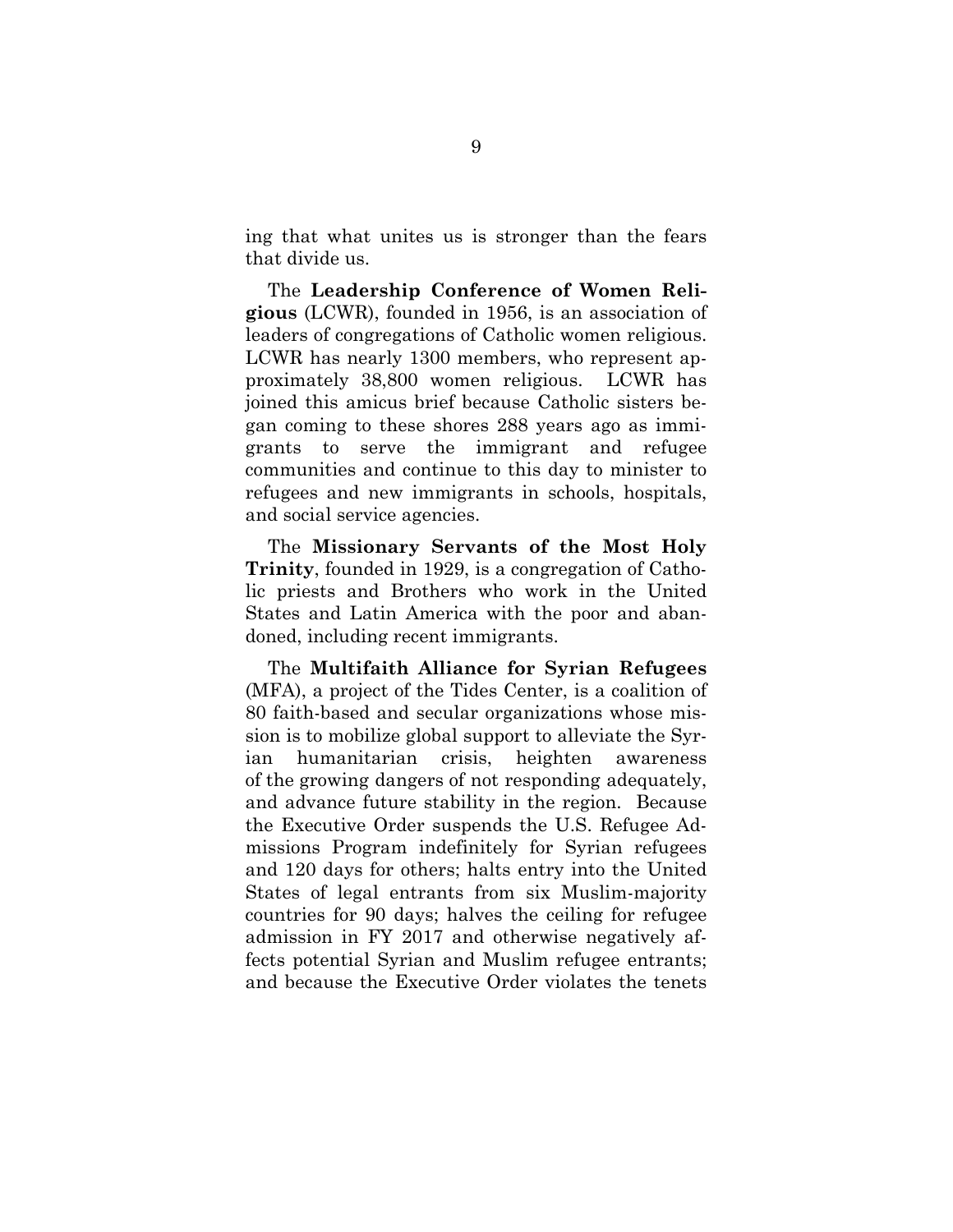of every major religious faith and the principles on which our democracy is founded, MFA has significant interest in this litigation.

The **National Advocacy Center of the Sisters of the Good Shepherd** educates and advocates on social-justice issues for the transformation of society to the benefit of all people. The center reflects the spirituality, history, and mission of the Sisters of the Good Shepherd, who have had a presence in the United States for over 175 years. The Sisters and their Mission Partners address the needs of thousands of low-income people in the United States and overseas each year. Dedicated to serving girls, women, and families who experience poverty, exploitation, vulnerability, and marginalization, the Congregation and their lay partners minister to immigrants and victims of human trafficking here and abroad. We strongly oppose the Executive Order barring refugees and citizens of six predominantly Muslim countries from entry to the United States.

The **National Council of Churches** is the largest and oldest ecumenical organization in the United States and is comprised of 38 denominations numbering some 30 million adherents in more than 100,000 local congregations. Based on its understanding of scripture, the NCC believes we have a responsibility to welcome and assist refugees of all faiths and nationalities.

The **National Council of Jewish Women**  (NCJW) is a grassroots organization of 90,000 volunteers and advocates who are inspired by Jewish values to strive for social justice. NCJW joins this brief in keeping with its formal resolve to work for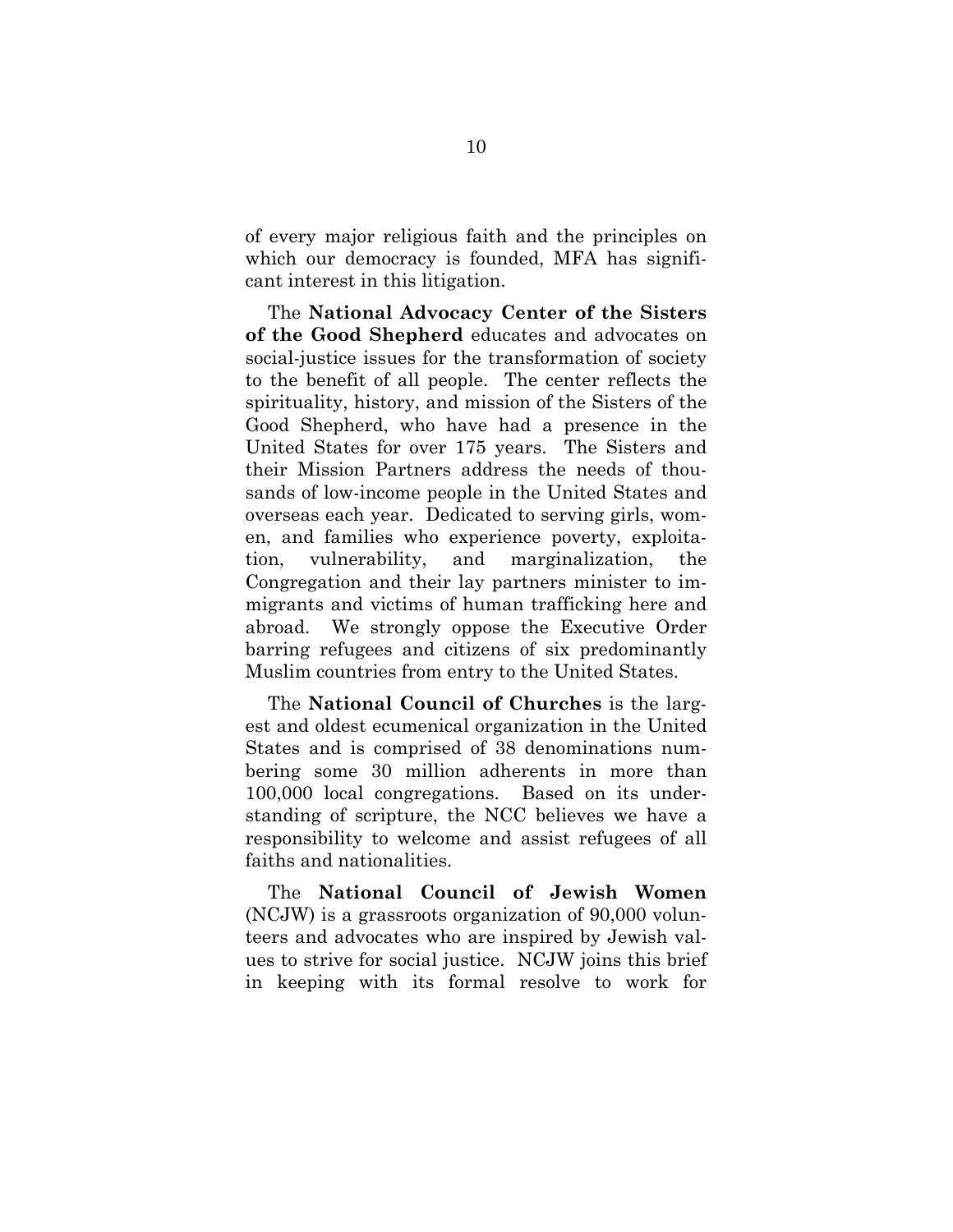"[c]omprehensive, humane, and equitable immigration, refugee, asylum, and naturalization laws, policies, and practices that facilitate and expedite legal status and a path to citizenship for more individuals."

**National Justice for Our Neighbors**, a United Methodist ministry, supports a network of 16 sites around the country that provide immigration legal services to low-income immigrants and refugees.

**Reverend J. Herbert Nelson, II, Stated Clerk of the General Assembly of the Presbyterian Church (U.S.A.)** ("PCUSA") joins this brief as the senior ecclesiastical officer of the PCUSA. The PCUSA is a national Christian denomination with nearly 1.6 million members in over 9,500 congregations. Through its antecedent religious bodies, it has existed as an organized religious denomination within the current boundaries of the United States since 1706. This brief is consistent with seventy years of policies adopted by the General Assembly of the PCUSA expressing the desire that refugees be welcomed into the United States and by our congregations, and with our policies which demand that U.S. immigration law and policy protect family unity and be carried out free of discrimination and full of due process. While the General Assembly does not claim to speak for all Presbyterians, nor do its policies bind the membership of the Presbyterian Church, it is the highest legislative and interpretive body for the denomination and the final point of decision in all disputes. As such, its statements are considered worthy of the respect and prayerful consideration of all the denomination's members.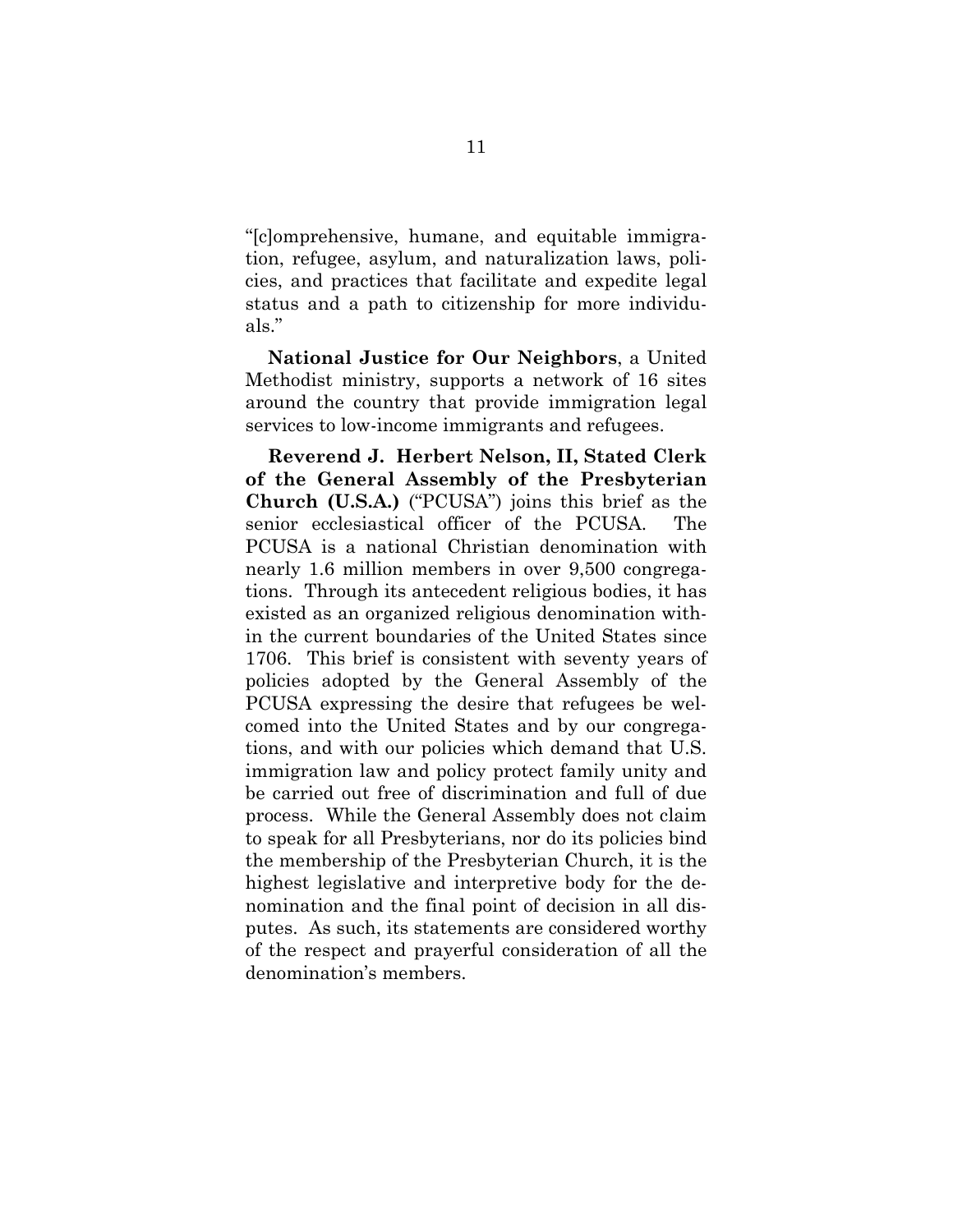**NETWORK Lobby for Catholic Social Justice** educates, organizes, and lobbies for social and economic transformation. Founded by Catholic Sisters in the progressive spirit of Vatican II, we are rooted in Catholic Social Justice tradition and open to all who share our passion. The NETWORK community of justice-seekers is more than 50,000 strong with members in every state and every congressional district. NETWORK joins in this amicus brief because we are called by faith to welcome the stranger and love our neighbor.

The **Reconstructionist Rabbinical Association**, established in 1974, represents 350 rabbis across North America and serves as a voice of Reconstructionist Jewish values in partnership with more than 100 Reconstructionist Jewish congregations and their members. Its understanding of Jewish tradition and experience compels its support for refugees and immigrants as an act of justice and compassion in the world.

The **Reconstructionist Rabbinical College/Jewish Reconstructionist Communities** is the central organization of the Reconstructionist movement, training leaders, providing resources to communities and raising up the Reconstructionist perspective. We support this brief because it expresses core Jewish values. The Hebrew Bible exhorts us no less than 36 times to welcome and embrace the stranger. It also teaches that every individual is created *betzelem Elohim,* in the image of God. We see that this extends directly and compellingly toward a refugee policy that is as welcoming as can be while taking legitimate security concerns into consideration. We support national policies that live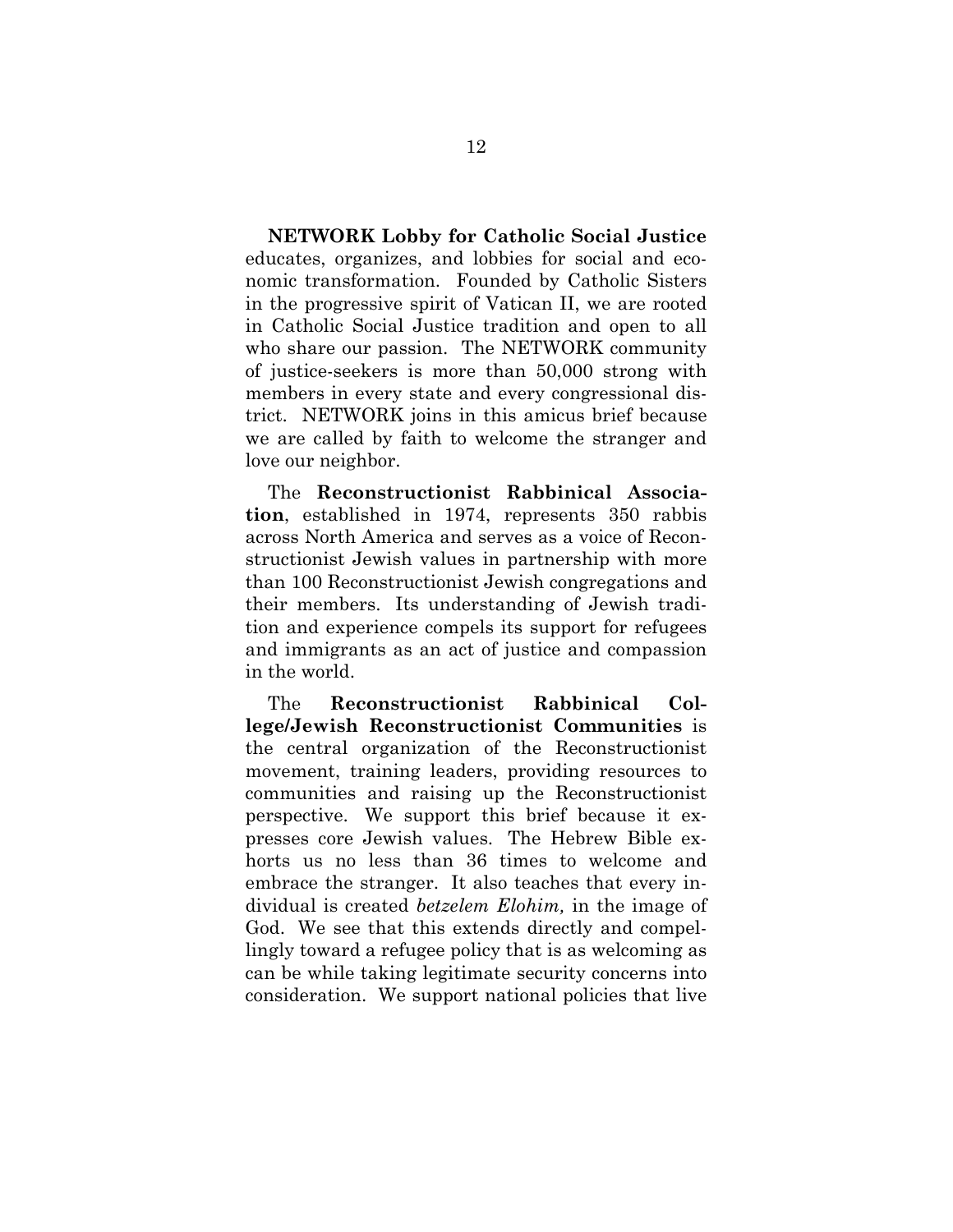up to the ideals of our faith as well as the founding documents of the American republic.

The **School Sisters of Saint Francis, United States Province** are part of an international congregation of religious women. The United States Province was established when immigrant sisters came to the United States from Europe in order to work with immigrants. Its mission is to serve the poor and otherwise needy. As a province, it joins the ranks of others who wish to speak out to challenge the anti-refugee Executive Order.

The **Sisters of St. Francis of Clinton, Iowa** is a Catholic religious order. The Leadership Team of the order decided to join this amicus brief because the order has taken a corporate stand to welcome immigrants and refugees and to advocate for policies that uphold their basic civil and human rights.

The **Sisters of St. Francis of Penance and Christian Charity, St. Francis Province** are based in Redwood City, California, and are called to solidarity with those who are powerless and work with them to change situations in which the dignity of persons is violated. The Sisters have joined the amicus brief because the ban on refugees and immigrants is counter to their beliefs and values as Franciscan Sisters.

The **Sisters of St. Francis of Philadelphia** are a community of approximately 430 Catholic women who choose a Gospel way of life and uphold a long and honored tradition of loving God through service. A community that "seeks to participate in the Spirit's action in the world," they have joined this amicus brief because of their commitment to directing per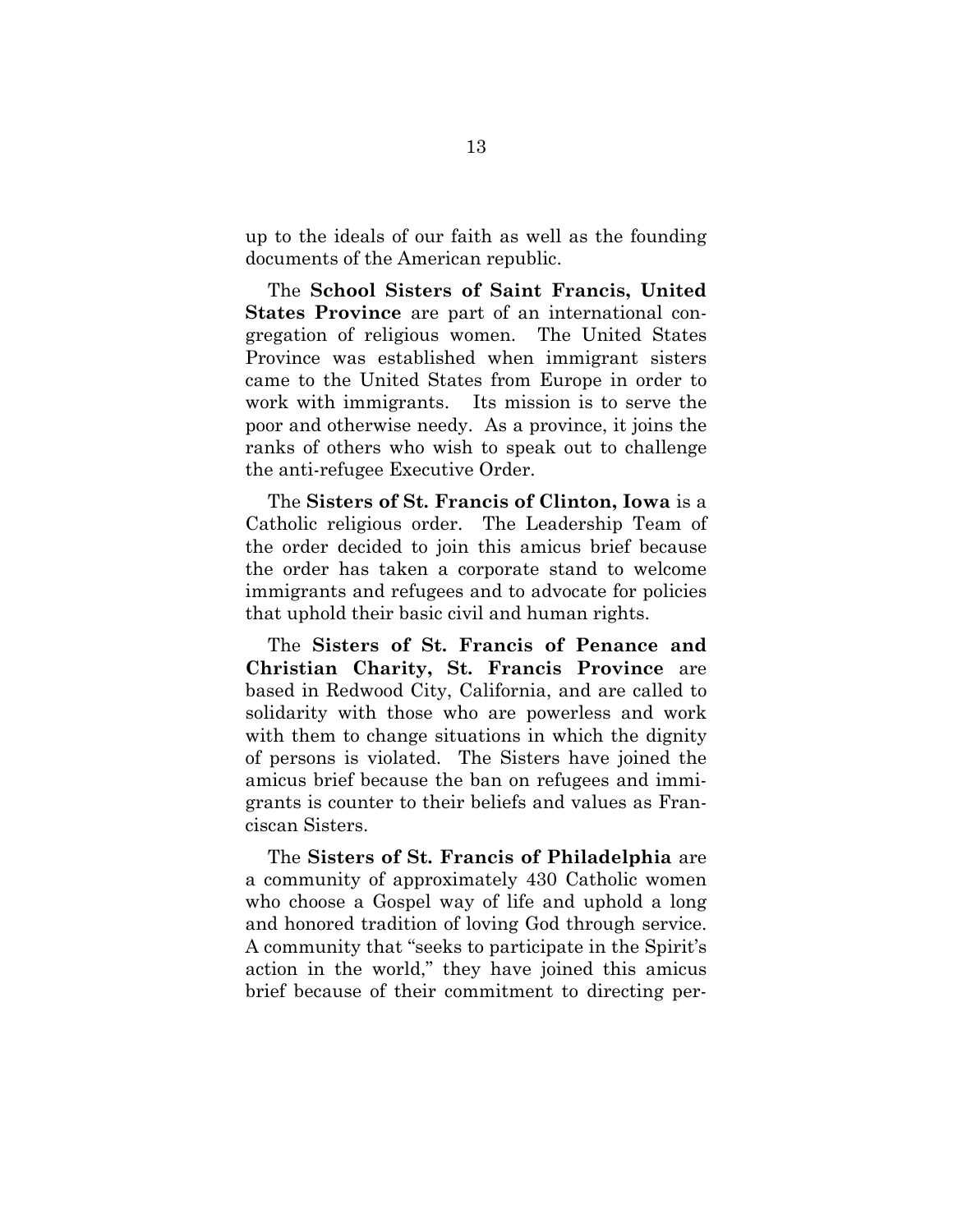sonal and corporate resources to the promotion of justice, peace, and reconciliation.

The **Sisters of the Holy Names of Jesus and Mary, U.S.-Ontario Province** is a Catholic Women Religious congregation with 430 Sisters and over 300 Lay Associates in the United States and Ontario, Canada. We have great interest in this amicus brief because our values include welcoming and advocating for immigrants and refugees. Several of our Sisters and Associates work and volunteer with immigrants and refugees, so we are familiar with the roadblocks and struggles they have to endure. We wish to be proactive in assisting and welcoming immigrants and refugees to the United States.

Founded in the early 1970s, **Sojourners** believes that U.S. citizens, immigrants, and refugees who practice their Islamic faith in this country are brothers and sisters as fellow human beings and children of God. The violation of the religious freedom of Muslim brothers and sisters must not be accepted by any people of faith.

The **Southwest Conference of the United Church of Christ** is the regional body that provides support and services to 49 local UCC congregations and clergy within Arizona, New Mexico, and El Paso, Texas. We are proud of our progressive view of the Gospel. Our mission statement, "extravagantly welcoming and affirming followers of Christ called to embody God's unconditional justice and love," is manifested in a deep commitment to ministry of extravagant welcome to migrants, undocumented permanent residents, refugees and the lesbian, gay,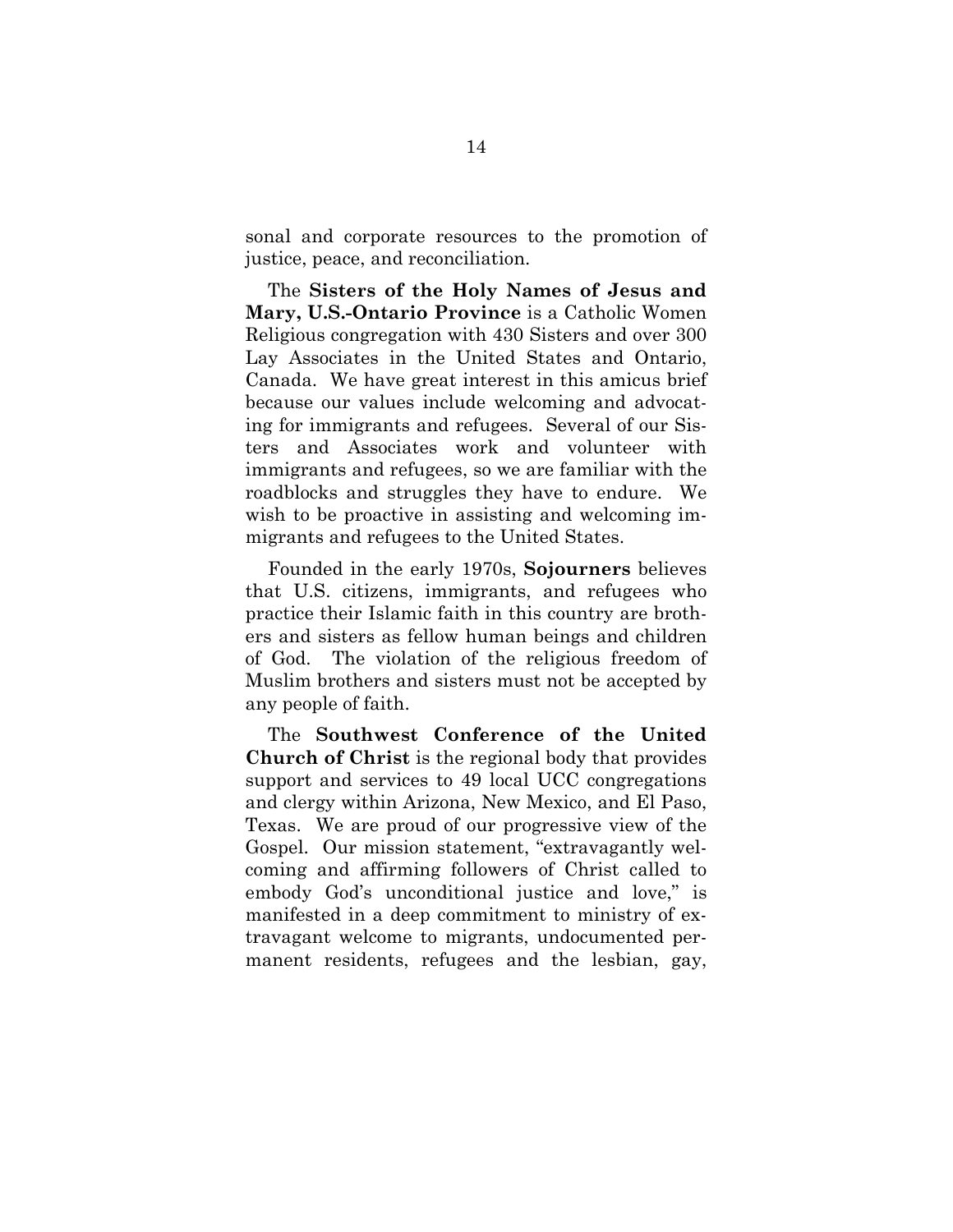bisexual and transgender community, to name just a few of our constituents.

**Tanenbaum** (Tanenbaum Center for Interreligious Understanding) is a secular, non-sectarian organization combating religious stereotypes, hatred, and violence through practical approaches in workplaces, schools, health care institutions and conflict zones. Tanenbaum collaborates with religiously driven Peacemakers in Action, who risk their lives in armed conflicts including in Syria, Yemen, and Iraq. The travel ban that is the subject of this submission targets refugees based on their religious identity; undermines Tanenbaum's work to support religious pluralism and freedom of belief; and directly impairs Tanenbaum's work with our Peacemakers from conflict zones.

**T'ruah: The Rabbinic Call for Human Rights** brings together rabbis and cantors from all streams of Judaism, together with all members of the Jewish community, to act on the Jewish imperative to respect and advance the human rights of all people. We join this amicus brief to express our condemnation of the Executive Order, which effectively closes our borders to Muslims and flagrantly violates America's longstanding, values-driven commitment to serving as a safe haven for refugees.

The **Unitarian Universalist Association** (UUA) comprises more than 1,000 Unitarian Universalist congregations nationwide and is dedicated to the principle of freedom of religion for all people and to freedom from oppression. The UUA has joined the amicus brief because it believes that the Executive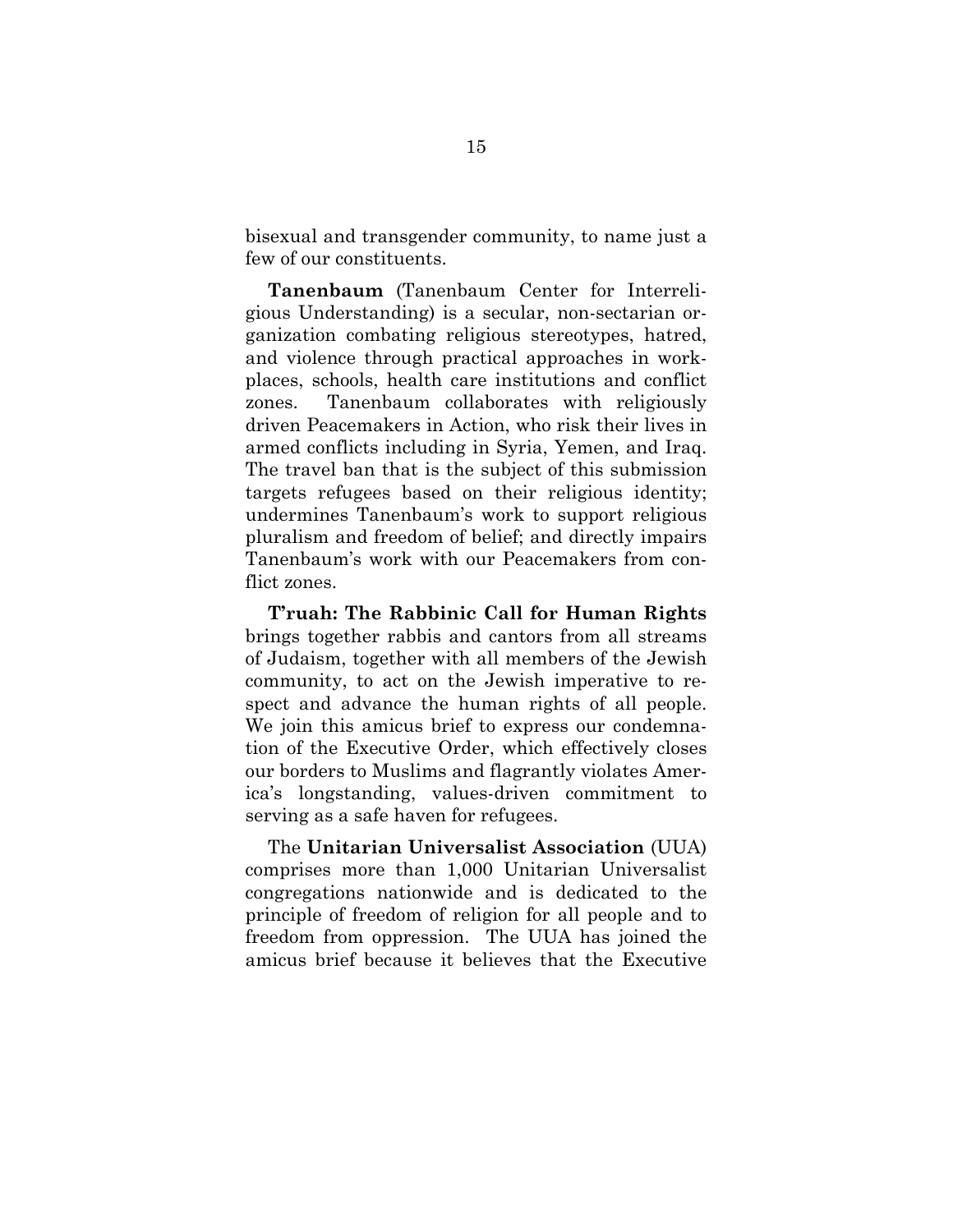Order is unconstitutional and undermines the UUA's core principles.

The **Unitarian Universalist Service Committee** is a non-sectarian human-rights organization powered by grassroots collaboration. UUSC began its work in 1939 when Rev. Waitstill and Martha Sharp took the extraordinary risk of traveling to Europe to help refugees escape Nazi persecution. A moral commitment to protecting the rights and dignity of persons, particularly those seeking refuge from violence, discrimination, persecution, and natural disasters, has been at the center of our organization's mission for more than 75 years. Given our history, we seek to promote a well-functioning, just immigration system–including refugee resettlement processes–and sizeable entrant numbers consistent with our nation's moral, legal, and political obligations as a member of the world community. We also provide financial assistance to grassroots groups that help refugees resettle in the United States, including many from majority-Muslim nations.

**UNITED SIKHS** is a U.N.-affiliated, international nonprofit, non-governmental, humanitarian-relief, human-development and advocacy organization that aims at empowering those in need, especially disadvantaged and minority communities across the world. Our mission is to transform, alleviate, educate and protect the lives of underprivileged individuals and minority communities impacted by disasters, natural or man-made, and who suffer from hunger, illiteracy, diseases, or from violation of civil and human rights. By fostering sustainable programs, we help communities to become informed and vibrant members of society. We join the many organ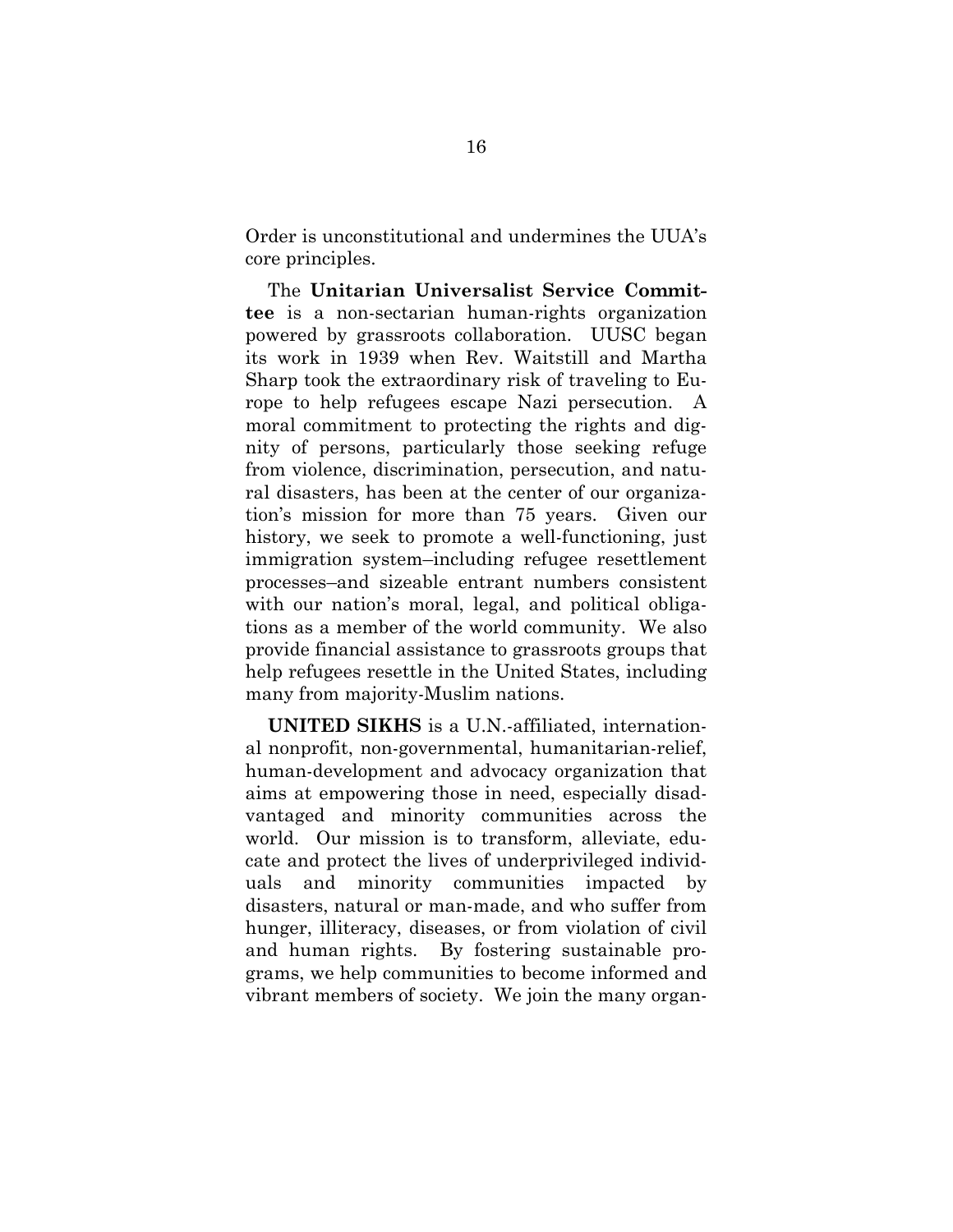izations as signatories in this amicus brief to lend support to refugee families and individuals who are affected and endangered by the Executive Order.

# **INTRODUCTION AND SUMMARY OF ARGUMENT**

Amici, who represent members of a wide range of faiths, sects, and interreligious groups, are acutely aware that when the U.S. government carries out official acts that are motivated by religious animus, it harms people of all faiths. Executive Order 13,780 is such an act—the result of the President's long-stated objective to exclude (at least temporarily) Muslims from entering this Nation. The Order offends the very notion of the United States "as a refuge of religious tolerance" for people of all faiths. *Hobby Lobby Stores, Inc. v. Sebelius*, 723 F.3d 1114, 1153 (10th Cir. 2013) (Gorsuch, J., concurring), *aff'd*, 134 S. Ct. 2751 (2014). The Establishment Clause's central purpose is to protect religious liberty by prohibiting the government from picking and choosing among faiths, or from singling out any one faith for disfavor. The Order contravenes that purpose. It directly harms Muslims not only by restricting travel rights but also by singling out Muslims as a disfavored group. In so doing, the Order harms members of all faiths as beneficiaries of this Nation's commitment to religious free exercise.

The Order further targets refugees—the most vulnerable and oppressed populations in the world. We are in the midst of the largest refugee crisis of our time. More than 21 million refugees have fled war, persecution, terrorism, enslavement, and other horrific abuses. Amici's faiths compel them to aid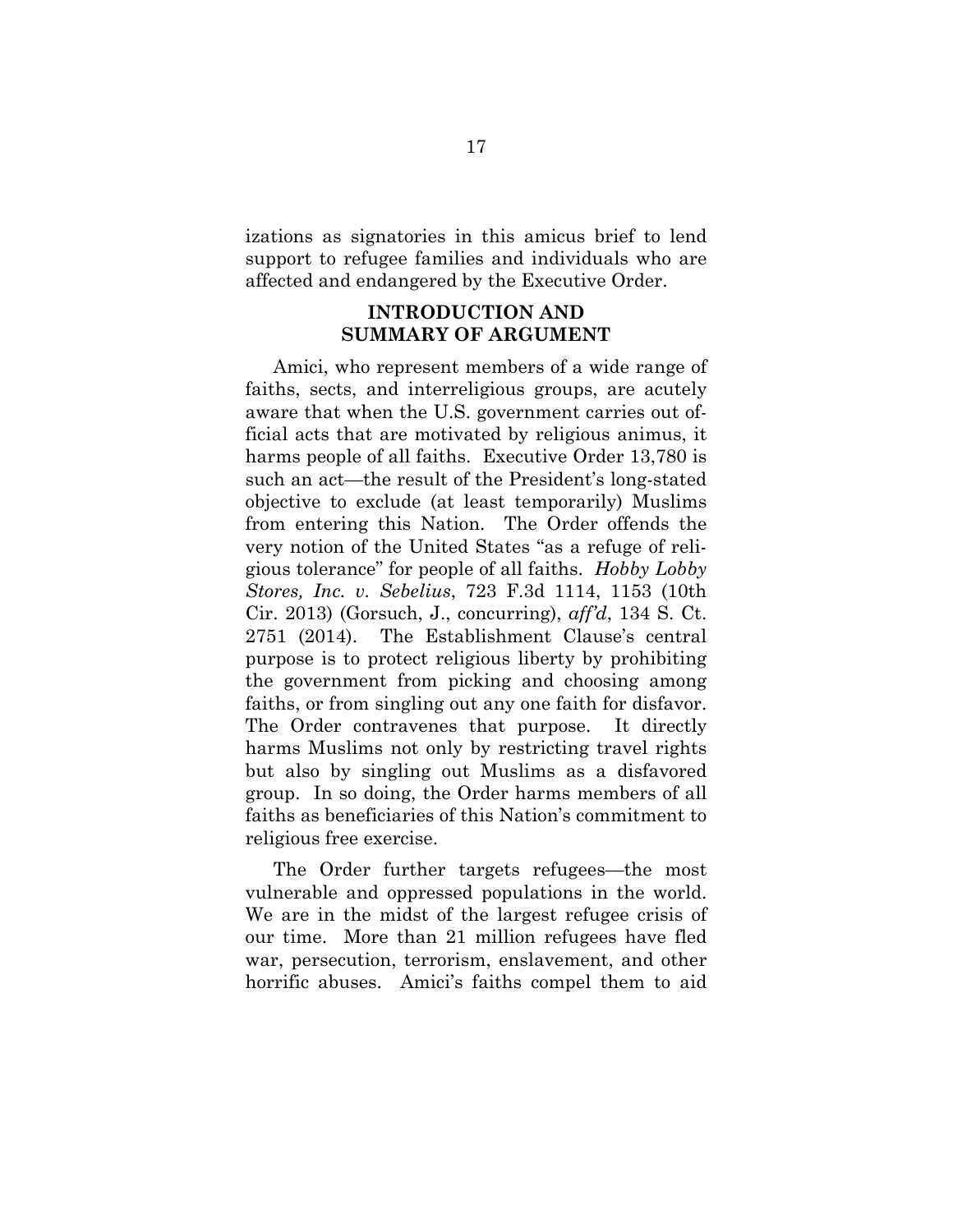refugees in crisis. Yet the Order precludes people of all faiths from fulfilling their moral and religious obligations toward refugees in desperate need of assistance. It already has had a devastating impact on faith-based refugee-assistance programs, and it will continue to do so unless enjoined.

The decisions of the courts of appeals affirming the injunctions of the travel and refugee bans should be affirmed.

#### **ARGUMENT**

## **I. THE EXECUTIVE ORDER DISCRIMINATES AGAINST MUSLIMS AND HARMS MEM-BERS OF ALL FAITHS**

Amici are united in their embrace of the Nation's fundamental constitutional commitments to religious freedom and non-discrimination. Amici believe the Executive Order contravenes those basic principles. The Order was intended to target Muslims—it has resulted in the vilification of Muslims, and it has obstructed Muslims in the practice of their faith. By undermining the constitutional guarantees of free exercise and non-discrimination, the Order harms not only Muslims but members of all faiths, who rely on those basic constitutional rights to freely practice their religions.

#### **A. The Executive Order Is Intended To Target Muslims**

The Executive Order is clearly intended to do what the Establishment Clause of the First Amendment forbids: target members of one faith, Islam.

The Nation's commitment to religious freedom and non-discrimination is firmly woven into our national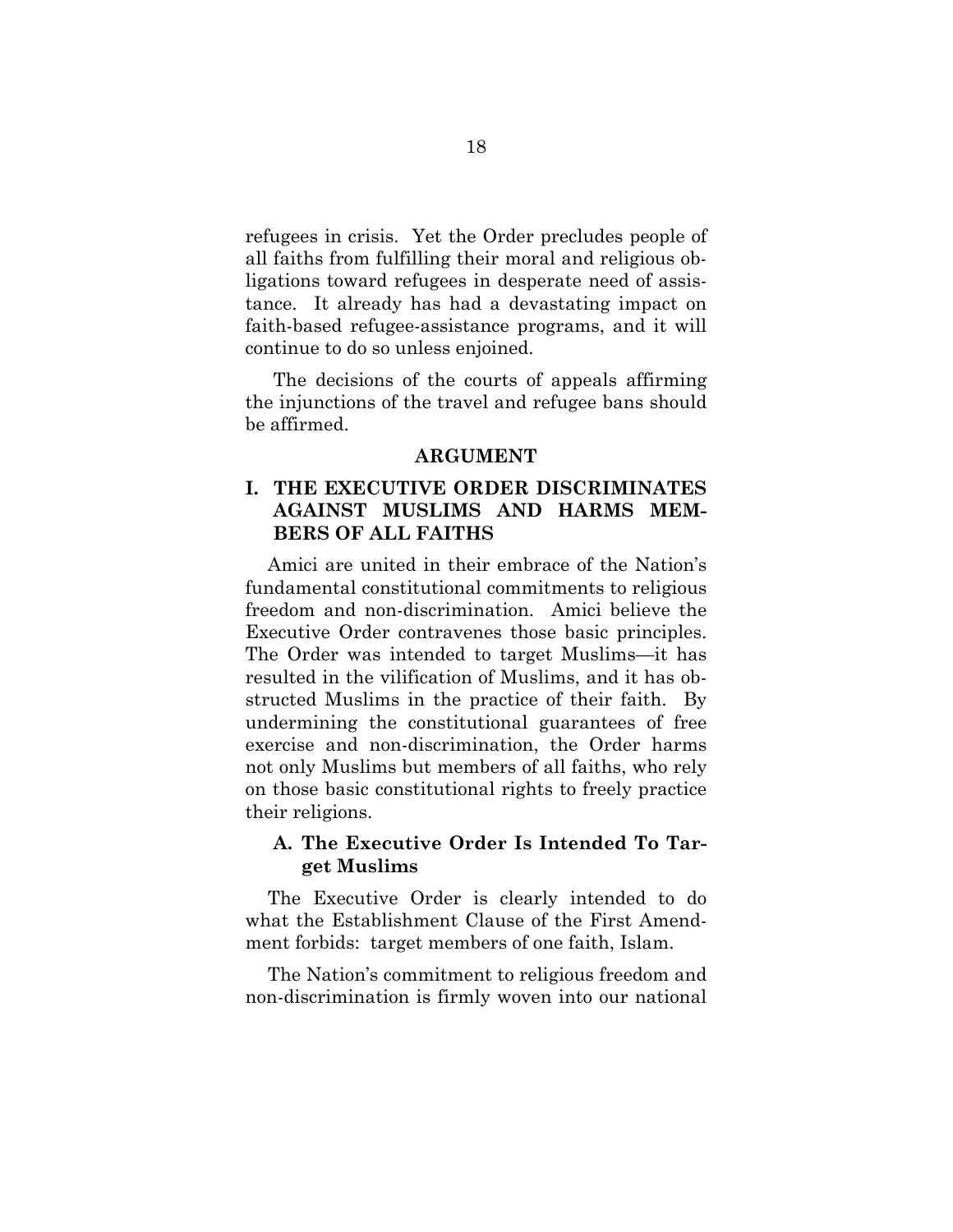fabric and our constitutional system. The government is prohibited from favoring a particular religion over others and from singling out any religion for censure. The Establishment Clause "forbids an official purpose to disapprove of a particular religion or of religion in general." *Church of the Lukumi Babalu Aye, Inc. v. City of Hialeah*, 508 U.S. 520, 532 (1993); *see also W. Va. State Bd. of Educ. v. Barnette*, 319 U.S. 624, 642 (1943) ("If there is any fixed star in our constitutional constellation, it is that no official, high or petty, can prescribe what shall be orthodox in politics, nationalism, religion, or other matters of opinion or force citizens to confess by word or act their faith therein."). "The clearest command of the Establishment Clause is that one religious denomination cannot be officially preferred over another." *Larson v. Valente*, 456 U.S. 228, 244 (1982). This Court has long recognized that efforts by the government to favor one religion "inevitabl[y] result" in incurring "the hatred, disrespect and even contempt of those who h[o]ld contrary beliefs." *Engel v. Vitale*, 370 U.S. 421, 431 (1962). Such acts send messages to members of minority faiths "that they are outsiders, not full members of the political community." *Santa Fe Indep. Sch. Dist. v. Doe*, 530 U.S. 290, 309 (2000) (quoting *Lynch v. Donnelly*, 465 U.S. 668, 688 (1984) (O'Connor, J., concurring)).

Amici, both as faith and interfaith leaders and as members of faiths that have experienced religious persecution, are unfortunately familiar with the history of religious minorities who have faced discrimination and exclusion from the United States based on stereotypes and stigma. One of the most infamous instances occurred in 1939, when a ship carry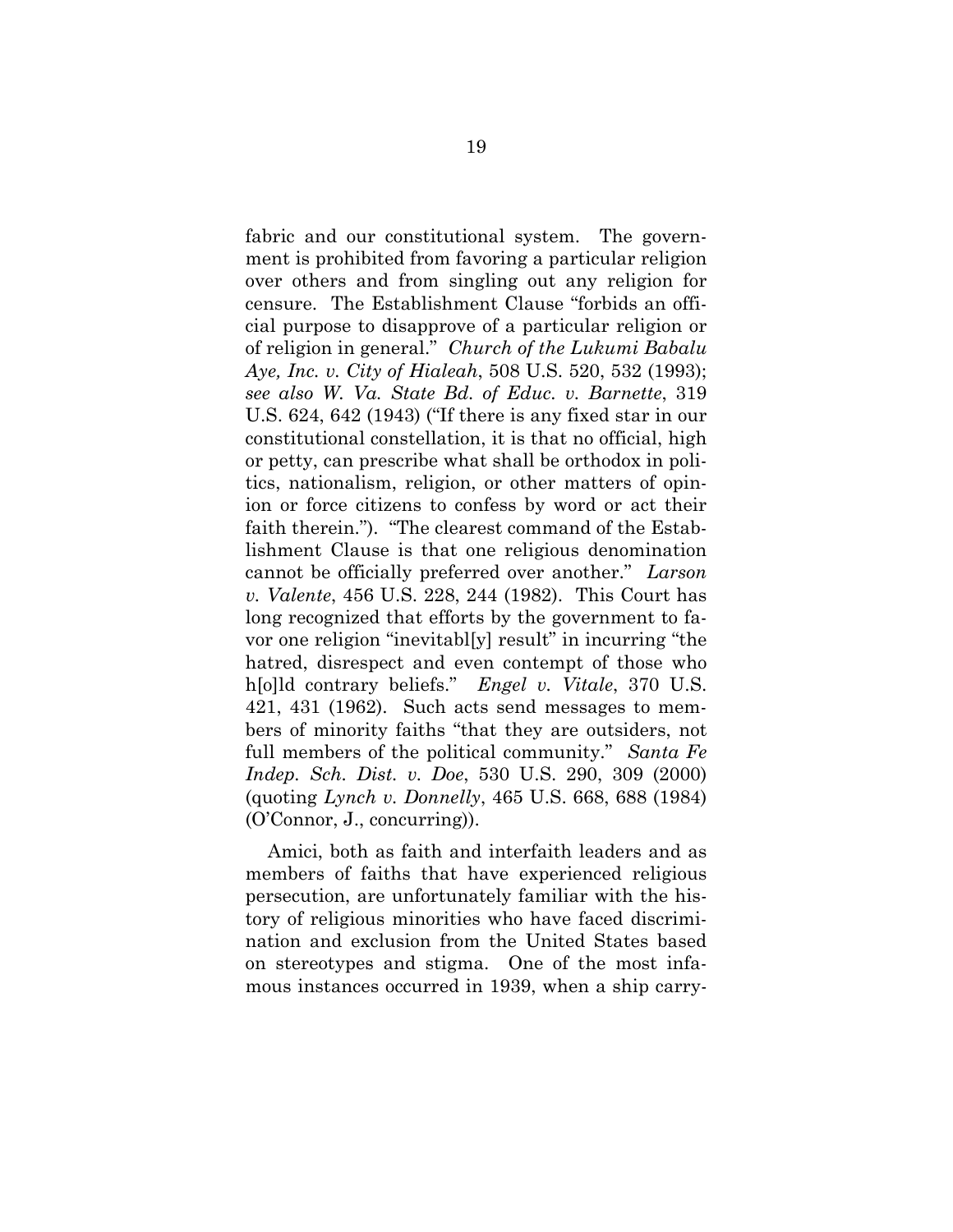ing more than 900 Jewish men, women, and children fleeing Nazi Germany was turned away from U.S. shores. Many in the United States suspected that these Jewish refugees were threats to national security. The ship was forced to return to Europe, and more than a quarter of its passengers perished in the Holocaust. *See* Daniel A. Gross, *The U.S. Government Turned Away Thousands of Jewish Refugees, Fearing That They Were Nazi Spies*, Smithsonian.com (Nov. 18, 2015).2

Our history shows that laws that are written to appear neutral on the basis of religion may actually have been designed as tools of religious persecution. Douglas Laycock, *The Religious Freedom Restoration Act*, 1993 BYU L. REV. 221, 223 (1993). For example, the large influx of Roman Catholic immigrants in the mid-nineteenth century led to anti-Catholic riots, burnings of Catholic churches, beatings of Catholic students who refused to use the King James Bible, and the rise of nativist political movements that campaigned to restrict immigration by Catholics. *See* Michael W. McConnell, *Is There Still a "Catholic Question" in America? Reflections on John F. Kennedy's Speech to the Houston Ministerial Association*, 86 NOTRE DAME L. REV. 1635, 1639 (2011). Amidst the furor, the Ku Klux Klan and other nativist groups secured the enactment of a law requiring all children to attend public schools, effectively shuttering Catholic schools. Laycock, 1993 BYU L. REV. at

<sup>2</sup> http://www.smithsonianmag.com/history/us-governmentturned-away-thousands-jewish-refugees-fearing-they-werenazi-spies-180957324/.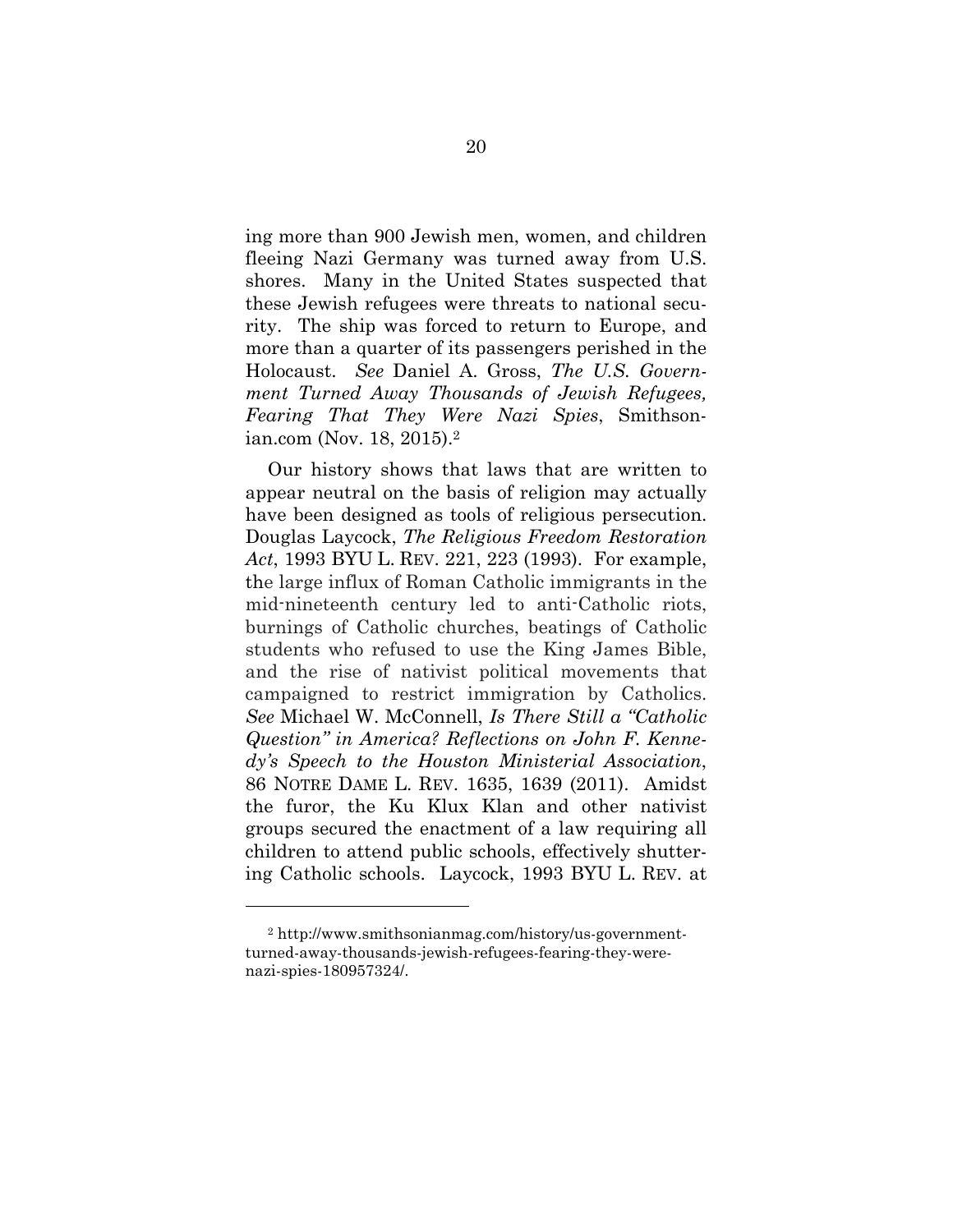223-24. Similarly, Mormons were persecuted in the nineteenth century as they were driven off their lands and forced to flee across the country. *Id.* at 223. Among the tools of persecution were neutralsounding laws enacted to target Mormons, which required voters to take anti-polygamy oaths as a condition of their right to vote. *Id.* at 223-24.

The Executive Order here was similarly couched in neutral-sounding terms, imposing a categorical ban on nationals from six enumerated countries. Yet amici understand it for what it is: an official act of discrimination on the basis of religion. As the Fourth Circuit concluded, the Order's primary purpose is to discriminate against Muslims. *Int'l Refugee Assistance Project v. Trump*, 857 F.3d 554, 594- 601 (4th Cir. 2017). All six countries included in the ban have predominantly Muslim populations. The Order is consistent with President Trump's call as a candidate for "a total and complete shutdown of Muslims entering the United States until our representatives can figure out what is going on." *Id.* at 594. This call for a "Muslim ban" was repeated throughout the 2016 Presidential campaign, accompanied by further statements from then-candidate Trump that "Islam hates us" and that "we're having problems with the Muslims." *Ibid*. The proposed "Muslim ban" later morphed into a plan to "call it territories" and impose nationality-based travel restrictions. *See ibid.* The President, upon signing the predecessor version of the Order, stated that it was meant to protect the Nation from entry by foreign terrorists—and then added, "We all know what that means." *Ibid*. Indeed, as recently as September 15, 2017, the President stated: "The travel ban into the United States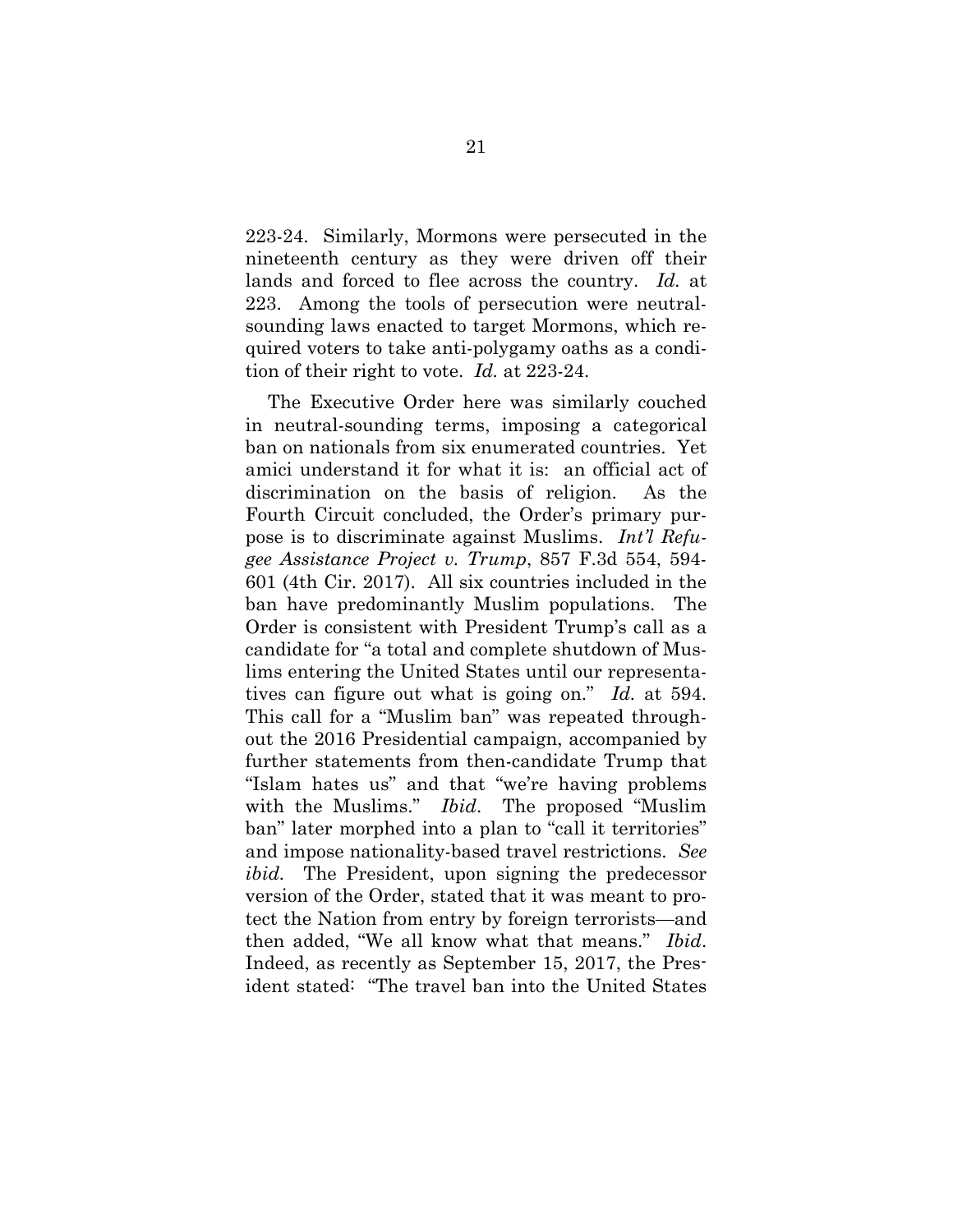should be far larger, tougher and more specific–but stupidly, that would not be politically correct!" Donald J. Trump (@realDonaldTrump), TWITTER (Sept. 15, 2017, 3:54 a.m.)3 (emphasis added). It is plain to members of the faith community that a desire to exclude Muslims motivated the issuance of this Order.4

Were the Court to reverse the courts of appeals' judgments, despite such overwhelming evidence of animus, it would send a message that religious-based discrimination is tolerable so long as it is framed in a way that appears superficially neutral toward religion. It would provide an Establishment Clauseevading roadmap for governments at all levels that wish to enact policies disfavoring Muslims (or adherents of any faith that is not in or falls out of favor). And it also would have the potential to further fan the flames of anti-Muslim sentiment, signaling to the public that anti-Muslim hatred is not only tolerated but sanctioned by the government. *Cf.* Laycock, 1993 BYU L. REV. at 223 (describing outburst of private violence against Jehovah's Witnesses after this Court's decision upholding a flag-salute requirement).

<sup>3</sup> https://twitter.com/realDonaldTrump/status/908645126146 265090.

<sup>4</sup> Indeed, the Order is not even neutral on its face. It invokes the specter of "honor killings," which is a coded term that reinforces the stigmatization of Muslims as violent and backward. *Int'l Refugee Assistance Project*, 857 F.3d at 596 n.17.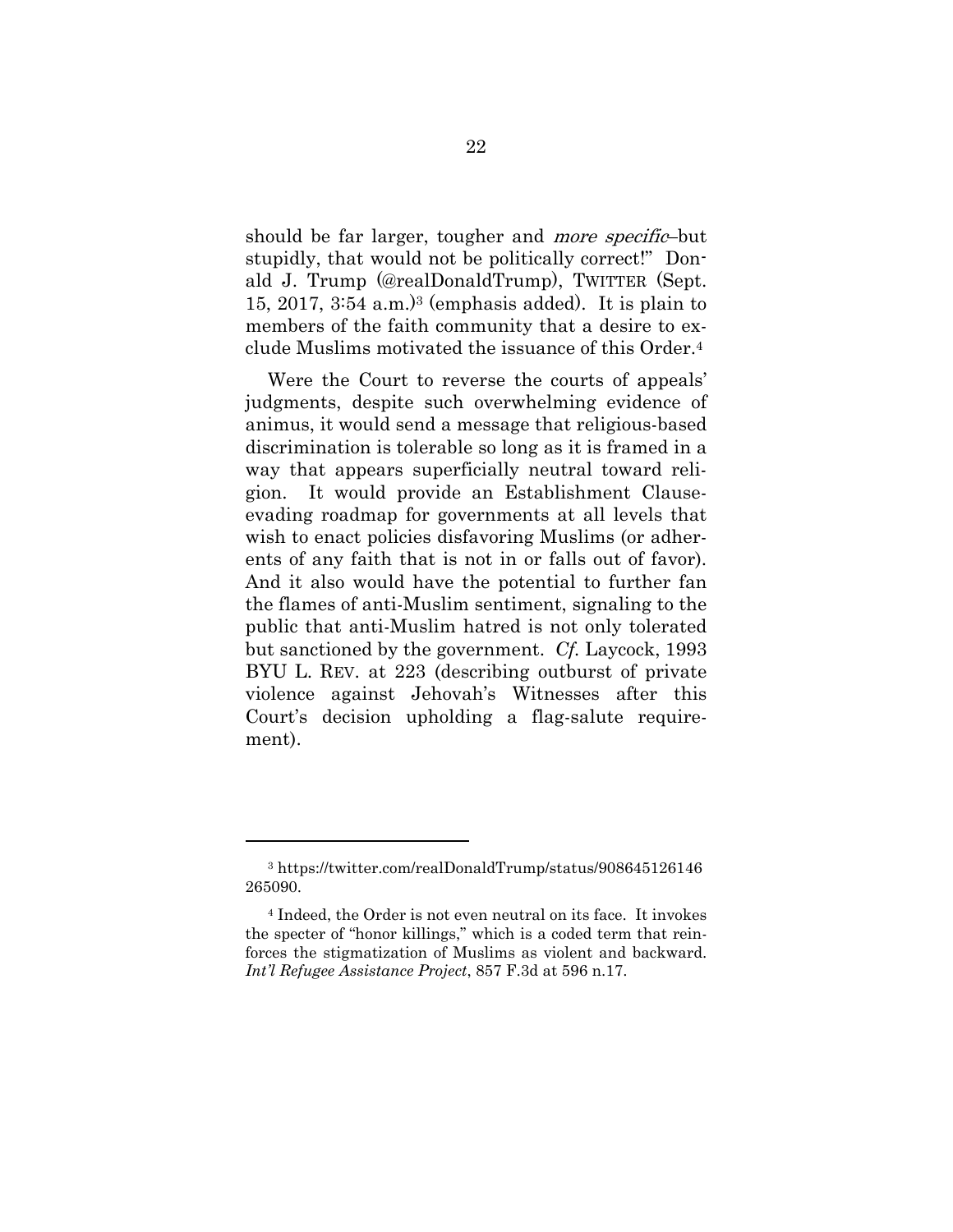#### **B. The Executive Order Harms Muslims**

The Order is also directly harmful to Muslims who are constitutionally entitled to freely practice their faith in the United States. The Order and its predecessor have disrupted the lives of Muslim Americans who fear that they are being targeted for exclusion and could face separation from their families. See, e.g., Neil Munshi, Muslim Americans Express Anxiety Over Trump Travel Ban, FINANCIAL TIMES (Feb. 2, 2017);5 see also Faiyaz Jaffer, The Travel Ban Has Been Particularly Harsh on Shiite Muslims, GAZETTE (May 26, 2017) (describing the story of a college student who feared that, if he went to say his final goodbyes to a dying relative in Iran, he might be unable to return to the United States to study).6

The two Orders have separated couples engaged to be married and caused family members to miss weddings of their loved ones, as well as births and deaths—key moments in the personal and religious life of a faith community. See Jack Healy & Anemona Hartocollis, Love, Interrupted: A Travel Ban Separates Couples, N.Y. TIMES (Feb. 8, 2017);<sup>7</sup> Ed Pilkington, Trump Travel Ban Crackdown Turns Wedding Celebration Into a Family Separation,

<sup>5</sup> https://www.ft.com/content/ba9f2d88-e905-11e6-893c-082c5 4a7f539?mhq5j=e2.

<sup>6</sup> http://gazette.com/the-travel-ban-has-been-particularlyharsh-on-shiite-muslims/article/1603972.

<sup>7</sup> https://www.nytimes.com/2017/02/08/us/love-interrupted-atravel-ban-separates-couples.html.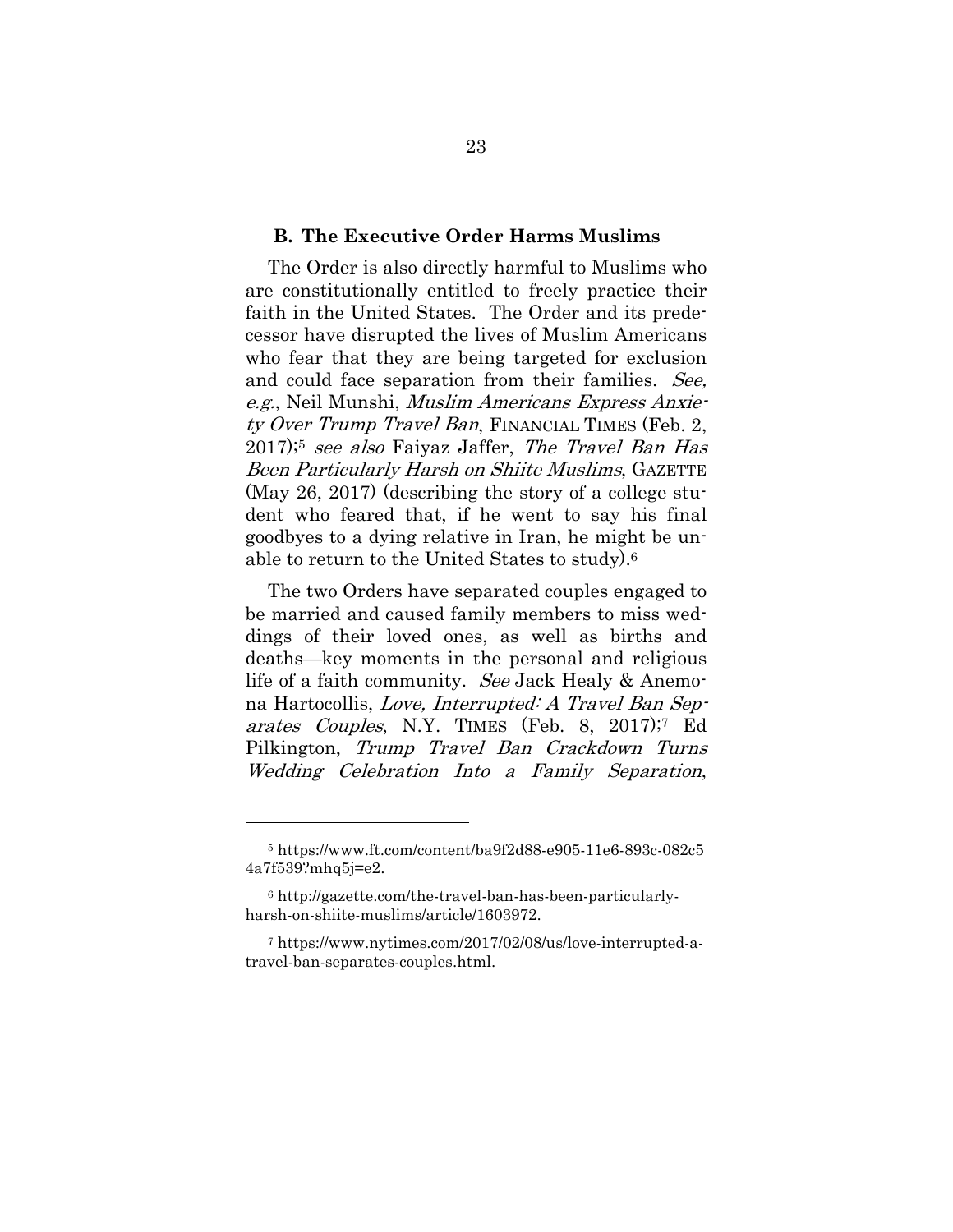GUARDIAN (Apr. 14, 2017).8 The Order's predecessor interfered with religious practice and community by barring prominent Muslims with citizenship or dual citizenship in the affected countries from fulfilling long-planned speaking engagements at conferences, religious services, festivals, and universities in the United States. E.g., Aziz v. Trump, No. 17-cv-116, 2017 WL 580855, at \*2 (E.D. Va. Feb. 13, 2017).

The Order also has harmed all American Muslims at a profoundly deeper level. It has ostracized those who simply want to practice their faith freely and live peacefully as neighbors, students, colleagues, families, and members of their communities. It has contributed to an environment in which Muslims are increasingly subject to violence, harassment, and discrimination because of their faith. This is borne out by recent hate crimes that have been perpetrated against Muslims9—or people *perceived* to be Muslims.10 As amicus Islamic Relief USA recounts:

<sup>8</sup> https://www.theguardian.com/us-news/2017/apr/14/trumptravel-ban-visa-iran-wedding.

<sup>9</sup> *See* Nancy Coleman , *Mosques Targeted in 2017*, CNN.com, available at http://www.cnn.com/2017/03/20/us/mosquestargeted-2017-trnd/index.html (last visited September 12, 2017). The map, which contains data from January through July 2017, describes 63 reported incidents of attacks against mosques, including suspected arson and spray-painting of anti-Muslim epithets. *See also, e.g.*, Bill Lindelof, *Two Suspected Hate Crimes in Less Than Two Weeks at Davis, Roseville Mosques*, SACRAMENTO BEE (Feb. 1, 2017), http://www.sacbee. com/news/local/crime/article130135154.html.

<sup>10</sup> *See* Daniel Victor, *Three Men Stood Up to Anti-Muslim Attack. Two Paid With Their Lives*, N.Y. TIMES (May 28, 2017) (Footnote continued on following page)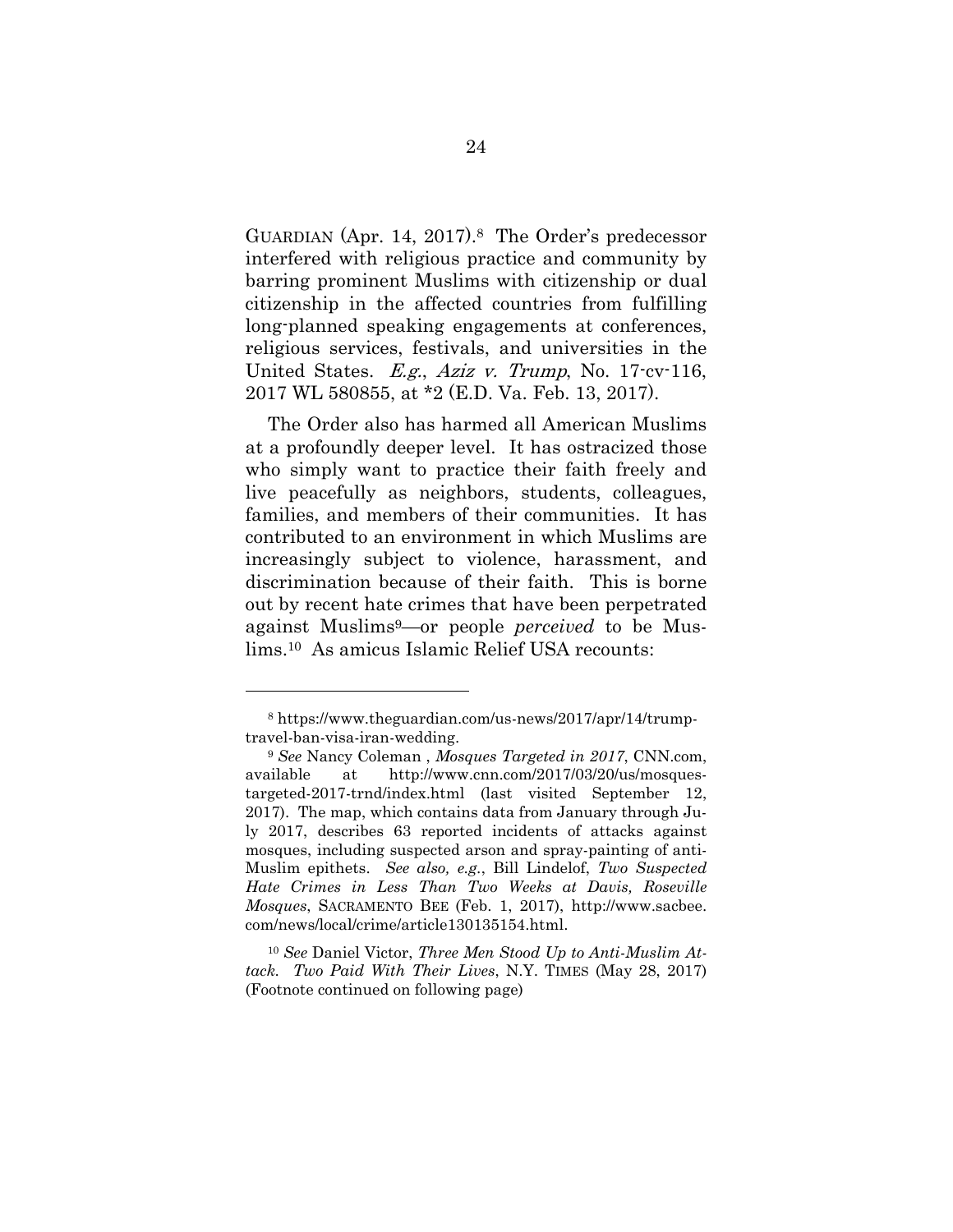Singling out Muslims in this manner creates fear that additional fundamental freedoms are also under threat. We know of a family that came to the United States because their lives were threatened by ISIS after they helped U.S. troops in Iraq. They now fear that their citizenship applications will be jeopardized. A non-Muslim donor called us weeping after a family member was denied access to a grocery store because she was wearing a head scarf. A wife was afraid she wouldn't be reunited with her husband. A mother fears she will be separated from her child because she wears the hijab. Their fears and experiences demonstrate the underlying intent to target and discriminate against Muslims, whether framed as a regional travel ban or something more explicit.

That the Order's proffered justification was based on the threat of terrorism makes the Order all the more pernicious. Conflating "Muslims" with "terrorists" obscures the fact that most victims of terrorism are themselves Muslims. National Counterterrorism Center, 2011 Report on Terrorism at 14.11 Attempts to justify the Order based on the threat of terrorism—and to treat populations of entire Muslim-

1

<sup>(</sup>describing stabbing victims' efforts to intervene when a man shouted anti-Muslim insults at two women in Portland, Oregon, and noting that one of the women is not Muslim), https://www.nytimes.com/2017/05/28/us/portland-stabbingvictims.html.

<sup>11</sup> https://fas.org/irp/threat/nctc2011.pdf.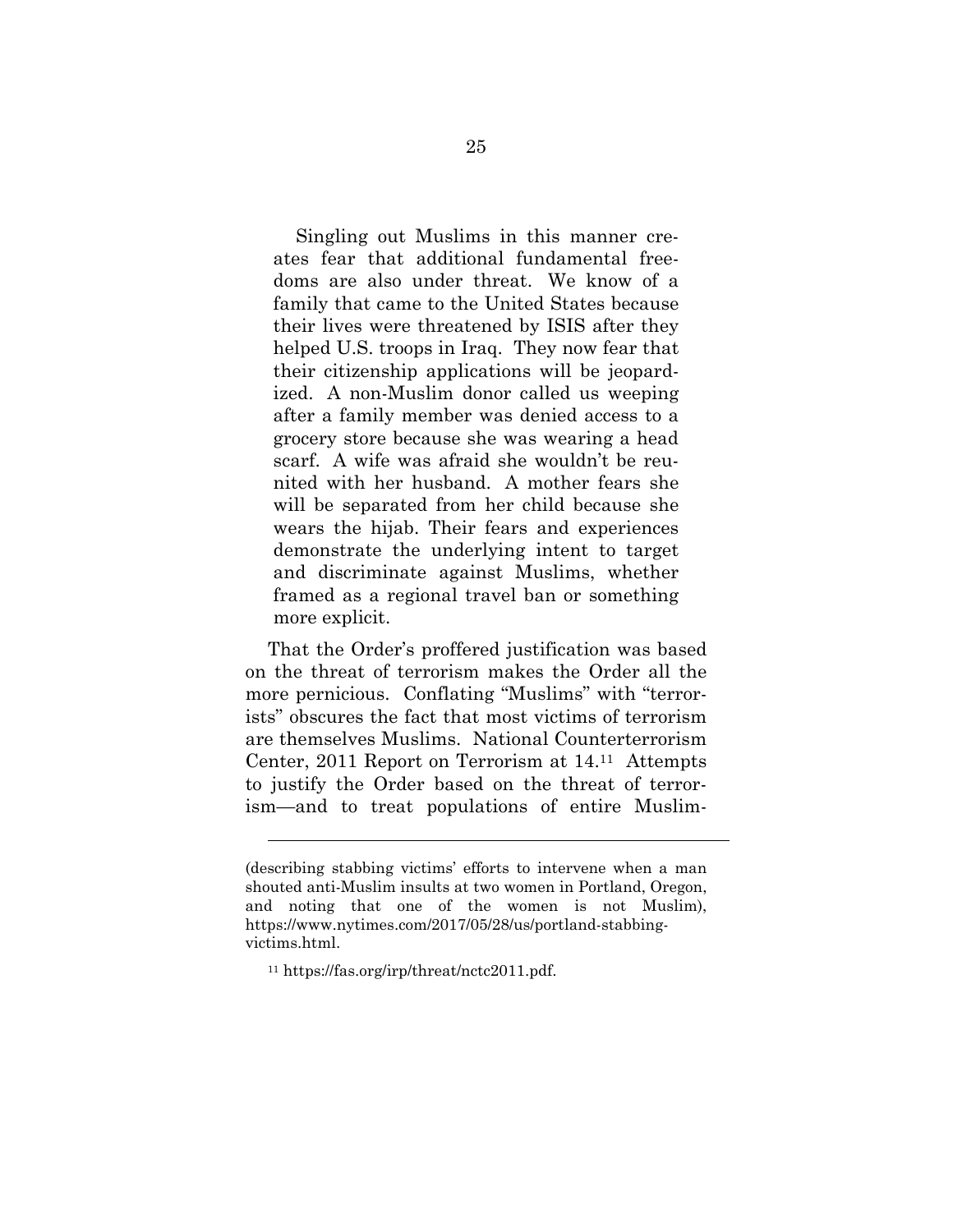majority countries as potential terrorists—only compound anti-Muslim vilification.

These harms would be revisited if the judgments of the courts of appeals were to be reversed. Muslims living in the United States would be subjected anew to what they and many others rightly view as official condemnation of their faith.

## **C. Singling Out Members Of One Faith Erodes Core Constitutional Principles Critical To The Free Exercise Of All Faiths**

In contrast with many other countries, where religious conflict has at times led to upheaval and suffering, the United States has generally strived for peaceful co-existence among religions. "It was in large part to get completely away from \* \* \* religious persecution that the Founders brought into being our Nation, our Constitution, and our Bill of Rights with its prohibition against any governmental establishment of religion." *Engel* 370 U.S. at 433. As a result of those guarantees, the United States today is a country of vibrant religious beliefs, practices, and communities in which faith continues to play an important role in most Americans' lives.

Thus, the harm caused by singling out members of one religious faith is not restricted to the disfavored sect; it harms all religious groups by eroding core principles that have allowed a multitude of faiths to coexist and to thrive. Protections for the free exercise of religion are critical to "vindicat[e] this nation's long-held aspiration to serve as a refuge of religious tolerance." *Hobby Lobby Stores*, 723 F.3d at 1153 (Gorsuch, J., concurring); *see Town of Greece v. Gal-*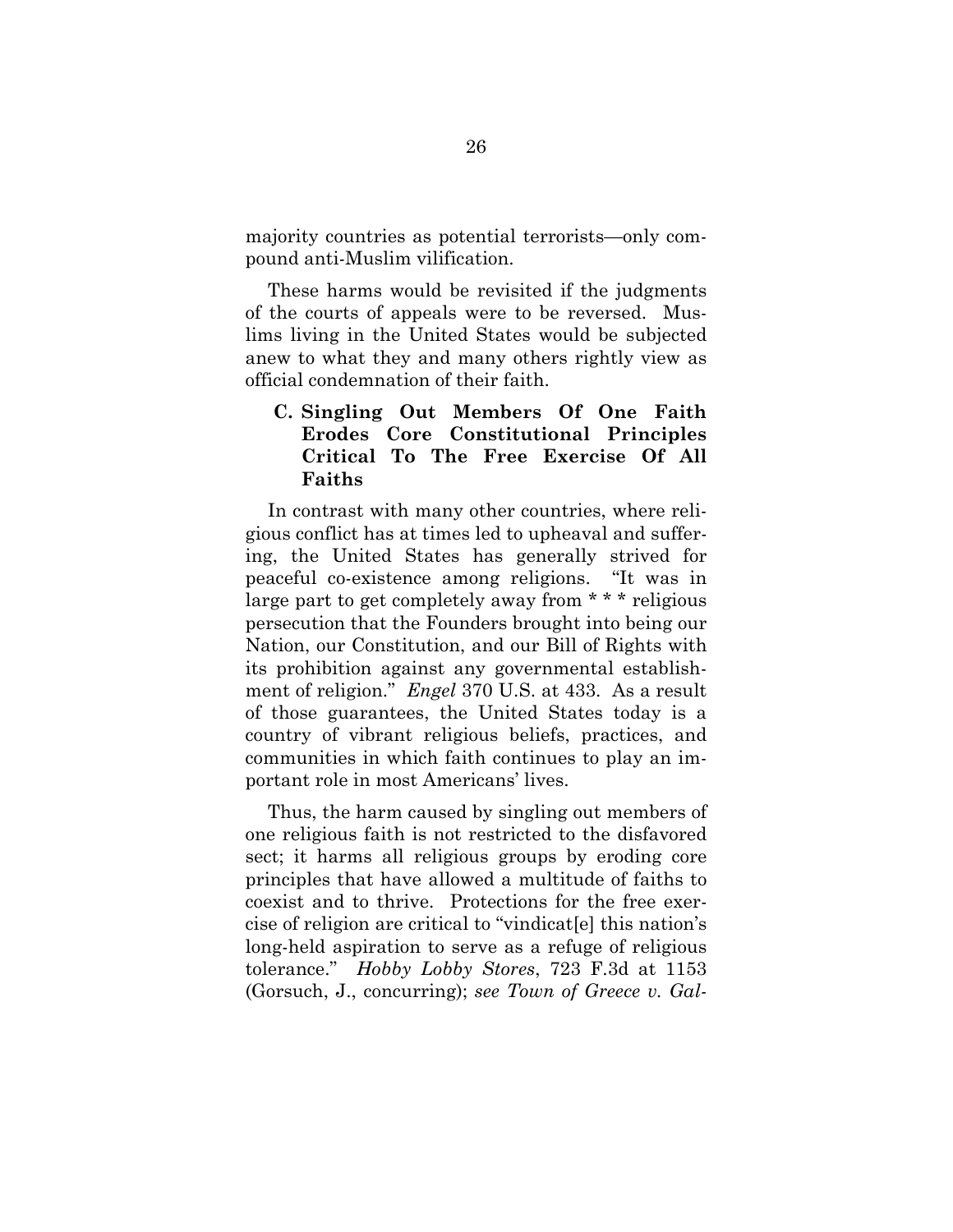*loway*, 134 S. Ct. 1811, 1823 (2014) (official efforts to "denigrate \* \* \* religious minorities" violate the Establishment Clause). By both protecting the free exercise of religion and prohibiting the government from favoring or disfavoring any one religion, the First Amendment "seek[s] to avoid \* \* \* divisiveness based upon religion that promotes social conflict, sapping the strength of government and religion alike." *Van Orden v. Perry*, 545 U.S. 677, 698 (2005) (Breyer, J., concurring).

Affirming the judgments below is essential to not only protect Muslims from discrimination but to ensure religious liberties for members of all faiths.

### **II. THE EXECUTIVE ORDER DEVASTATES REFUGEES AND PRECLUDES FAITH-BASED ASSISTANCE TO THEM**

#### **A. Refugees Are the Most Vulnerable of the Vulnerable: Victims of War, Persecution, and Terrorism**

The Executive Order curtails the United States Refugee Admissions Program at a time when that program is more essential than ever. As former United Nations Secretary-General Ban Ki-moon (himself once an internally displaced person) stated: "We are facing the biggest refugee and displacement crisis of our time." Press Release, Secretary-General, Refugee Crisis about Solidarity, Not Just Numbers, Secretary-General Says at Event on Global Displacement Challenge, U.N. Press Release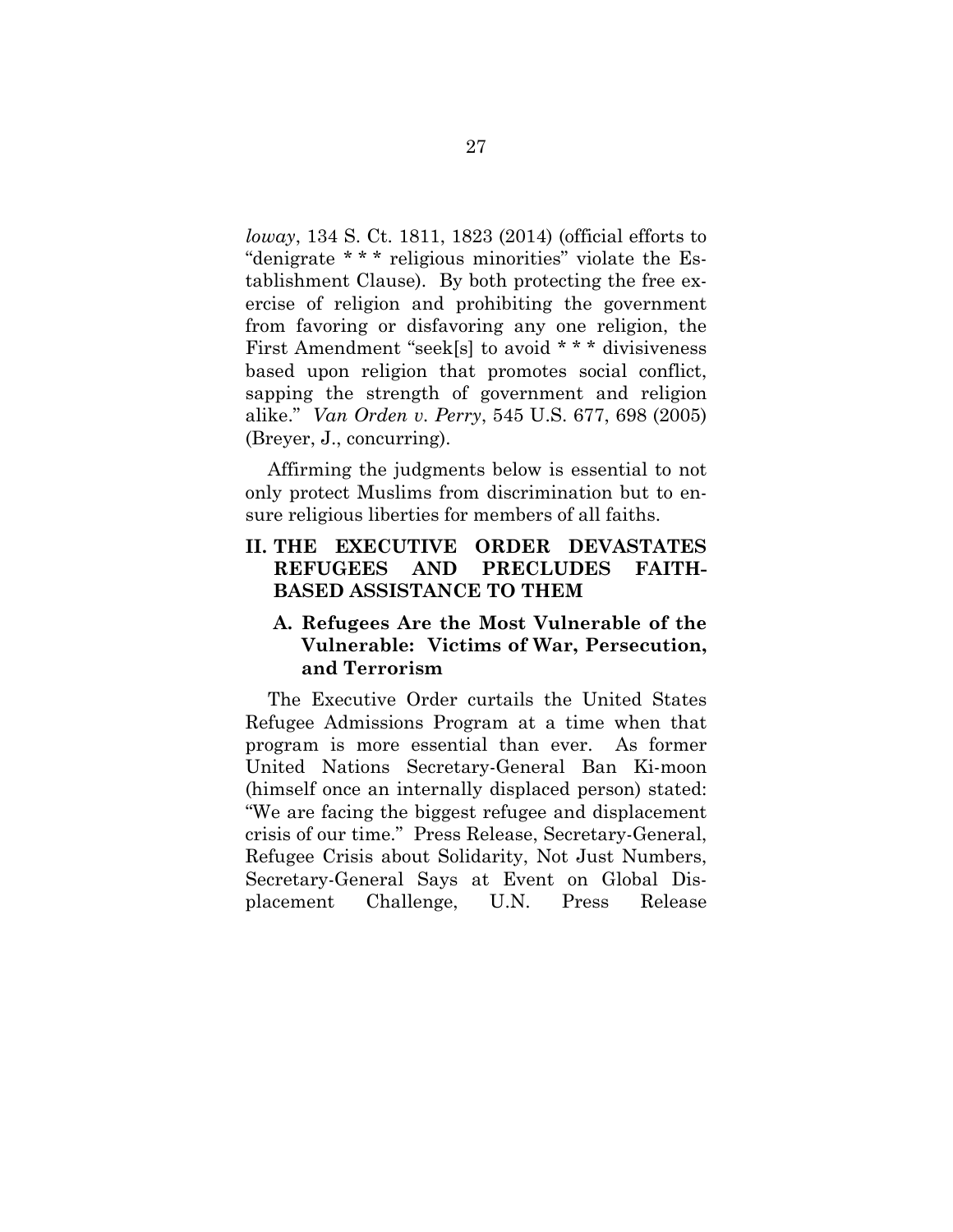SG/SM/17670-REF/1228 (Apr. 15, 2016).12 More than 65 million individuals have been forcibly displaced from their homes as a result of conflict or persecution, including 22.5 million individuals who meet the definition of "refugee." U.N. High Comm'r for Refugees (UNHCR), *Figures at a Glance*.13 The number of displaced persons today is the highest it has been since the period immediately following World War II. UNHCR, *Global Trends: Forced Displacement in 2015* at 5.14

Refugees are among the most vulnerable people in the world: they have been forced to flee their homes because of persecution or conflict and need sanctuary because they do not have the protection of their own governments. U.N. General Assembly, *Convention Relating to the Status of Refugees*, art. 1A(2), 28 July 1951, United Nations, Treaty Series, vol. 189, at pp. 153-54. By definition, refugees are not criminals or terrorists; individuals who have committed serious, non-political crimes, crimes against peace, war crimes, or crimes against humanity are *excluded* from refugee status.  $Id.$ , art.  $1F(a)-(c)$ , at p. 156.

Refugees who are eligible for admission to the United States are among the most persecuted of all. The majority of refugees admitted to the United States have been identified by the United Nations High Commissioner for Refugees as those most in need of resettlement to a third country. U.S. Dep't of

<sup>12</sup> http://www.un.org/press/en/2016/sgsm17670.doc.htm.

<sup>13</sup> http://www.unhcr.org/en-us/figures-at-a-glance.html.

<sup>14</sup> http://www.unhcr.org/576408cd7.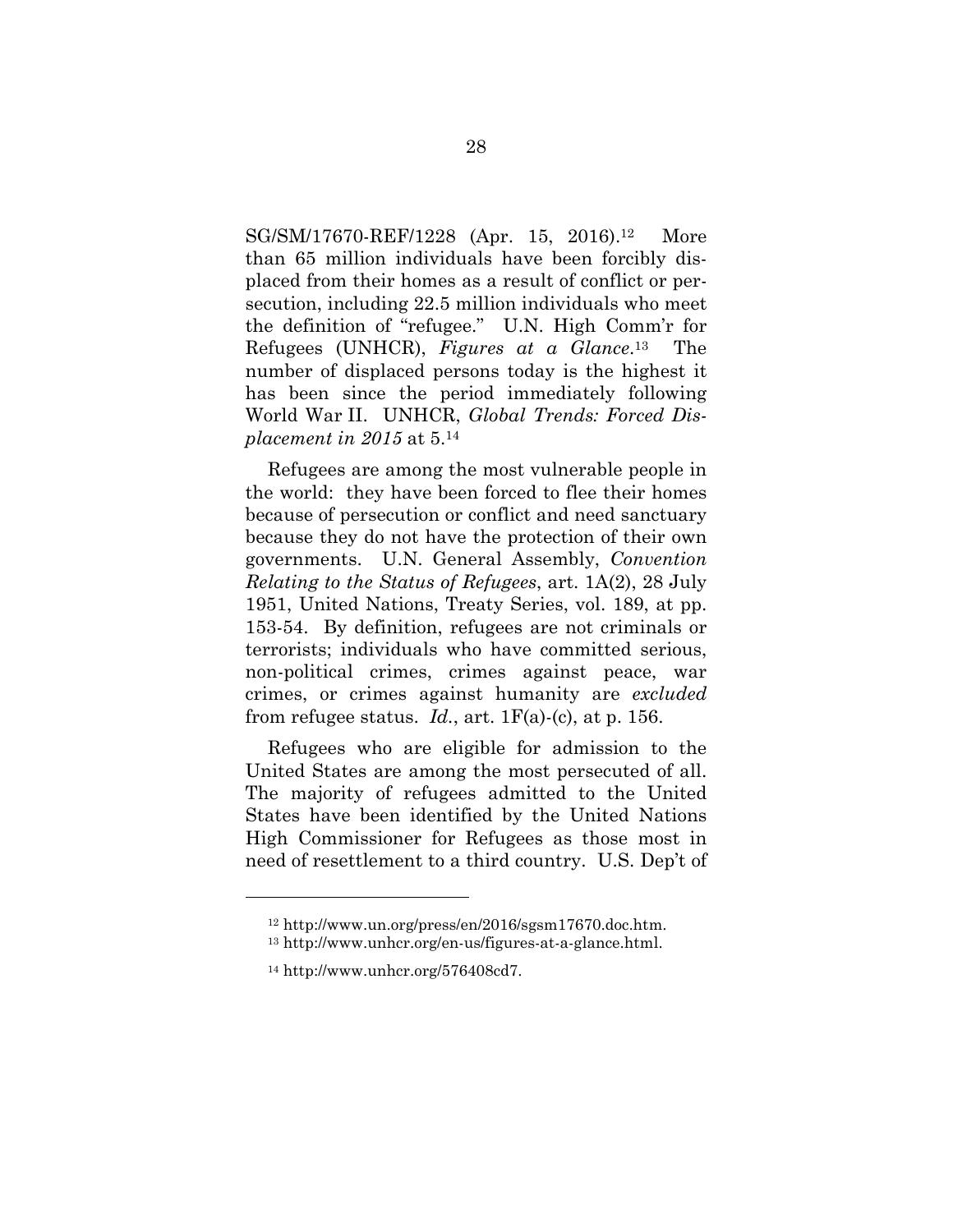State, Bureau of Population, Refugees, and Migration, Fact Sheet: U.S. Refugee Admissions Program FAQs (Jan. 20, 2017).15 To qualify, refugees must generally be survivors of torture or violence, or face threats of arbitrary arrest, detention, or imprisonment, or be at risk of sexual violence, physical abuse, and other exploitation. UNHCR, *UNHCR Resettlement Handbook*: *Chapter 6-UNHCR Resettlement Submission Categories*, July 2011;16 8 U.S.C. § 1101(a)(42) (to qualify for refugee resettlement in the United States, a person must have a wellfounded fear of persecution based on one of five protected grounds: race, religion, political opinion, nationality, or membership in a particular social group).

Conditions in refugees' countries of origin are exceedingly dangerous, including in the countries with the highest number of refugees resettling in the United States last year.17 The Democratic Republic of the Congo (DRC), has been engulfed in various ongoing armed conflicts for the last two decades, causing an estimated 5.4 million deaths since 1998. Centers for Disease Control and Prevention (CDC), Congolese Refugee Health Profile at 3 (Mar. 1,

<sup>15</sup> https://www.state.gov/j/prm/releases/factsheets/2017/2664 47.htm.

<sup>16</sup> http://www.unhcr.org/3d464e842.html.

<sup>&</sup>lt;sup>17</sup> Those countries are the Democratic Republic of the Congo, Syria, Burma, Iraq and Somalia. Ruth Igielnik and Jens Manuel Krogstad, *Where Refugees to the U.S. Come From*, Pew Research Center (Feb. 3, 2017), http://www.pewresearch.org/facttank/2017/02/03/where-refugees-to-the-u-s-come-from/.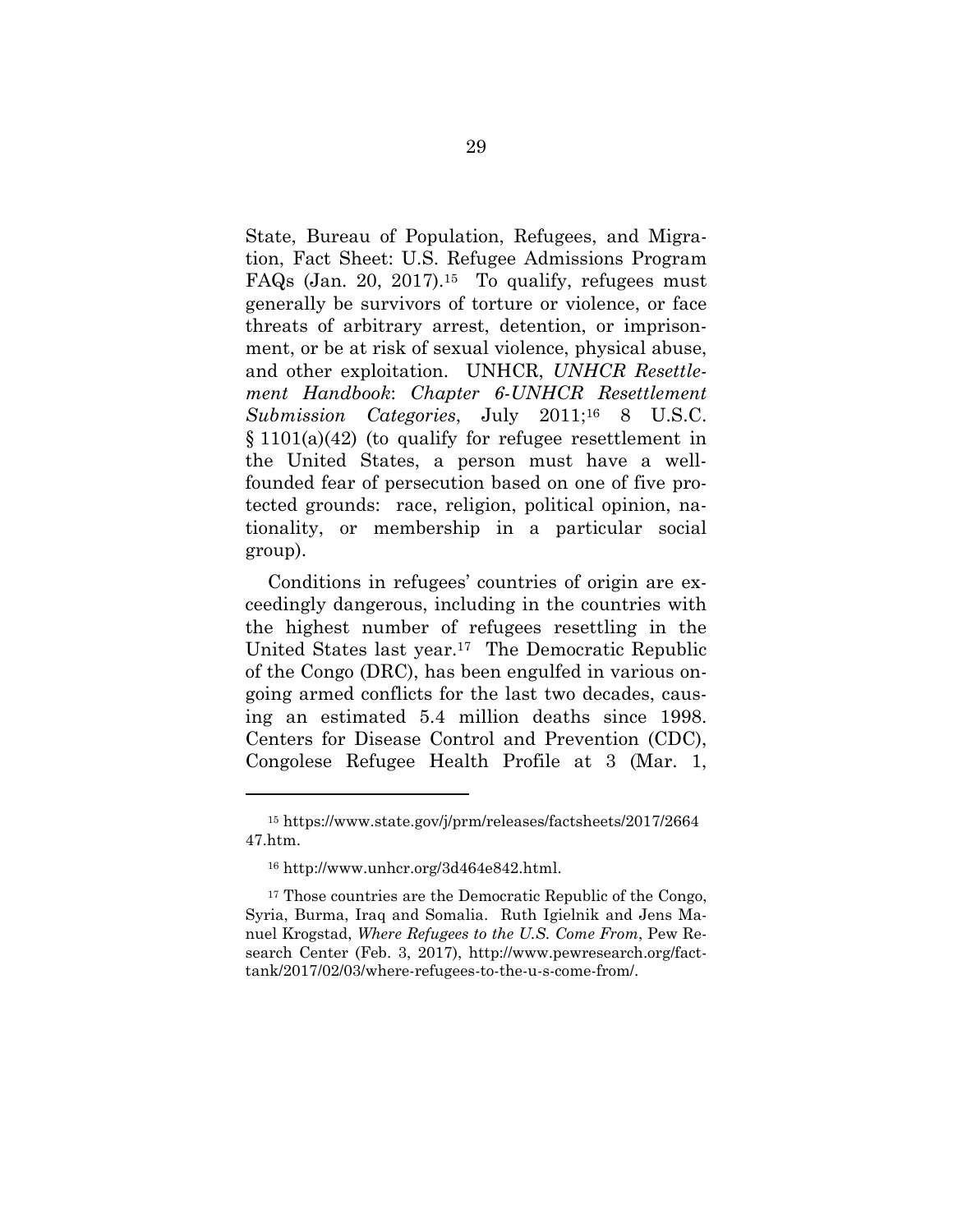2016);18 International Rescue Committee, *Democratic Republic of Congo*.19 "The conflict in eastern DRC has been marked by numerous human rights abuses, including sexual and gender-based violence (SGBV). Reports include gang rapes, sexual slavery, purposeful mutilation of women's genitalia, and killing of rape victims. One study estimated that 48 women are raped every hour in DRC, which is a little over 1,150 women a day." CDC, Congolese Refugee Health Profile, *supra*, at 11. Children in the DRC are forced into various forms of child labor, including mining of precious metals and minerals, and "child soldiers" are forcibly recruited into armed conflict. U.S. Dep't of Labor, Bureau of Int'l Labor Affairs, *Child Labor and Forced Labor Reports: Democratic Republic of the Congo*;20 Free the Slaves, *The Congo Report: Slavery in Conflict Minerals* at 20-22 (June 2011).21

In Syria (whose residents are doubly barred by the travel ban and refugee ban), the civil war has displaced more than half of the pre-conflict population an estimated 12.5 million people—which is "unprecedented in recent history for a single country." Phil-

<sup>18</sup> https://www.cdc.gov/immigrantrefugeehealth/pdf/congoles e-health-profile.pdf.

<sup>19</sup> https://www.rescue.org/country/democratic-republiccongo#what-caused-the-current-crisis-in-congo.

<sup>20</sup> https://www.dol.gov/agencies/ilab/resources/reports/childlabor/congo-democratic-republic.

<sup>21</sup> https://www.freetheslaves.net/wp-content/uploads/2015/03/ The-Congo-Report-English.pdf.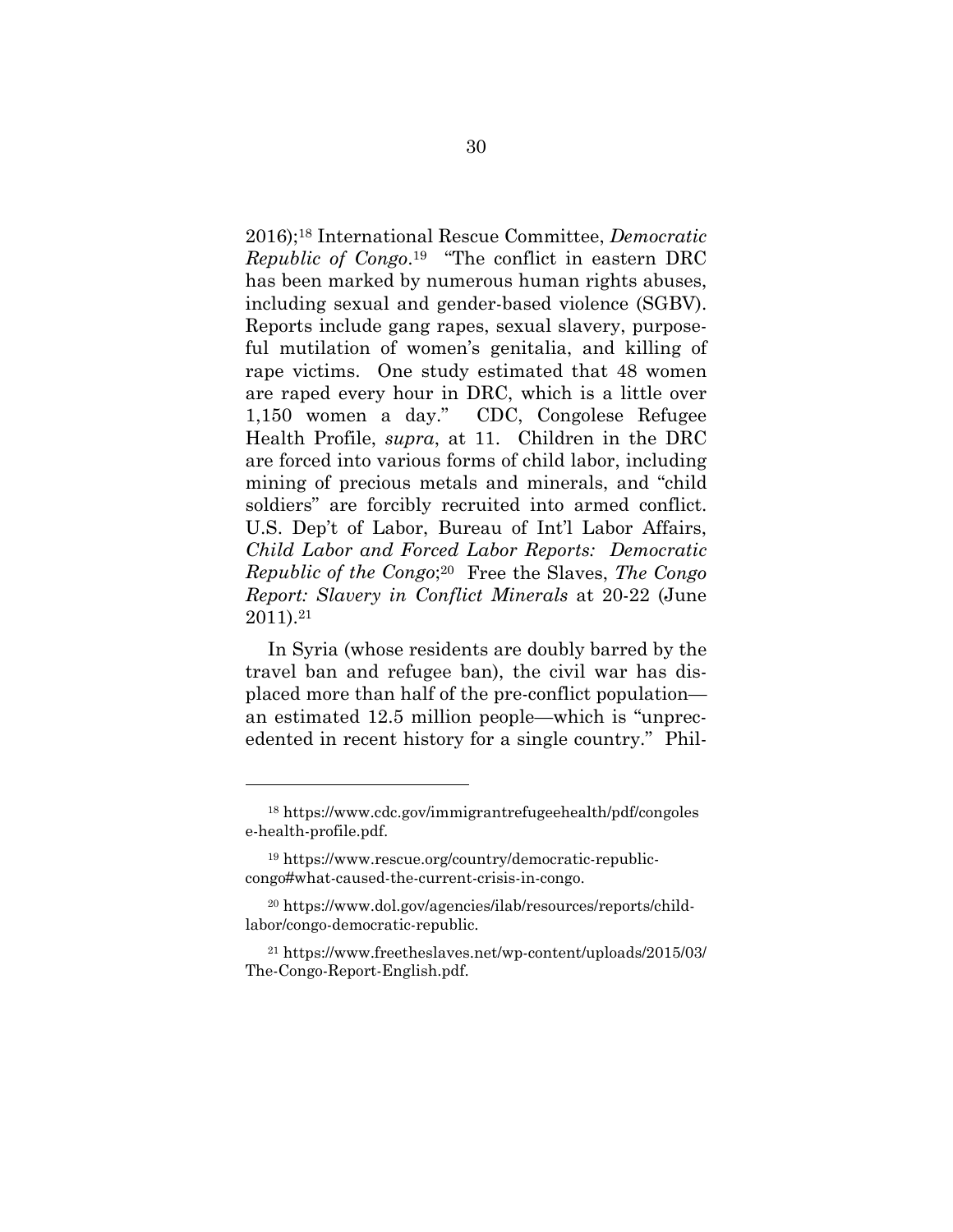lip Connor & Jens Manuel Krogstad, *About Six-In-Ten Syrians Are Now Displaced From Their Homes*, Pew Research Center (June 13, 2016).<sup>22</sup> Even before the April 2017 chemical weapons attacks attributed to the Syrian government, the situation was exceedingly grim. Human-rights groups have documented the Syrian government's detention of tens of thousands of people, many of whom have been subjected to torture, inadequate access to food and medical treatment, and death. Human Rights Watch, *If the Dead Could Speak: Mass Deaths and Torture in Syria's Detention Facilities* (Dec. 16, 2015).23 The United States has now accused the Syrian government of using a crematory to hide mass executions at a prison. Gardiner Harris, et al., *Syrian Cemetery Is Hiding Mass Killings Of Prisoners, U.S. Says*, N.Y. TIMES (May 15, 2017).<sup>24</sup> Recalling Nazi Germany, the U.S. Ambassador to the United Nations stated: "The attempt to cover up mass murders in the Assad crematorium is reminiscent of the 20th century's worst offenses against humanity." *Ibid.*

In Somalia (another country whose residents have been doubly targeted by the travel and refugee bans), decades of conflict, including ongoing attacks by al-Shabaab, have displaced more than 1 million people. International Crisis Group, *What's Driving the Glob-*

<sup>22</sup> http://www.pewresearch.org/fact-tank/2016/06/13/aboutsix-in-ten-syrians-are-now-displaced-from-their-homes/.

<sup>23</sup> https://www.hrw.org/report/2015/12/16/if-dead-couldspeak/mass-deaths-and-torture-syrias-detention-facilities.

<sup>24</sup> https://www.nytimes.com/2017/05/15/world/middleeast/ syria-assad-prison-crematory.html.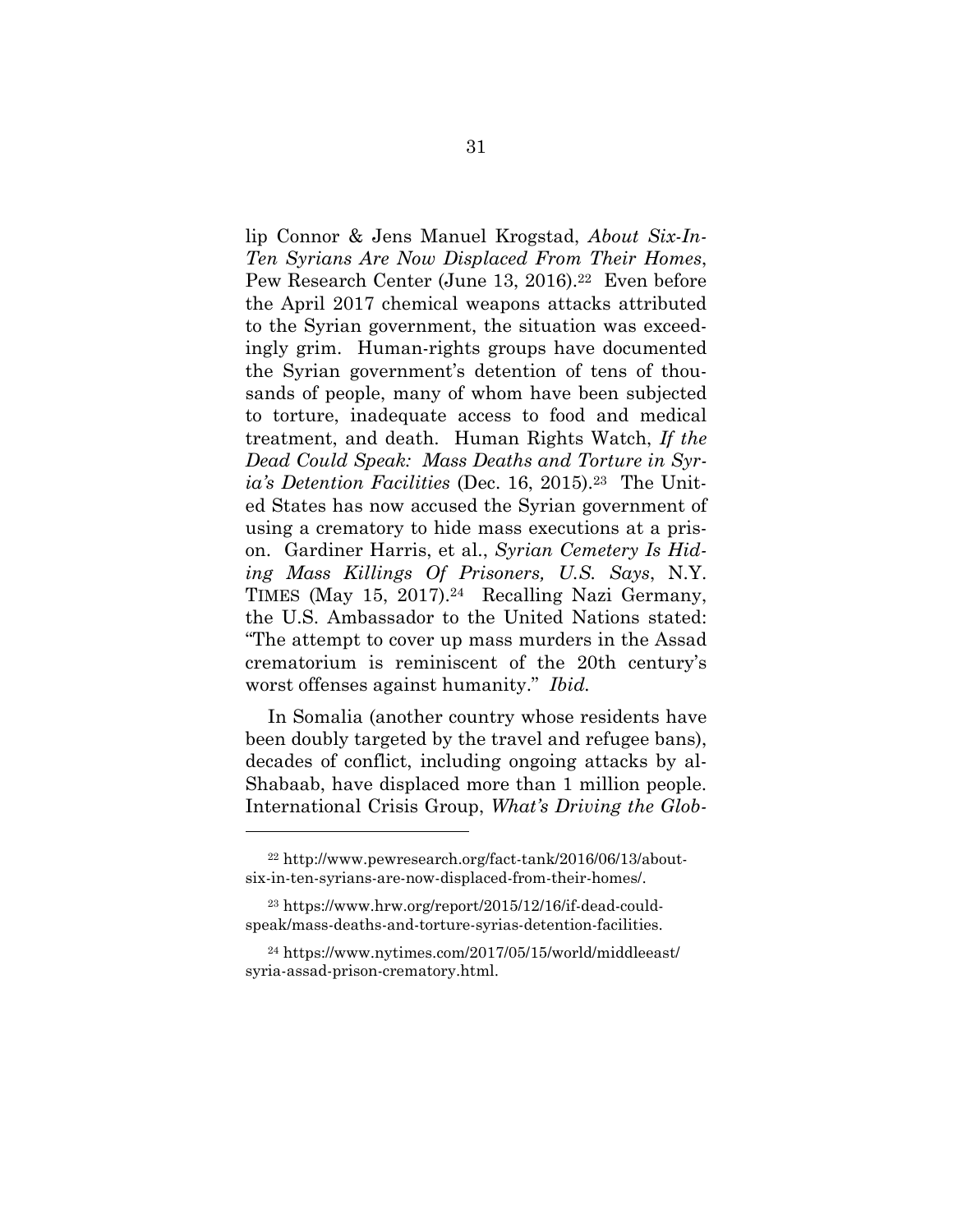*al Refugee Crisis?* (Sept. 15, 2016).25 The State Department has documented "grave abuses" by al-Shabaab, including extrajudicial killings, disappearances, compulsory marriages, rape, blocking humanitarian assistance, and conscripting child soldiers. U.S. Dep't of State, Bureau of Democracy, H.R and Lab., Somalia 2016 Human Rights Report at 1, 2, 13, 35.26 Al-Shabaab raids schools and mosques to recruit and force children to participate in hostilities including forcing children to punish and execute other children and to engage in conflict as human shields and suicide bombers. *Id.* at 14.

In response to the ongoing refugee crisis, the United States committed to increasing its admission of the world's refugees. In Fiscal Year 2016 (October 2015 to September 2016), Americans welcomed 84,995 refugees. U.S. Dep't of State, Bureau of Population, Refugees, and Migration, Fact Sheet: Fiscal Year 2016 Refugee Admissions (Jan. 20, 2017).<sup>27</sup> For Fiscal Year 2017 (October 2016 to September 2017), the United States authorized the admission of 110,000 refugees. U.S. Dep't of State, U.S. Dep't of Homeland Security, and U.S. Dep't of Health and Human Services, *Proposed Refugee Admissions for Fiscal Year 2017: Report to the Congress* 5.28 While

<sup>25</sup> https://www.crisisgroup.org/global/what-s-driving-globalrefugee-crisis.

<sup>26</sup> https://www.state.gov/documents/organization/265512.pdf.

<sup>27</sup> https://www.state.gov/j/prm/releases/factsheets/2017/ 266365.htm.

<sup>28</sup> http://www.state.gov/documents/organization/262168.pdf.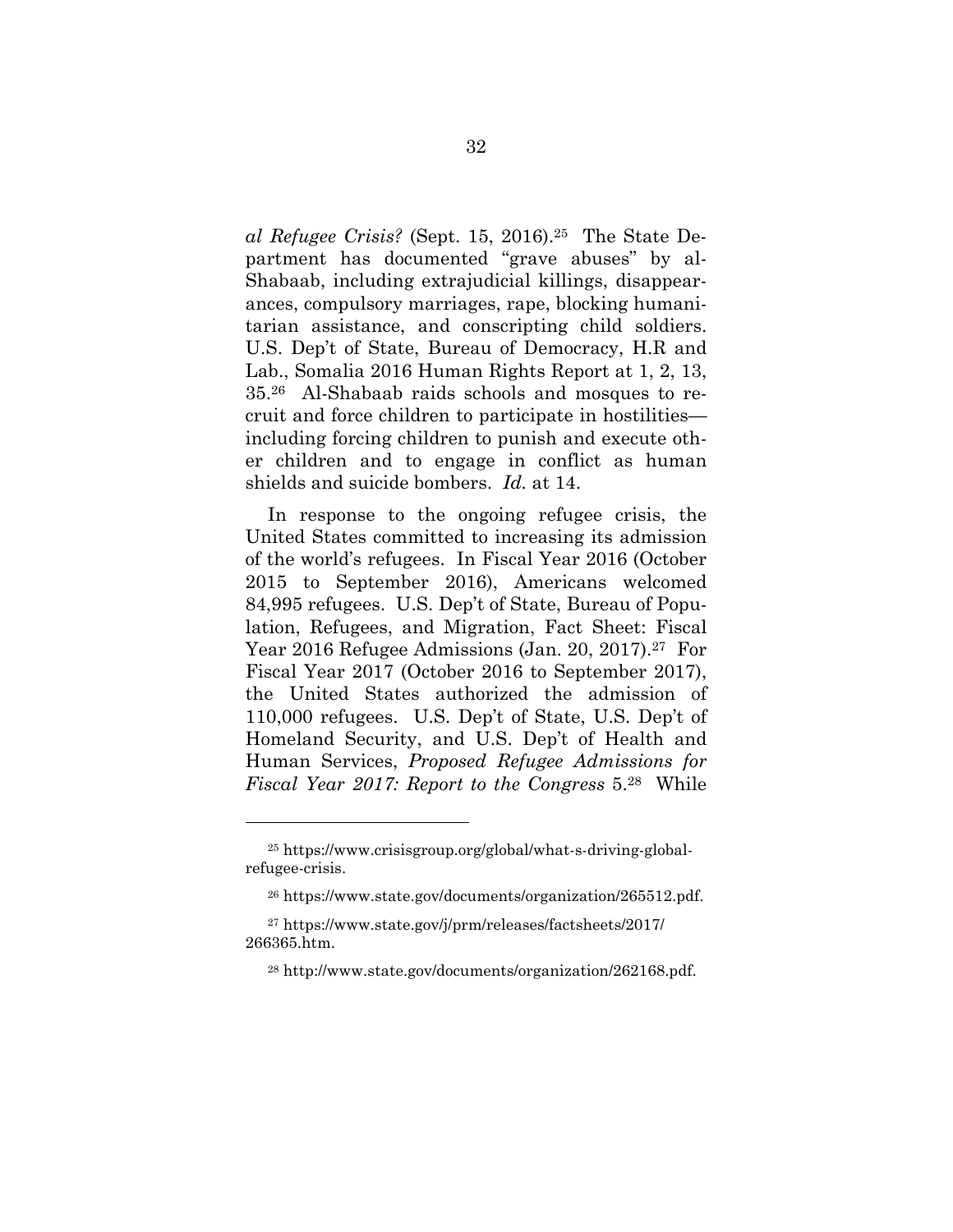this number accounted for only a tiny fraction of the need, the increase over the prior year signaled that our Nation recognized its moral obligation toward these victimized children, women and men.

The Executive Order was an about-face. It suspended the admission of refugees altogether and cut by more than half—from 110,000 to just 50,000—the target for the number of refugees to arrive in the United States during Fiscal Year 2017. Protecting the Nation from Foreign Terrorist Entry Into the United States, Exec. Order 13,780, § 6 (a)-(b), 82 Fed. Reg. 13,209, 13,215-16 (Mar. 9, 2017). Refugee admissions plummeted from 9,945 in October 2016, the first month of the fiscal year, to just 913 in August 2017. U.S. Dep't of State, Bureau of Population, Refugees, and Migration, Refugee Arrivals by Placement State and Nationality, Oct. 1, 2016 through August 31, 2017.29 Only 51,392 refugees have been admitted to the United States during the first eleven months of the fiscal year. *Ibid.*

When the Order was announced, refugees who had passed four to six years of background checks and were about to leave for the United States were instead sent to rejoin the hundreds of thousands of their fellows consigned to life in squalid refugee camps. Jeffrey Gettleman, *For Stranded Somali Refugees, 'Friend of America' Is a Deadly Label*, N.Y. TIMES, Feb. 3, 2017, at A18. The Order removes any hope that these people or countless others in similar

 $\overline{a}$ 

<sup>29</sup> Available at http://www.wrapsnet.org/admissions-andarrivals/.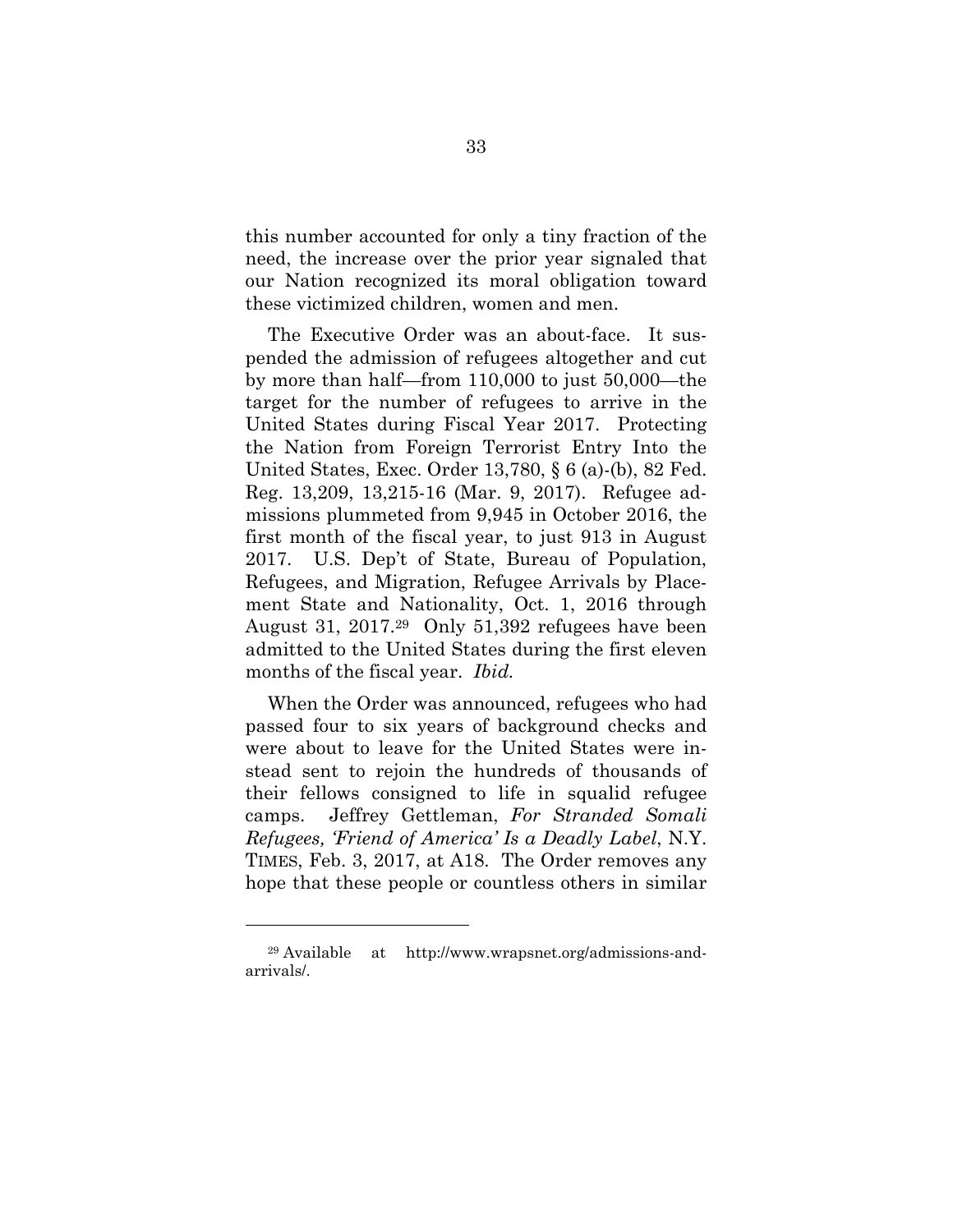circumstances around the world may find refuge in the United States in the near future.

# **B. The Executive Order Precludes Amici's Efforts To Fulfill Their Moral And Religious Obligations To Aid Refugees**

The Order conflicts with faith-based organizations' missions to assist those in need. Amici's faiths teach that one must not forsake people in their time of crisis, as the following excerpts from sacred texts show:

- Christianity: "And God will say to the righteous: 'For I was hungry and you gave me something to eat, I was thirsty and you gave me something to drink, I was a stranger and you invited me in, I needed clothes and you clothed me, I was sick and you looked after me, I was in prison and you came to visit me.' Then the righteous will answer him, 'Lord, when did we see you hungry and feed you, or thirsty and give you something to drink? When did we see you a stranger and invite you in, or needing clothes and clothe you? When did we see you sick or in prison and go to visit you?' The King will reply, 'Truly I tell you, whatever you did for one of the least of these brothers and sisters of mine, you did for me.'" Matthew 25:35-40.
- Islam: "Be kind to parents, and the near kinsman, and to orphans, and to the needy, and to the neighbor who is of kin, and to the neighbor who is a stranger, and to the companion at your side, and to the traveler, and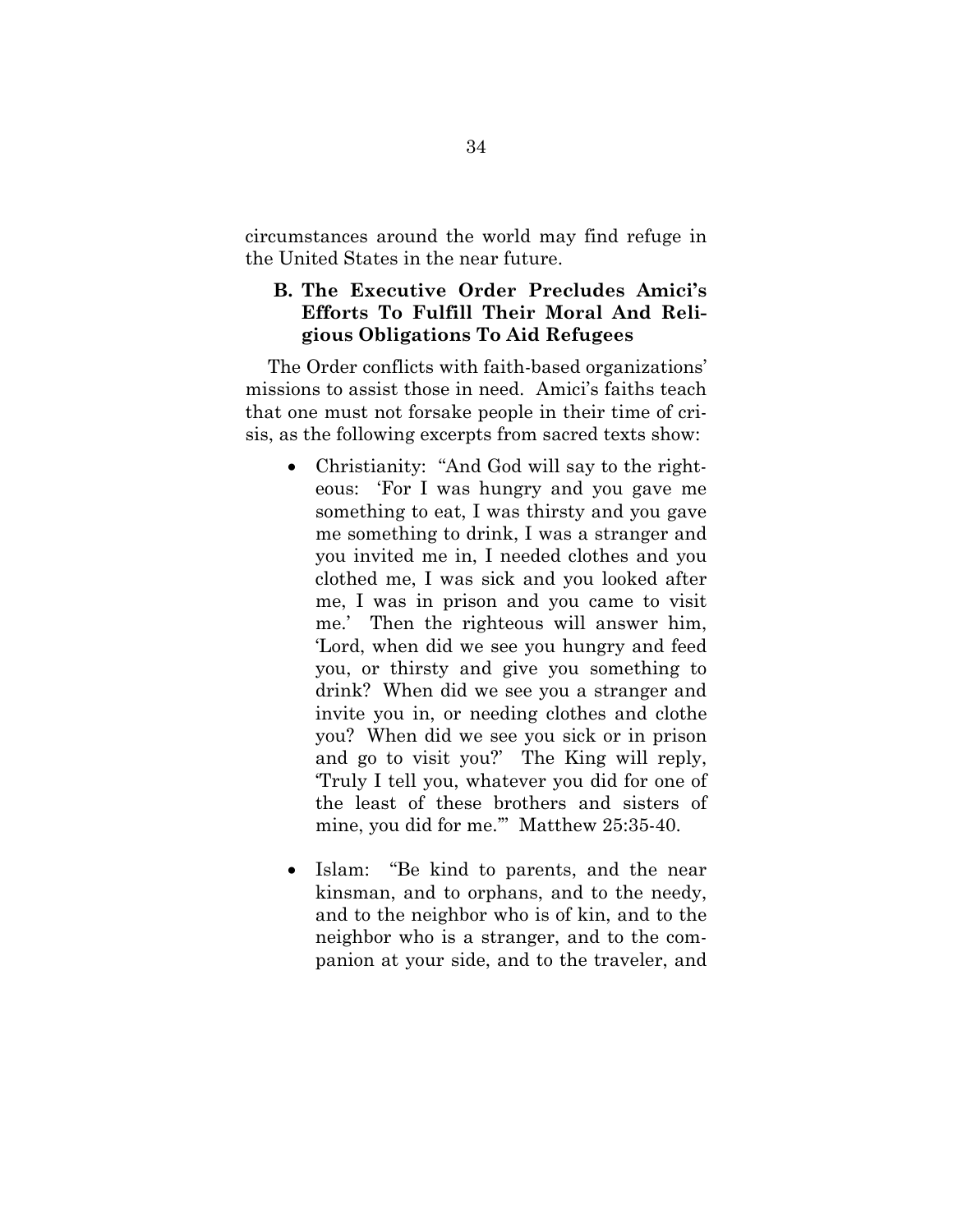to that your right hands own."Qur'an 4.36- 37.

- Judaism: "When a stranger resides with you in your land, you shall not wrong him. The stranger who resides with you shall be to you as one of your citizens; you shall love him as yourself, for you were strangers in the land of Egypt." Leviticus 19:33-34. "Defend the weak and the fatherless; uphold the cause of the poor and the oppressed. Rescue the weak and the needy; deliver them from the hand of the wicked." Psalm 82:3-4.
- Sikhism: "None is our enemy, none is stranger to us, we are in accord with one and all \* \* \* ." Sri Guru Granth Sahib, page 1299, Full Shabad.

Many amici and their members thus actively participate in aiding refugees, including refugees who adhere to different faiths. Amici assist refugees who are resettling in the United States and work with congregations to provide refugees with practical, emotional, and spiritual support as they build new lives. Indeed, of the nine agencies currently responsible for refugee resettlement on behalf of the United States, six are faith based.

Amicus Church World Service exemplifies the crucial role these agencies play. It alone has assisted more than 850,000 refugees since its founding in 1946. Amicus Disciples Home Missions of the Christian Church (Disciples of Christ) has resettled more than 38,000 refugees since 1949 and provided legal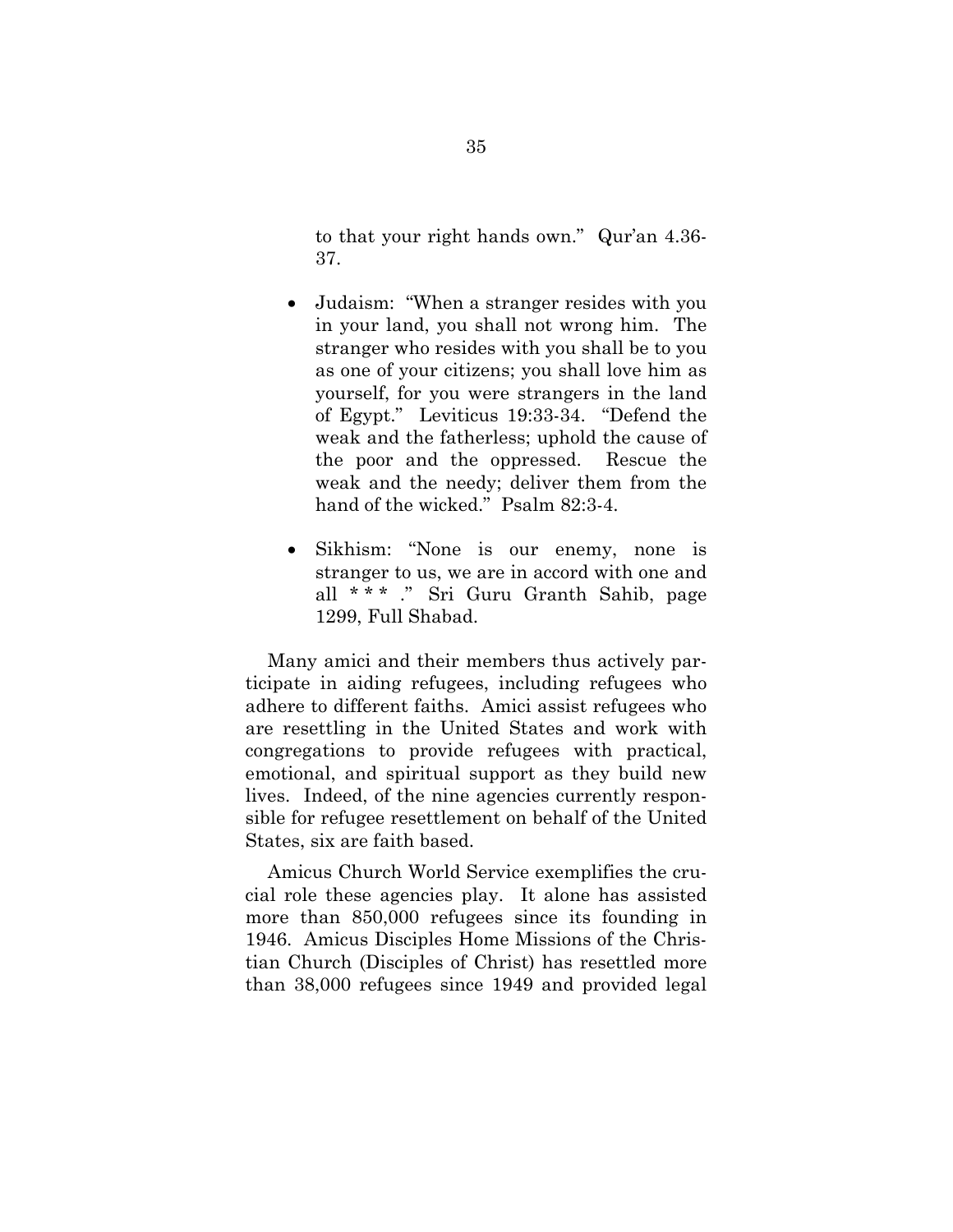assistance to countless immigrants, and it actively engages its congregations and church members to support immigrants and refugees. Lutheran Immigration and Refugee Services, which is supported by amicus the Evangelical Lutheran Church in America and other Lutheran denominations, has been welcoming, supporting, and resettling immigrants and refugees since 1939 when it was created by Lutheran congregations in the United States. Some Roman Catholic religious orders, including ones represented here through the Leadership Conference of Women Religious, trace their very existence in the United States to religious sisters who migrated here specifically to work with immigrants.

Because closing the door on refugees and imposing religion-based restrictions on entry to the United States are fundamentally at odds with their deeply held values, a remarkable coalition of religious leaders has joined together to speak out against the Executive Order. More than 5,000 religious leaders have endorsed an open letter to the President opposing the exclusion of refugees as incompatible with "sacred texts and faith traditions to love our neighbor, accompany the vulnerable, and welcome the sojourner." Interfaith Immigration Coalition, *More than 5,000 Religious Leaders Sign Letter Supporting Refugee Resettlement* (Mar. 10, 2017).30 These leaders emphasize the "urgent moral responsibility to receive refugees and asylum seekers." *Ibid.* As amicus the Evangelical Lutheran Church in America notes,

 $\overline{a}$ 

<sup>30</sup> http://www.interfaithimmigration.org/5000religiousleader letter/.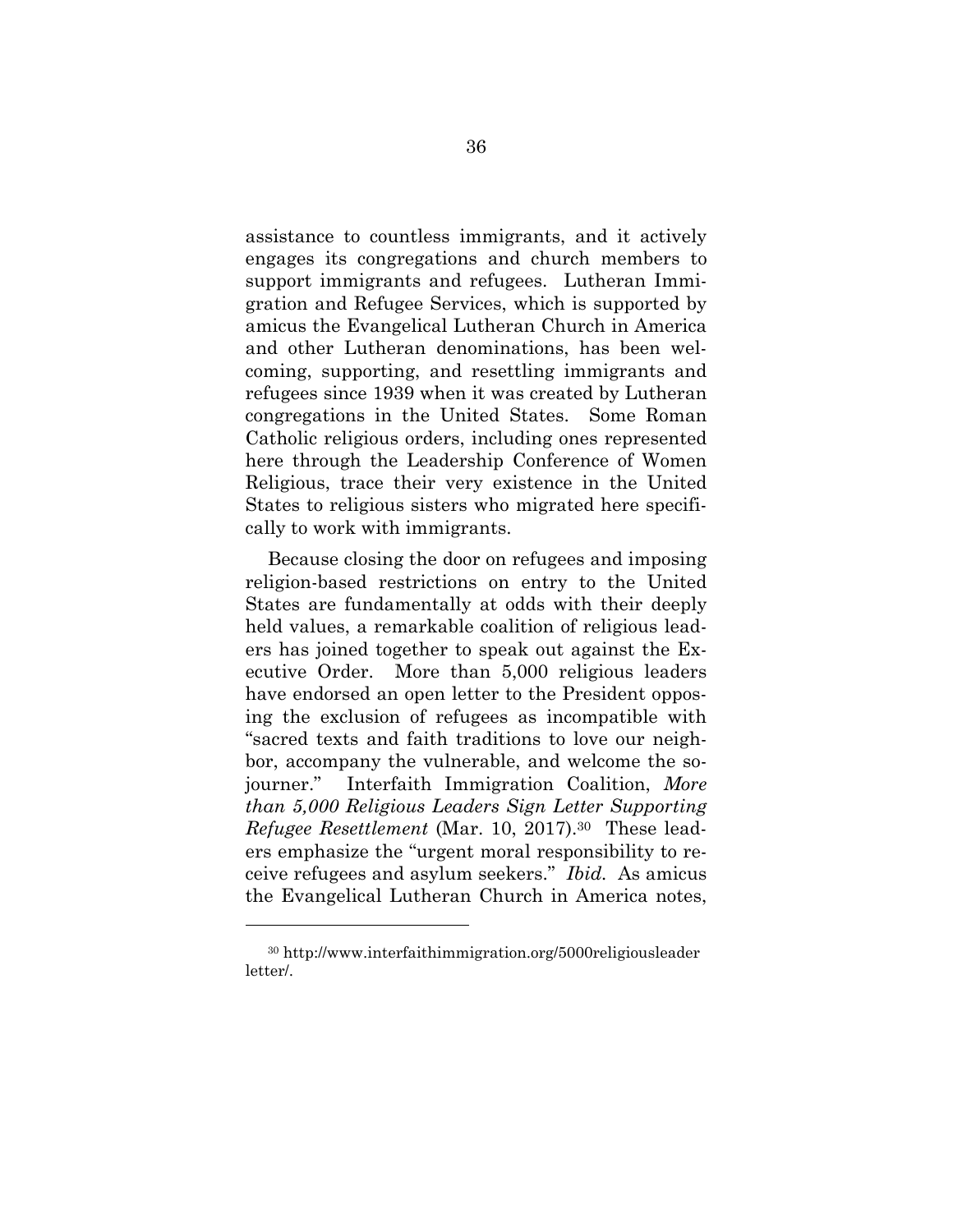the sharp reduction in refugee admissions in the current year is "not only a tragedy for those who wait to come here, but also forces an abrupt and arbitrary limitation on an established ministry and area of services that we Lutherans understand as core to our identity, theology and call."

The Order has devastated faith-based refugee organizations' ability to maintain operations and services moving forward, thereby crippling the nation's ability to respond to future humanitarian crises. Episcopal Migration Ministries announced in early April 2017 that cutbacks forced by the Order have resulted in reductions of more than 20% in its national staff and in its affiliate network, cuts that will hamper assistance to refugees already resettled as well. Mary Frances Schjonberg, *Trump's Immigration Policies Force Reduction of Episcopal Church's Refugee Resettlement Network*, EPISCOPAL NEWS SERVICE (Apr. 4, 2017).<sup>31</sup> World Relief announced in February 2017 that, as a direct result of the Order's reduction in future refugee admissions, it is closing five offices and laying off 140 staff members. Press Release, World Relief, World Relief Announces the Layoff of 140+ Staff and Closure of Five Local Offices Due to the Trump Administration's Reduction in Refugee Resettlements in the U.S. (Feb. 15, 2017);<sup>32</sup>

<sup>31</sup> http://episcopaldigitalnetwork.com/ens/2017/04/04/trumpsimmigration-policies-force-reduction-of-episcopal-churchsrefugee-resettlement-network/.

<sup>32</sup> https://www.worldrelief.org/press-releases/world-reliefannounces-the-layoff-of-140-staff-and-closure-of-five-local- (Footnote continued on following page)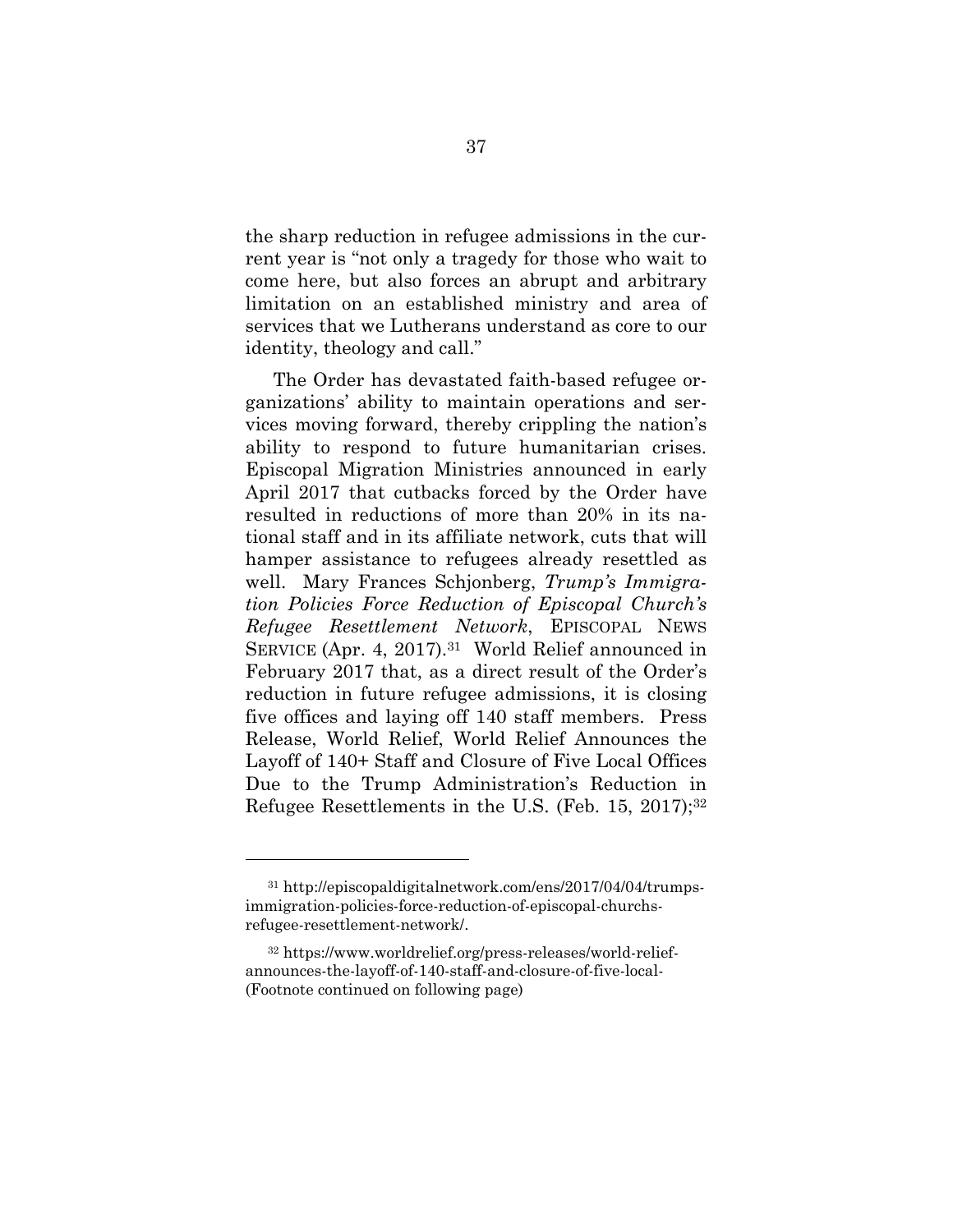*see* Dan Barry, *A Resettlement Mission Upended by the Sweep of a President's Pen*, N.Y. TIMES (Feb. 5, 2017).33 Amicus Islamic Relief USA, which in 2016 assisted refugees and displaced people in thirteen countries, including the United States, has put on hold its plans to request certification as one of the principal refugee-resettlement organizations in the United States in part because of the policy stance the Executive Order represents.

The Executive Order thus not only harms the refugees who would be denied entry but also saps the vitality of the many faith-based efforts to assist them.

1

offices-due-to-the-trump-administrations-reduction-in-refugeeresettlements-in-the-us.

<sup>33</sup> https://www.nytimes.com/2017/02/05/us/lancasterrefugees-trump-travel-ban.html.